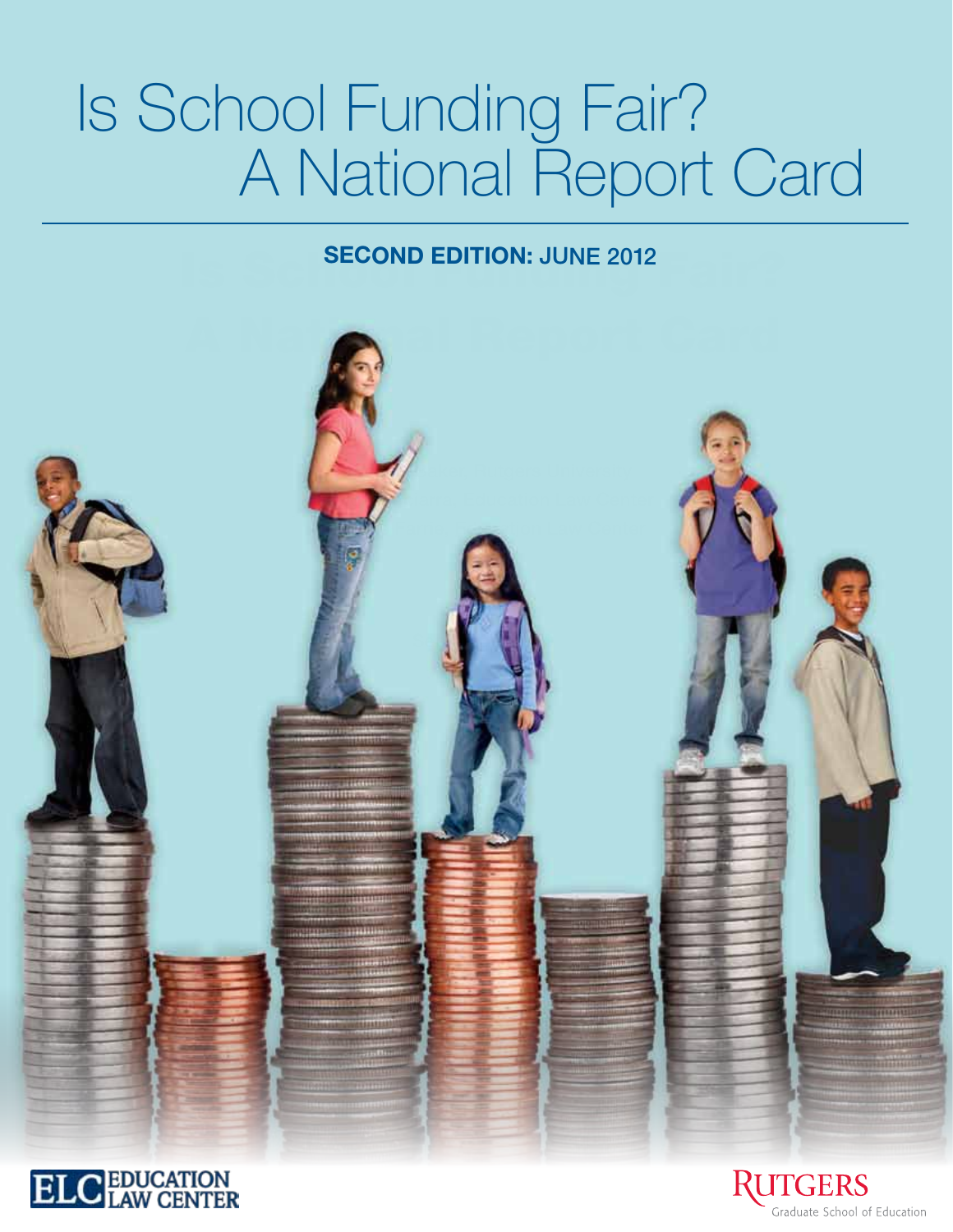### **About the Authors**

**Bruce Baker** is Associate Professor in the Department of Educational Theory, Policy and Administration in the Graduate School of Education at Rutgers University. He is co-author of *Financing Education Systems* with Preston Green and Craig Richards, author of numerous peerreviewed articles on education finance, and sits on the editorial boards of the *Journal of Education Finance* and *Education Finance and Policy* as well as serving as a research fellow for the Education and the Public Interest Center.

David Sciarra is Executive Director of the Education Law Center (ELC) in Newark, New Jersey. A practicing civil rights lawyer since 1978, he has litigated a wide range of cases involving socioeconomic rights, including affordable housing, shelter for the homeless, and welfare rights. Since 1996, he has litigated to enforce access for low-income and minority children to an equal and adequate education under state and federal law, and served as counsel to the plaintiff students in New Jersey's landmark *Abbott v. Burke* case. He also does research, writing and lecturing on education law and policy in such areas as school finance, early education and school reform.

Danielle Farrie is Research Director at the Education Law Center (ELC). She maintains a large database of educational data and conducts analysis to support litigation and public policy for ELC and partner organizations. Before joining ELC, she conducted research in the field of urban education on such topics as school choice, White flight and school segregation, and has co-authored several peer-reviewed articles on parental involvement among low-income families. She holds a Ph.D. in sociology from Temple University.

### **Acknowledgments**

We would like to thank Richard Coley and the Educational Testing Service for their generous support of our research and for the production of this report.

For more information and to download copies of this report, go to www.schoolfundingfairness.org.

Copyright © Education Law Center, Newark, N.J.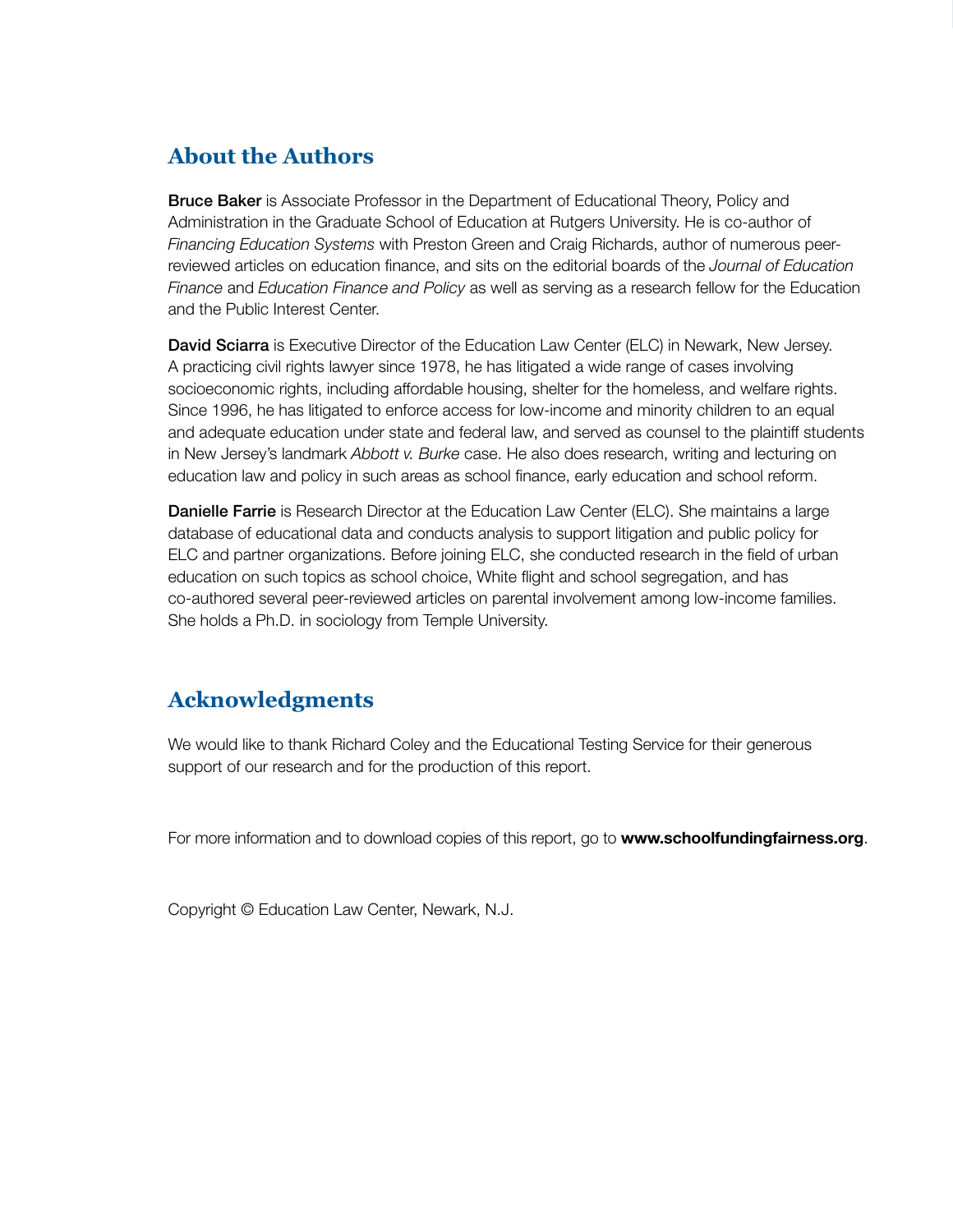## **Table of Contents**

| Fair School Funding: The Key to Improving the Nation's Public School Systems 1 |
|--------------------------------------------------------------------------------|
| The State K-12 Systems: Decentralized, With Concentrated Poverty. 2            |
|                                                                                |
|                                                                                |
|                                                                                |
|                                                                                |
|                                                                                |
|                                                                                |
|                                                                                |
|                                                                                |
|                                                                                |
|                                                                                |
|                                                                                |
|                                                                                |
|                                                                                |
|                                                                                |
|                                                                                |
|                                                                                |
|                                                                                |
|                                                                                |
|                                                                                |
|                                                                                |
|                                                                                |
|                                                                                |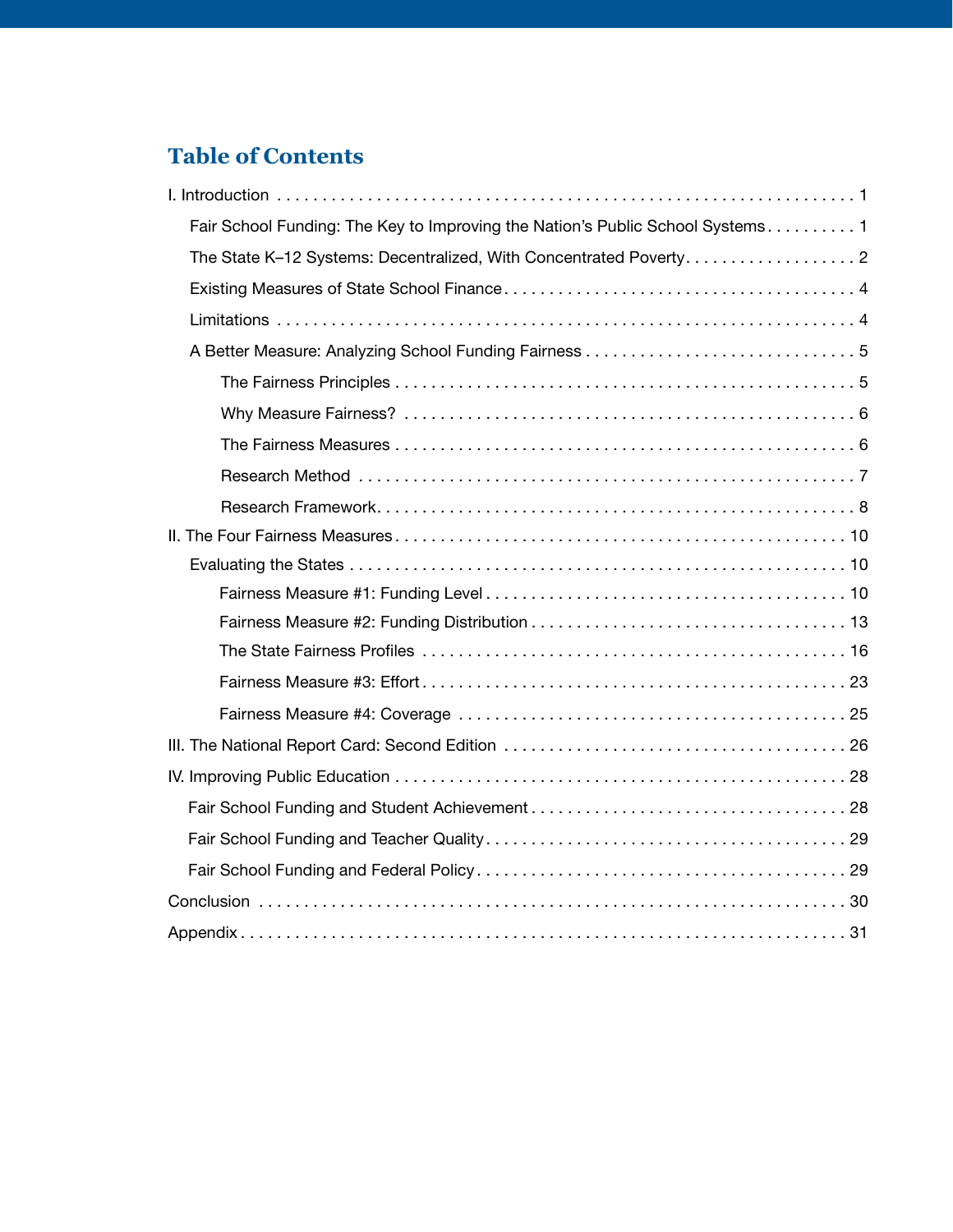## **List of Tables**

## **List of Figures**

| Figure 2. Factors Influencing State and Local Education Costs 11                         |
|------------------------------------------------------------------------------------------|
|                                                                                          |
|                                                                                          |
| Figure 5. Mid-Atlantic: Delaware, Maryland, New Jersey, New York  16                     |
|                                                                                          |
|                                                                                          |
| Figure 8. Southeast: Arkansas, Kentucky, Missouri, Oklahoma, Tennessee, West Virginia 18 |
| Figure 9. New England: Connecticut, Maine, Massachusetts, New Hampshire,                 |
|                                                                                          |
|                                                                                          |
| Figure 12. Prairie: Kansas, Nebraska, North Dakota, South Dakota  20                     |
|                                                                                          |
| Figure 14. South Coast: Florida, Georgia, North Carolina, South Carolina, Virginia. 21   |
|                                                                                          |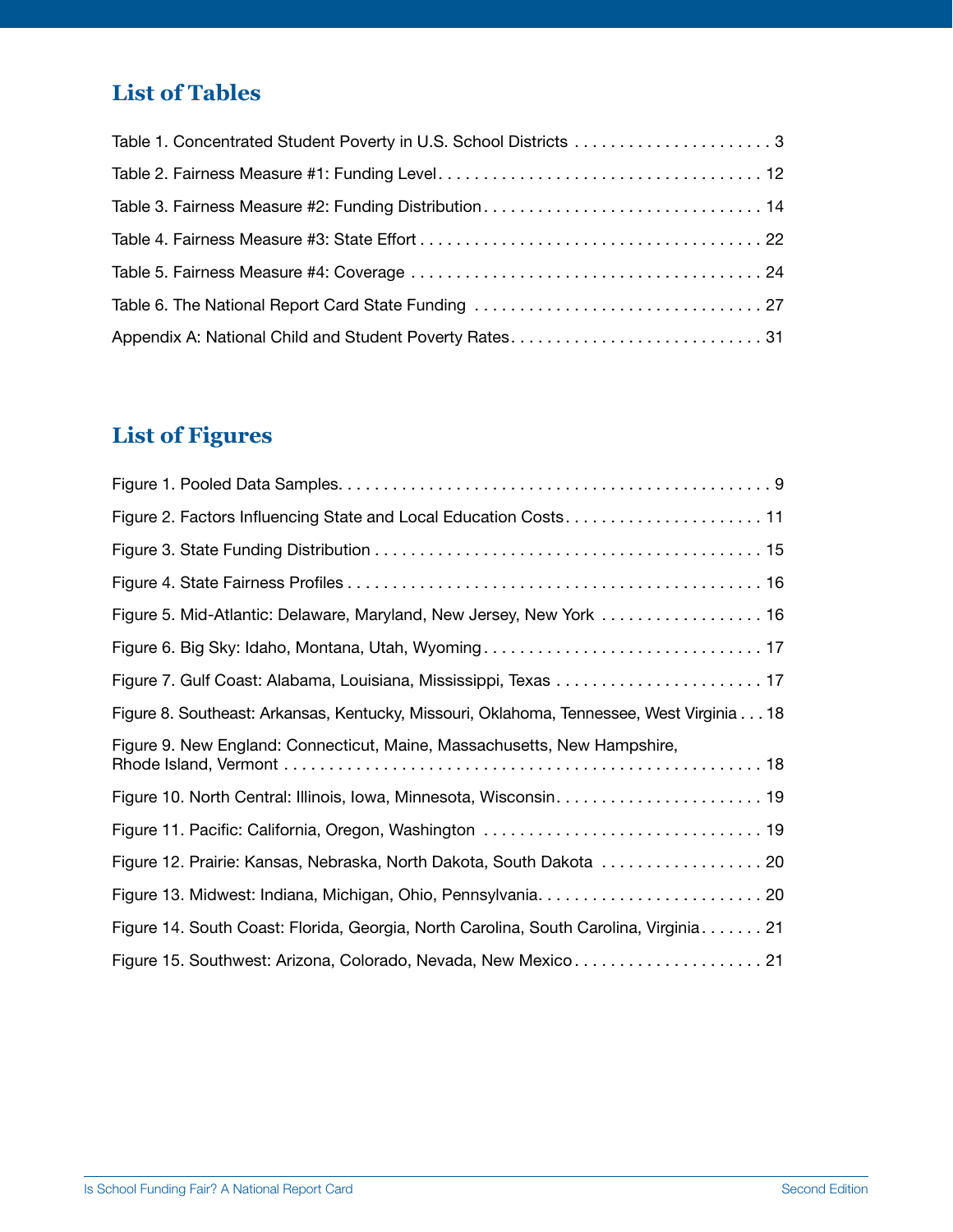## I. Introduction

#### **Fair School Funding: The Key to Improving the Nation's Public School Systems**

The evolving debate in the United States about how to improve the public education systems in the 50 states and the District of Columbia is ongoing in local communities, state capitals and Washington, D.C. From year to year, educators, school board members, civil rights organizations, parent groups, state and federal elected officials, business leaders and concerned citizens consider, adopt and implement various policies, strategies and "reforms" in an effort to boost outcomes for all students, particularly students attending high-poverty or "high-need" public schools. Of late, efforts have focused on raising learning standards and assessing student and school progress with the stated goal of closing "achievement gaps" and preparing students for engaged citizenship and participation in the economy.

In recent years, the debate on public school improvement has taken on a new, national economic imperative. The United States is increasingly characterized as losing its competitive edge against nations in Europe and Asia. Our public education systems are considered to be lagging behind those of other nations. Better education is viewed as the key to creating jobs and restoring economic prosperity.

Often left out of this debate is the fact that having a predictable, stable and equitable system of education finance is of critical importance to the success of any improvement effort. Sufficient school funding, fairly distributed to districts to address concentrated poverty, is an *essential precondition* for the delivery of a high-quality education through the states. Without this foundation, education reforms, no matter how promising or effective, cannot be achieved and sustained.

In addition, the adoption of standards-based education offers a new opportunity for states to develop and implement school finance systems driven by the actual cost of providing all students, including low-income students and students with special needs, the opportunity to meet the state's established standards. Unfortunately, only a few states have even made the effort to "cost out" the delivery of standards-based education, and then to provide funding to local school districts based on those costs. As a Colorado judge stated in a recent school funding decision, the Colorado funding system "has never been adjusted to address the cost of meeting [state] standards. Although the primary purpose of standards-based education was to provide objective measures of achievement that could be costed-out and funded, the two systems have remained out of touch and actually diverging, with no meaningful effort to analyze and align funding levels with educational costs."

As the United States emerges from difficult economic times, the challenges of increasing child poverty, revenue declines and state budget cuts appear more daunting. Yet, so too is the national challenge of ensuring all students, especially low-income students and students with special needs, the opportunity to receive a rigorous, standards-based education to prepare them for today's economy. In order to address the challenges of concentrated student poverty and meet the needs of English-language learners and students with disabilities, states must develop and implement the next generation of standards-driven school finance systems, expressly designed to provide a sufficient level of funding, fairly distributed in relation to student and school need.

The inaugural edition of the National Report Card, issued in late 2010, served to focus attention on these important issues. This second edition, which analyzes data through 2009, seeks to continue and sharpen that focus. Amidst the ongoing effort to improve our nation's public schools, fair school funding is critical to being successful and sustaining progress. Creating and maintaining state systems of fair school funding is essential to improving our nation's public schools.

**1**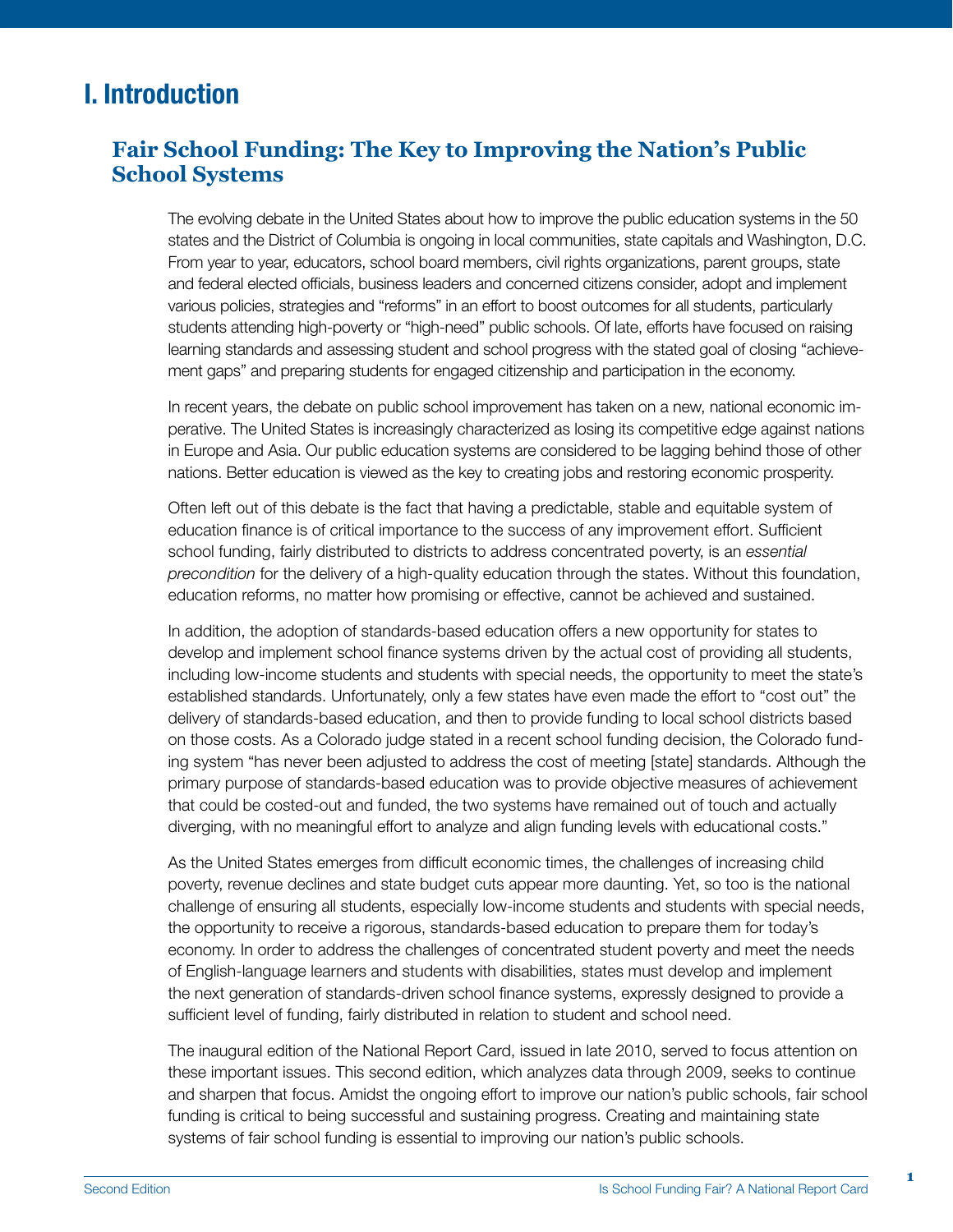#### **The State K–12 Systems: Decentralized, With Concentrated Poverty**

Two features dominate the landscape of the nation's systems of public education and heavily influence school funding: decentralization and concentrated student poverty.

First, kindergarten through 12th grade (K–12) public education provided through the state systems is highly decentralized.<sup>1</sup> To deliver public education at the local level, the states have legally established approximately 16,000 school districts and 100,000 schools. These districts and schools  $-$  and the education of students enrolled in these schools  $-$  are funded through financing systems authorized and administered under state law through mechanisms commonly known as the school funding or finance "formula." These formulas deliver some combination of state and local revenues to schools, supplemented by a small amount of federal education aid. The most recent national data show the state share at 48.3%, the local share at 43.5%, and the federal share at 8.2% of public school spending.<sup>2</sup>

Second, the state education systems face the challenge of educating growing numbers of students living in poverty. Using the U.S. Census standard, the national child poverty rate in the nation's public schools is 16%. This is a 0.2% increase over the rate in 2007 and translates to one million more children falling below the poverty line. Eleven states have child poverty rates of over 20%, two more states than in 2007, with Washington, D.C., at 29%, Mississippi at 28% and Arkansas at 24%. While the Census poverty rate differentiates above and below poverty at 100% of the federal poverty level (approximately \$22,000 for a family of four), it is more common in education to assess poverty levels using eligibility for the federal free and reduced-price lunch (FRL) program. The threshold for this program is 185% of the federal poverty level, or approximately \$41,000 for a family of four. When poverty rates are expressed in this commonly used metric for student poverty, the national rate is 44%. Eleven states have average FRL rates over 50%, with Mississippi (68%), Washington, D.C. (67%) and Louisiana (65%) topping the list. In California, the nation's largest public school system, the student poverty rate is 52%, with more than three million children qualifying for federal free and reduced-price lunch.<sup>3</sup> (See Appendix A for both child and student poverty rates for all states.)

Even more striking than the child and student poverty rates is the extent to which poverty is concentrated in school districts within states (see Table 1). Nationally, 10% of school districts have Census poverty concentrations over 30%. Seventeen states serve more than a tenth of their students in these high-poverty schools, and in five states over a fifth of the state's students are in such districts. Even as the U.S. economy just began to enter the recent downturn, significant shifts had taken place in the poverty concentrations of the nation's schools. The number of districts with less than 10% poverty declined by nearly a quarter from more than 4,300 districts in 2007 to only about 3,500 in 2009. In contrast, the number of high-poverty districts (over 30% poor), increased by 30%, from less than 1,000 in 2007 to nearly 1,400 in 2009. In fact, school districts across the country were more than twice as likely to experience increasing poverty rather than declining poverty between 2007 and 2009. The rise in poverty — and concentrated poverty — in states and local school districts is reflective of the economic conditions facing the country during this period.

Unlike other countries, the United States has no national right to education. The legal right and responsibility to provide education rests with each of the 50 states. David G. Sciarra, Enhancing Court Capacity to Enforce Education Rights, Foundation for Law, Justice and Society, Oxford University (2009).

<sup>&</sup>lt;sup>2</sup> "Percentage distribution of revenues for public elementary and secondary education in the United States, by source: 2007-08." U.S. Department of Education, Education Finance Statistics Center. (http://www.nces.ed.gov/edfin/graph\_topic.asp?INDEX=4)

<sup>3</sup> U.S. Census Bureau, Small Area Income and Poverty Estimates, "School District Data Files," 2009; U.S. Department of Education, National Center for Education Statistics, Common Core of Data (CCD), "Public Elementary/Secondary School Universe Survey," 2008–09.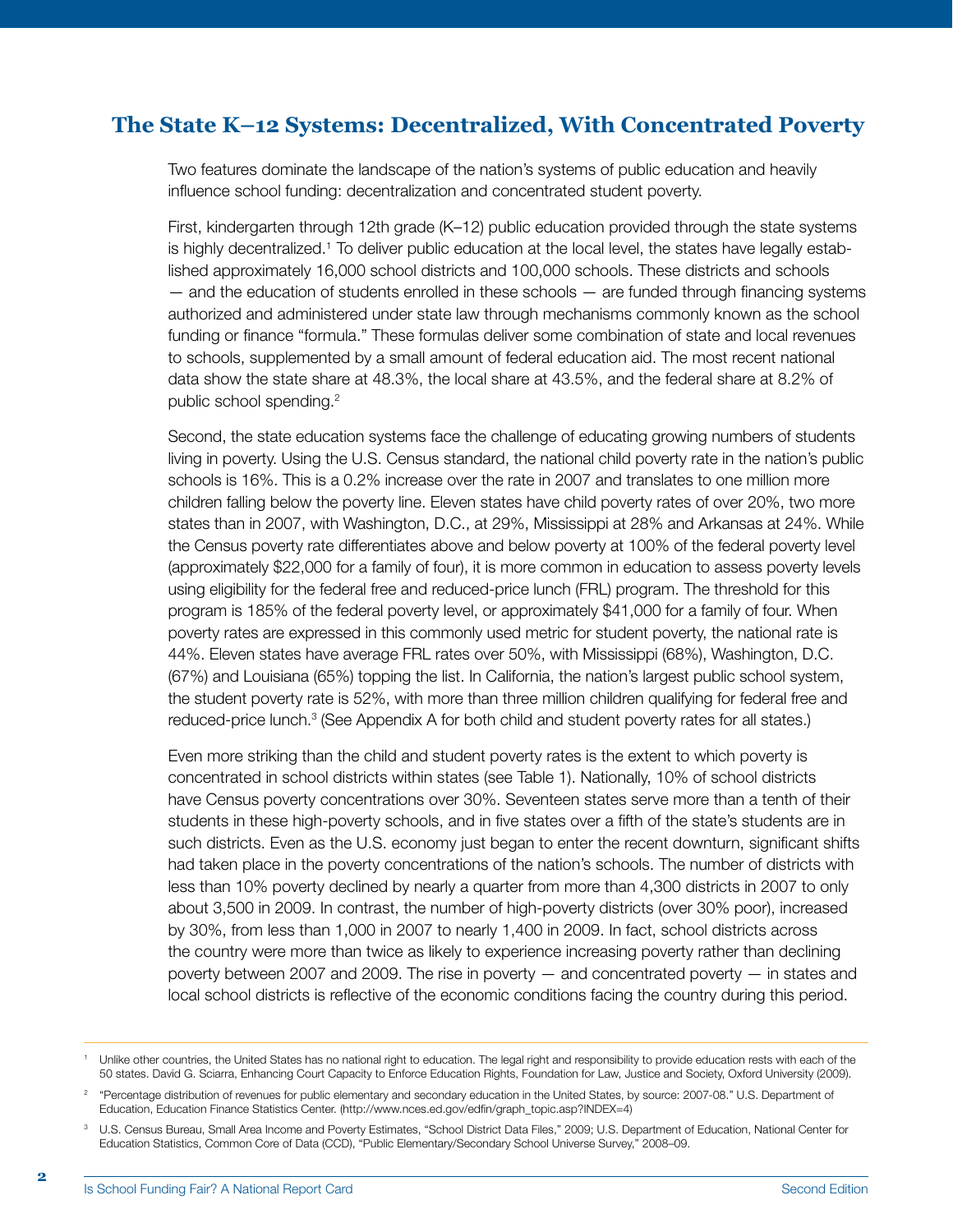#### Table 1. Concentrated Student Poverty in U.S. School Districts

|                             | Under 10%        |                   |                          | 10% to 20%       |                   |                   |                  | 20% to 30%       |                          | 30% and Over     |                  |                          |
|-----------------------------|------------------|-------------------|--------------------------|------------------|-------------------|-------------------|------------------|------------------|--------------------------|------------------|------------------|--------------------------|
| <b>State</b>                | <b>Districts</b> | Enrollment        | Enrollment<br>$\sqrt{6}$ | <b>Districts</b> | Enrollment        | Enrollment<br>್ಗೇ | <b>Districts</b> | Enrollment       | Enrollment<br>$\sqrt{6}$ | <b>Districts</b> | Enrollment       | Enrollment<br>$\sqrt{6}$ |
| Alabama                     | 7                | 63,827            | 8%                       | 30               | 273,976           | 34%               | 62               | 348,165          | 43%                      | 35               | 127,686          | 16%                      |
| <b>Alaska</b>               | 21               | 112,786           | 87%                      | 17               | 6,676             | 5%                | 9                | 5,609            | 4%                       | $6\phantom{1}$   | 4,012            | 3%                       |
| Arizona                     | 19               | 101,605           | 8%                       | 72               | 554,641           | 46%               | 71               | 379,635          | 31%                      | 55               | 174,884          | 14%                      |
| <b>Arkansas</b>             | 1                | 295               | 0%                       | 61               | 171,922           | 34%               | 119              | 224,935          | 45%                      | 70               | 108,031          | 21%                      |
| California                  | 229              | 1,176,598         | 18%                      | 372              | 2,779,701         | 42%               | 247              | 2,306,729        | 35%                      | 117              | 418,717          | 6%                       |
| Colorado                    | 31               | 327,755           | 38%                      | 78               | 301,025           | 35%               | 47               | 224,448          | 26%                      | 22               | 10,054           | $1\%$                    |
| <b>Connecticut</b>          | 141              | 380,897           | 64%                      | 18               | 102,645           | 17%               | 7                | 113,973          | 19%                      |                  |                  |                          |
| <b>Delaware</b>             | 1                | 6,419             | 4%                       | 12               | 124,130           | 84%               | 3                | 16,718           | 11%                      |                  |                  |                          |
| <b>District of Columbia</b> |                  |                   |                          |                  |                   |                   | 1                | 76,892           | 100%                     |                  |                  |                          |
| Florida                     | 1                | 31,549            | 1%                       | 25               | 1,554,223         | 54%               | 32               | 1,264,115        | 44%                      | 9                | 41,881           | $1\%$                    |
| Georgia                     | 7                | 166,083           | 9%                       | 37               | 768,694           | 42%               | 75               | 581,548          | 32%                      | 64               | 316,252          | 17%                      |
| <b>Hawaii</b>               |                  |                   |                          | 1                | 201,374           | 100%              |                  |                  |                          |                  |                  |                          |
| Idaho                       | 6                | 38,917            | 13%                      | 70               | 208,928           | 71%               | 32               | 43,456           | 15%                      | 7                | 2,953            | $1\%$                    |
| <b>Illinois</b>             | 292              | 705,791           | 31%                      | 380              | 648,388           | 28%               | 163              | 868,335          | 38%                      | 33               | 60,911           | 3%                       |
| Indiana                     | 61               | 250,539           | 22%                      | 172              | 519,718           | 45%               | 48               | 275,002          | 24%                      | 11               | 98,261           | 9%                       |
| lowa                        | 130              | 169,257           | 33%                      | 203              | 300,625           | 59%               | 29               | 38,941           | 8%                       | 1                | 335              | 0%                       |
| <b>Kansas</b>               | 66               | 171,125           | 34%                      | 189              | 194,944           | 39%               | 37               | 111,140          | 22%                      | 1                | 22,357           | 4%                       |
| <b>Kentucky</b>             | $\overline{7}$   | 61,124            | 8%                       | 39               | 327,129           | 45%               | 68               | 209,654          | 29%                      | 62               | 128,393          | 18%                      |
| Louisiana                   | 1                | 5,554             | 1%                       | 17               | 235,290           | 29%               | 35               | 450,689          | 56%                      | 16               | 112,415          | 14%                      |
| <b>Maine</b>                | 36               | 56,962            | 28%                      | 117              | 101,971           | 51%               | 70               | 37,619           | 19%                      | 19               | 3,862            | 2%                       |
| <b>Maryland</b>             | 12               | 772,577           | 80%                      | 9                | 92,934            | 10%               | 3                | 105,818          | 11%                      |                  |                  |                          |
| <b>Massachusetts</b>        | 227              | 581,074           | 55%                      | 64               | 233,610           | 22%               | 9                | 176,950          | 17%                      | 4                | 55,517           | 5%                       |
| <b>Michigan</b>             | 98               | 492,039           | 28%                      | 267              | 576,741           | 33%               | 141              | 308,199          | 18%                      | 46               | 356,831          | 21%                      |
| <b>Minnesota</b>            | 114              | 432,838           | 48%                      | 182              | 328,962           | 37%               | 34               | 83,760           | 9%                       | 7                | 51,262           | 6%                       |
| <b>Mississippi</b>          |                  |                   |                          | 15               | 120,127           | 22%               | 50               | 187,110          | 34%                      | 84               | 238,002          | 44%                      |
| <b>Missouri</b>             | 54               | 266,398           | 26%                      | 187              | 354,713           | 35%               | 183              | 281,979          | 27%                      | 97               | 124,719          | 12%                      |
| <b>Montana</b>              | 53               | 11,568            | 7%                       | 200              | 107,288           | 68%               | 112              | 27,396           | 17%                      | 60               | 11,138           | 7%                       |
| <b>Nebraska</b>             | 68               | 99,635            | 31%                      | 148              | 205,447           | 65%               | 33               | 10,670           | 3%                       | 4                | 1,172            | 0%                       |
| <b>Nevada</b>               | 1                | 10,137            | 2%                       | 14               | 459,645           | 96%               | $\overline{2}$   | 7,681            | 2%                       |                  |                  |                          |
| <b>New Hampshire</b>        | 105              | 128,326           | 60%                      | 61               | 80,666            | 38%               | 11               | 5,254            | 2%                       | 1                | 135              | 0%                       |
| <b>New Jersey</b>           | 388              | 907,258           | 61%                      | 134              | 250,155           | 17%               | 29               | 191,924          | 13%                      | 10               | 141,229          | 9%                       |
| <b>New Mexico</b>           | 1                | 3,272             | 1%                       | 23               | 201,095           | 56%               | 34               | 93,862           | 26%                      | 31               | 60,021           | 17%                      |
| <b>New York</b>             | 278              | 932,985           | 29%                      | 297              | 631,783           | 20%               | 96               | 1,492,929        | 47%                      | 13               | 141,777          | 4%                       |
| <b>North Carolina</b>       |                  |                   |                          | 35               | 923,023           | 57%               | 60               | 573,261          | 36%                      | 23               | 116,846          | 7%                       |
| <b>North Dakota</b><br>Ohio | 65<br>162        | 56,565<br>527,656 | 56%<br>27%               | 95               | 37,549<br>654,891 | 37%<br>33%        | 14<br>134        | 1,933<br>401,429 | 2%<br>20%                | 10               | 4,523<br>390,823 | 4%                       |
| <b>Oklahoma</b>             | 34               | 99,461            | 15%                      | 279<br>228       | 241,827           | 37%               | 186              | 216,374          | 33%                      | 39<br>84         | 89,326           | 20%<br>14%               |
| Oregon                      | 15               | 91,484            | 15%                      | 90               | 353,210           | 57%               | 69               | 160,982          | 26%                      | 23               | 19,226           | 3%                       |
| Pennsylvania                | 179              | 841,114           | 41%                      | 225              | 589,029           | 29%               | 77               | 246,896          | 12%                      | 19               | 351,280          | 17%                      |
| <b>Rhode Island</b>         | 25               | 78,978            | 47%                      | $\overline{7}$   | 34,675            | 21%               | $\overline{2}$   | 19,405           | 12%                      | $\overline{2}$   | 33,628           | 20%                      |
| <b>South Carolina</b>       | $\overline{2}$   | 24,399            | 3%                       | 20               | 265,622           | 35%               | 43               | 413,374          | 54%                      | 22               | 66,322           | 9%                       |
| <b>South Dakota</b>         | 37               | 25,282            | 18%                      | 79               | 92,107            | 66%               | 24               | 9,005            | 6%                       | 16               | 13,582           | 10%                      |
| <b>Tennessee</b>            | 4                | 98,988            | 9%                       | 28               | 337,438           | 32%               | 82               | 457,282          | 43%                      | 22               | 173,979          | 16%                      |
| <b>Texas</b>                | 110              | 683,794           | 14%                      | 393              | 1,430,410         | 30%               | 348              | 1,633,658        | 34%                      | 181              | 1,074,594        | 22%                      |
| Utah                        | 13               | 341,717           | 57%                      | 19               | 184,496           | 31%               | 8                | 65,185           | 11%                      | 1                | 3,703            | $1\%$                    |
| <b>Vermont</b>              | 106              | 40,880            | 44%                      | 133              | 46,275            | 49%               | 28               | 6,513            | 7%                       | 3                | 133              | 0%                       |
| Virginia                    | 30               | 711,068           | 54%                      | 58               | 369,761           | 28%               | 44               | 191,035          | 15%                      | 6                | 42,175           | 3%                       |
| Washington                  | 54               | 305,335           | 27%                      | 132              | 559,804           | 50%               | 84               | 215,320          | 19%                      | 25               | 38,516           | 3%                       |
| <b>West Virginia</b>        |                  |                   |                          | 15               | 90,613            | 32%               | 35               | 177,155          | 63%                      | 5                | 12,705           | 5%                       |
| <b>Wisconsin</b>            | 171              | 346,984           | 37%                      | 201              | 415,470           | 44%               | 45               | 65,567           | 7%                       | 8                | 118,158          | 12%                      |
| Wyoming                     | 21               | 33,028            | 36%                      | 24               | 57,157            | 62%               | $\mathbf{1}$     | 603              | 1%                       | $\overline{2}$   | 841              | 1%                       |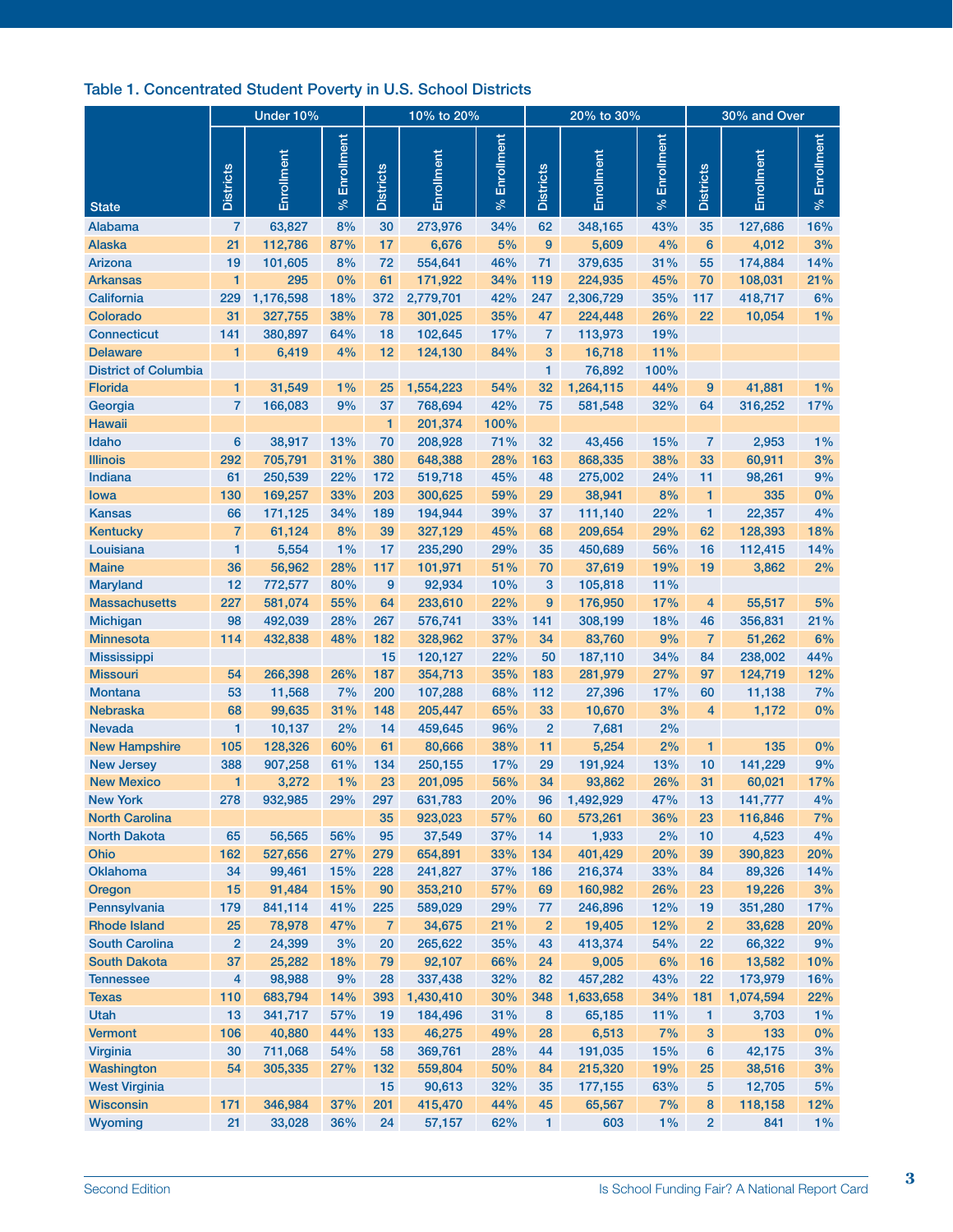## **Existing Measures of State School Finance**

Several reports analyze state school funding systems:

- The National Center for Education Statistics (NCES) publishes the most commonly used metric for state school funding: "state and local revenue per pupil," a decades-old measure frequently used to compare states with each other. This measure focuses on state and local revenue provided to local districts and schools, exclusive of federal revenue and without regard to current expenses and regional cost-of-living differences.
- •  *Education Week* publishes state school finance data and calculates the distribution of funding within states. In an advance over the NCES per-pupil revenue measure, *Ed Week* adjusts the student denominator in the calculation by using a "weighting," or an estimate of the extra cost of educating low-income students and students with disabilities.<sup>4</sup> The estimates also are adjusted to reflect regional wage variations. *Ed Week* also assigns a "grade" to each state using several measures.
- Education Trust, a Washington, D.C.-based advocacy group, periodically publishes a measure comparing state and local spending in school districts with the highest and lowest concentrations of low-income, minority and English language learning students.<sup>5</sup> The measure accounts for regional wage variations, and adjusts for children in poverty, limited English proficiency and children with disabilities.<sup>6</sup> Education Trust calculates "funding gaps" between higher- and lower-need school districts, and higher- and lower-minority school districts, within a given state.
- In 2011, the U.S. Department of Education (DOE) published a measure of funding equity called the "Education Dashboard." The DOE measure shows the difference in per-pupil expenditures in high, high-middle, low-middle and low poverty districts across the country. Users can select their own "preferred" weighted adjustment for student poverty in 10% increments from 0 to 100%.

#### **Limitations**

These existing measures have serious shortcomings:

- The NCES per-pupil revenue measure masks differences in school funding within states, differences that can be as large as — or larger than — differences across states. This measure also does not account for differences in education costs within and across states and regions, and across labor markets, nor does it capture variations in student need and the variations in the resources needed to ensure that students with differing needs are able to meet common achievement and outcome standards, both within states and across states and regions. The NCES measure ignores the increased needs and costs of educating low-income students, especially those in concentrated poverty.
- •  While the *Ed Week*, Education Trust, and the DOE Dashboard measures attempt to recognize differences in student need, particularly with regard to low-income students, they assign different, assumed or "preferred" values — or "weights" — to account for those differences. In fact, one assigns a value nearly twice as large as the other, and none are based on actual data from the states or research on what it would actually take to close achievement gaps between poor and non-poor children.

<sup>4</sup> A "weighting" is an adjustment to per-pupil revenue or expenditure data designed to address differences in needs and costs. Some state school finance formulas use weightings to drive different amounts of funding to districts based on a variety of different needs. In the *Education Week* analysis, students in poverty are assigned a weight of 1.2 and students in special education a weight of 1.9.

<sup>&</sup>lt;sup>5</sup> Carmen G. Arroyo, The Funding Gap, The Education Trust, January 2008.

<sup>6</sup> Education Trust assigns a weight of 1.4 to students in poverty, and 1.6 and 1.9 to limited English proficient students and students with disabilities, respectively. Funding Gap 2006. (http://www.edtrust.org/sites/edtrust.org/files/publications/files/FundingGap2006.pdf)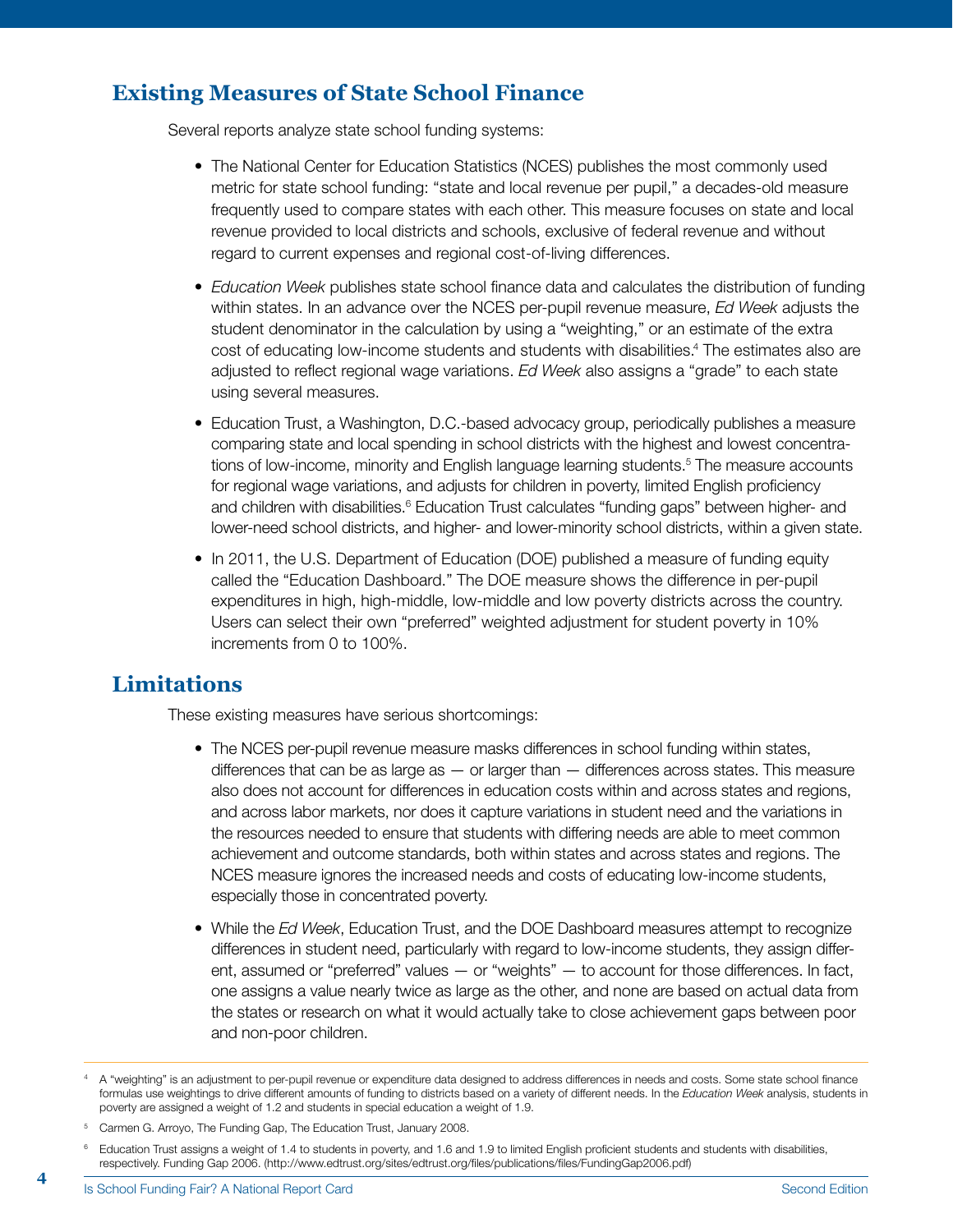- •  Neither *Ed Week*, Education Trust nor the DOE Dashboard accounts for the large differences in state and local revenues that exist in very small, sparse rural districts versus larger urban and suburban districts
- The imprecise methods used by *Ed Week*, Education Trust and the DOE Dashboard lead to strikingly different and inconsistent rankings among these measures. The correlations between *Ed Week*'s restricted range, Education Trust's funding gaps and the DOE Dashboard are reported to range between .14 and .71.7

### **A Better Measure: Analyzing School Funding Fairness**

Building a more accurate, reliable and consistent method of analyzing how states fund public education starts with a critical question: What is fair school funding? *In this report, "fair" school funding is defined as a state finance system that ensures equal educational opportunity by providing a sufficient level of funding distributed to districts within the state to account for additional needs generated by student poverty.* 

This report presents the National Report Card on Fair School Funding, Second Edition. The first edition, issued in September of 2010, presented indicators for 2007. This second edition updates those indicators using data from 2009.

Like the inaugural edition, the second edition of the National Report Card measures the fairness of the school finance systems in all 50 states and the District of Columbia, as defined above. The central purpose of the Report Card is to evaluate the extent to which state systems ensure equality of educational opportunity for all children, regardless of background, family income, where they live or where they attend school. As noted, equal educational opportunity means that all children (and the public schools that serve them) have access to those resources, inputs and services necessary to provide the "opportunity to learn" — that is, the opportunity to achieve established outcome goals.

#### **The Fairness Principles**

The Report Card is built on the following core principles:

- Varying levels of funding are required to provide equal educational opportunities to children with different needs.
- The costs of education vary based on geographic location and other factors, particularly regional differences in teacher salaries, school district size, population density and various student characteristics. It is critical to account for as many of these variables as possible, given the availability of reliable data.
- The level of funding should increase relative to the level of concentrated student poverty. That is, state finance systems should provide more funding to districts serving larger shares of students in poverty. Economists often evaluate systems as "progressive" or "regressive." As used in this report, a "progressive" finance system allocates more funding to districts with high levels of student poverty; a "regressive" system allocates less to those districts; and a "flat" system allocates roughly the same amount of funding across districts with varying needs.
- Student poverty especially concentrated student poverty is the most critical variable

<sup>7</sup> Epstein, Diana (2011). "Measuring Inequity in School Funding." The Center for American Progress, Washington, D.C. CAP, a Washington, D.C.-based advocacy group, also calls for a "fiscal equity measure" that captures the extent to which school funding in the states correlates to student poverty. However, CAP endorses the Education Trust and DOE dashboard measures, even though they fail to account for the actual level and distribution of funding to districts within states.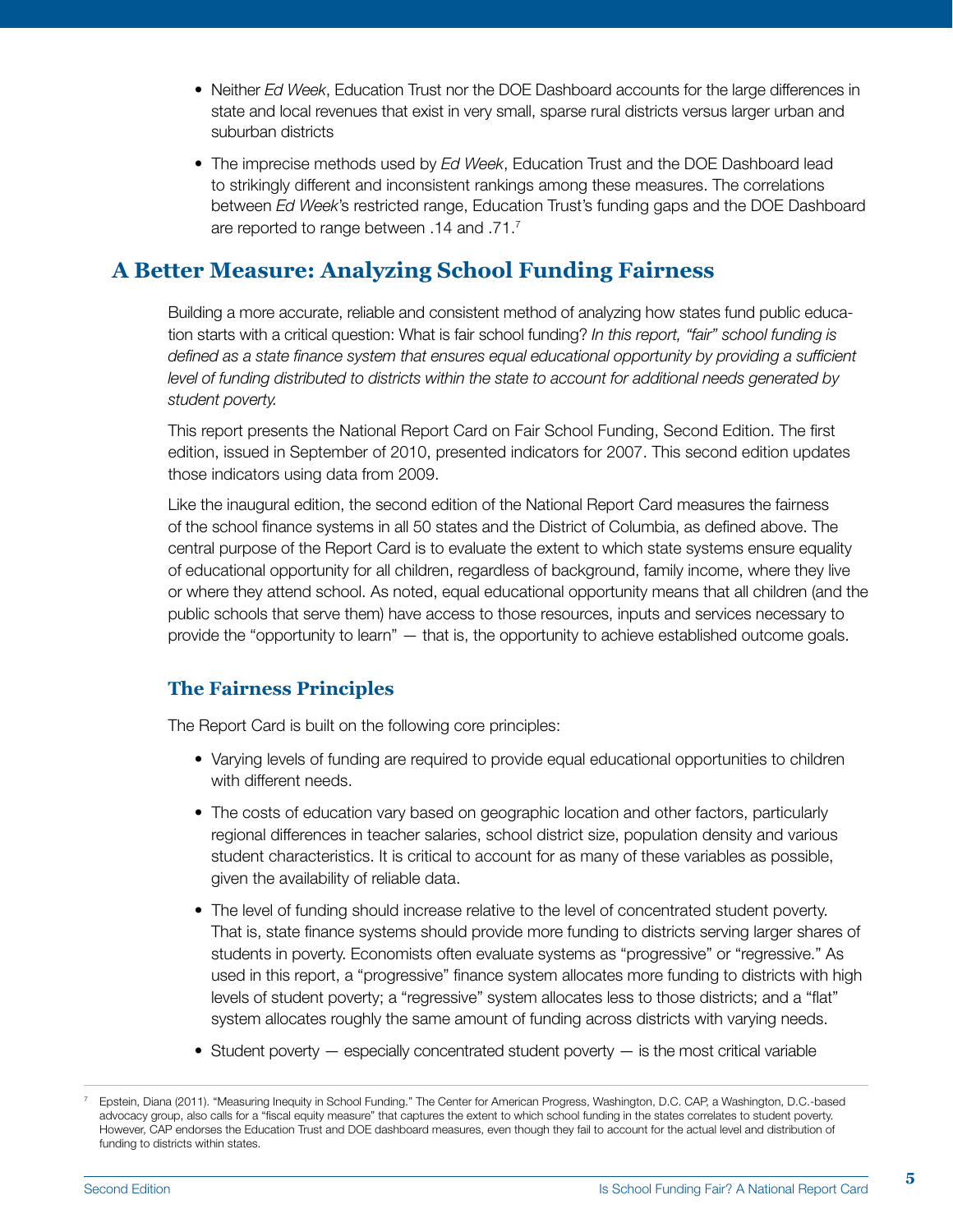affecting funding levels. Student and school poverty correlates with, and is a proxy for, a multitude of factors that impact the costs of providing equal education opportunity — most notably, gaps in educational achievement, school district racial composition, English-language proficiency and student mobility. State finance systems should deliver greater levels of funding to higherpoverty versus lower-poverty settings, while controlling for differences in other cost factors.<sup>8</sup>

- While the distribution of funding to account for student poverty is crucial, the overall level of funding still matters — greatly. The state finance system should allocate sufficient funding to ensure equal education opportunity to all students. If the overall level of funding generated by the state system is woefully inadequate, it is of little consolation that students in high-poverty districts receive more resources than those in lower-poverty districts.
- The sufficiency of the overall funding level in any given state can be assessed based on comparisons with other states, particularly those in the same region with similar conditions and characteristics. Using available national data, average differences in state and local revenues between states, as well as within states, can be projected and indexed to compare expected state and local revenues per pupil for districts of similar characteristics. An "expected" value for state and local revenues is a "predicted" value based on a statistical model of school district characteristics. These "expected values" allow for more direct comparisons of districts having similar characteristics across states.

#### **Why Measure Fairness?**

Based on these core principles, the data and measures presented in the National Report Card focus on the central question concerning the 50 state school finance systems: Do they support equal educational opportunity for all students and, in particular, for low-income students in school districts with concentrated poverty? Put simply, do the states provide fair school funding?

Understanding the fairness of the state finance systems is crucial to the national effort to ensure access to high-quality education and to close opportunity and achievement gaps among subgroups of students, particularly low-income students. It is also a prerequisite to the federal, state and local efforts to improve "underperforming" schools and schools serving urban and rural communities.<sup>9</sup> Policymakers, educators, business leaders, parents — and the public at large — urgently need better and more reliable information to understand the fairness of our existing finance systems, identify problems with those systems, and devise and implement policy solutions to advance school funding fairness.

#### **The Fairness Measures**

The Report Card consists of four separate but interrelated fairness measures. States are evaluated on each of these measures. The four measures are:

•  *Funding Level* – This measures the overall level of state and local revenue provided to school districts, and compares each state's average per-pupil revenue with that of other states,

<sup>8</sup> Current data do not permit inclusion of measures for additional student characteristics, particularly students with disabilities and limited English proficiency, without compromising the relationship between school funding and poverty, the main focus of this report. For more information, see the "Research Method" section of this report.

<sup>&</sup>lt;sup>9</sup> Also of concern is the extent to which disparities exist across schools within districts. Sufficient data for evaluating funding differences at the school level are not available nationally, but are available in some states. However, research underscores the fact that funding disparities between districts resulting from the state finance systems are a major impediment to fair funding for all schools within districts. See Bruce D. Baker & Kevin G. Welner (2010), "Premature Celebrations: The persistence of inter-district spending disparities." Education Policy Analysis Archives 18 (9).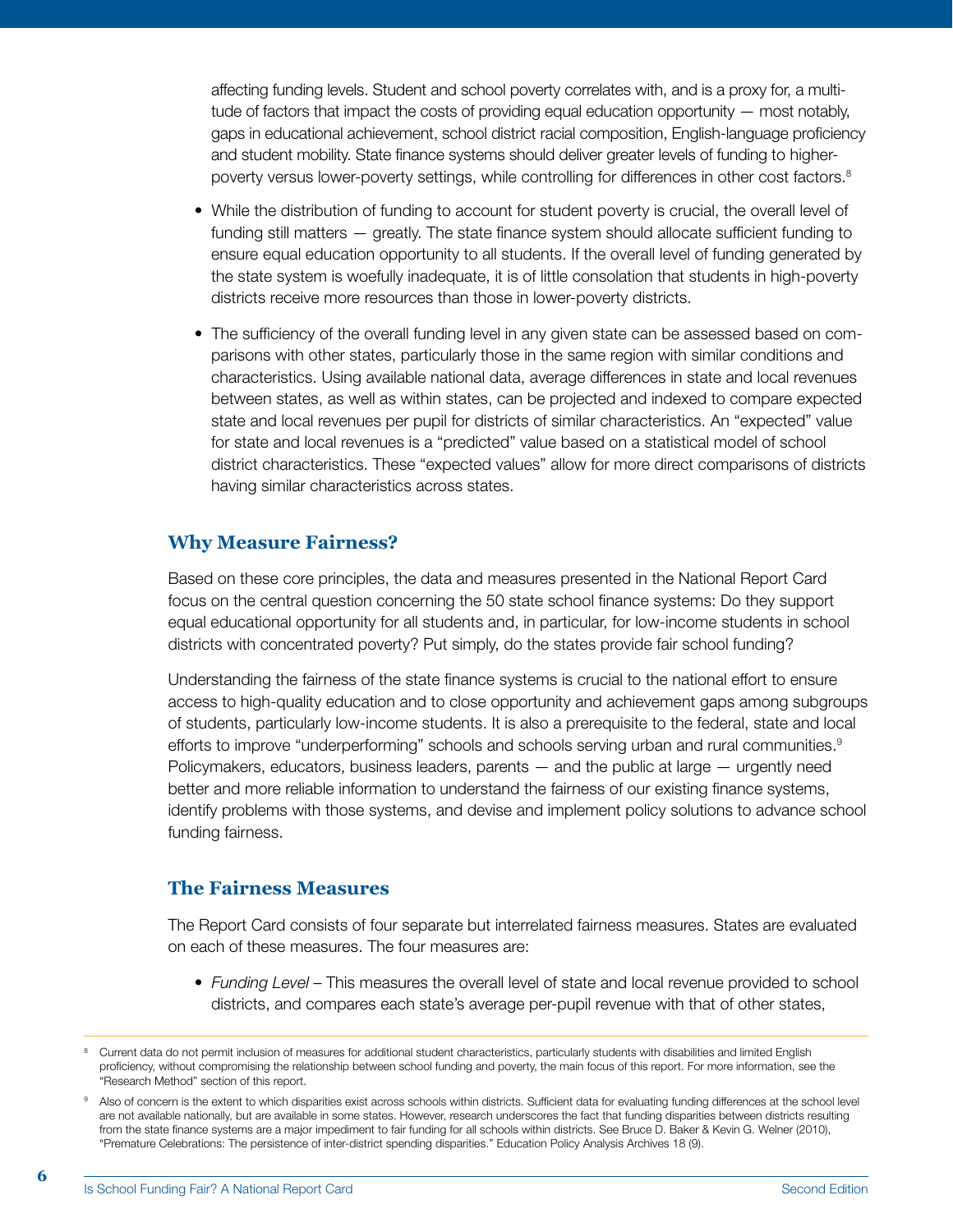including states within the region. To recognize the variety of interstate differences, each state's revenue level is adjusted to reflect differences in regional wages, poverty, economies of scale and population density.

- •  *Funding Distribution* This measures the distribution of funding across local districts within a state, relative to student poverty. The measure shows whether a state provides more or less funding to schools based on their poverty concentration, using simulations ranging from 0% to 30% child poverty.
- •  *Effort* This measures differences in state spending for education relative to state fiscal capacity. "Effort" is defined as the ratio of state spending to state per capita gross domestic product (GDP).
- •  *Coverage* This measures the proportion of school-age children attending the state's public schools, as compared with those not attending the state's public schools (primarily parochial and private schools, but also home schooling). The share of the state's students in public schools, and the median household income of those students, is an important indicator of the distribution of funding relative to student poverty (especially where more affluent households simply opt out of public schooling), and the overall effort to provide fair school funding.

It is important to note that not all of these fairness measures are entirely within the control of state policymakers. For example, the level of funding is a function of both the state's effort and wealth. When evaluating a state's funding level, it is important to consider whether the funding level is a function of effort, wealth (that is, fiscal capacity) or a combination of the two. In addition, the extent to which children attend public schools is not entirely a function of the quality of the public system. Some states historically have a larger supply of private schools and higher degree of private-school attendance. However, numerous empirical studies do validate that the quality of a state's public education system can influence coverage.10

#### **Research Method**

The fairness measures use a combination of simple descriptive and more complex statistical modeling methods. Effort and Coverage are straightforward descriptive measures. State-level indicators are calculated from available descriptive data, allowing states to be graded and ranked from most to least fair.

Funding Level and Funding Distribution require more advanced statistical techniques. The purpose of these measures is to compare school funding both across and within states. Because education costs vary based on a number of factors — for example, regional differences in teacher salaries, school district size, population density and various student characteristics — a research method is needed that 1) simulates comparable conditions, or holds variables constant, across states to ensure a fair comparison, and 2) characterizes the relationship between revenue (funding) and poverty within states, while controlling for variations in other cost-affecting conditions.

A regression analysis achieves these goals by predicting an outcome — in this case, school funding levels — based on relevant variables such as student poverty, regional wage variation, and school district size and density. The regression model provides an estimate that quantifies the relationship between the outcome and each variable in the model. The model also allows for an examination of pertinent issues, such as changes in spending in relation to student poverty, or changes in

<sup>10</sup> See, for example, Thomas Downes & David Schoeman (1998), "School Finance Reform and Private School Enrollment: Evidence from California." Journal of Public Economics, 43 (3), 418–443.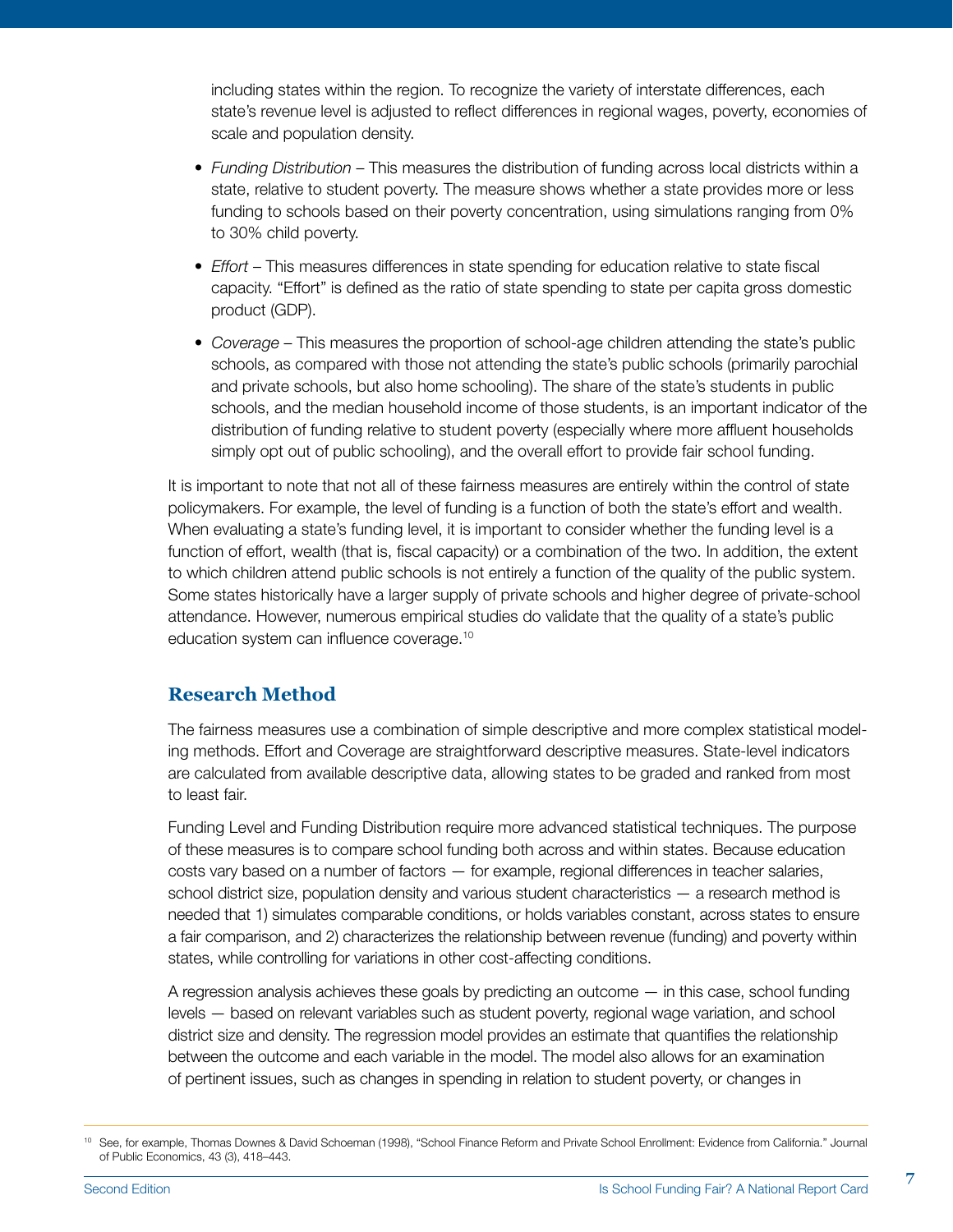relation to school district size. It is important to note, however, that additional measures of student characteristics, such as disability rates and limited English proficiency, are not included in the statistical model. The current measures of these characteristics are weak and irregular across states, and they complicate the interpretation of the poverty effect within states, a critical focus of the model.<sup>11</sup>

*Funding Level*: The regression model predicts an average per-pupil funding level for each state, while holding all other factors constant. The model eliminates the variation in funding associated with characteristics that vary between districts and across states, and determines average funding at the state level under a hypothetical, yet meaningful, set of conditions. The model simulates average revenue levels for each state by assigning the national averages for each of the variables in the model. This yields a determination of spending differences among states, and removes the expected variation resulting from differences in labor costs, district size, student characteristics, etc.

*It is important to note that the state averages, while calculated from actual revenue levels, are predictions based on a hypothetical set of conditions necessary to make meaningful comparisons among*  states; therefore, they will vary from the average spending levels reported in the NCES measure.

*Funding Distribution*: The same regression model is used for predicting the distribution of funding within each state, relative to poverty. Essentially, the model is used to estimate the relationship between student poverty and school funding for each state. Funding levels are predicted at three levels of poverty — 0%, 10% and 30% — under the average conditions within each state. The model estimates, on average, whether funding levels increase or decrease as district poverty increases.

A separate technical report is available for more detail on the statistical analyses used in this report.

#### **Research Framework**

The key elements of the research used to construct the fairness measures are:

- Districts as the unit of analysis: This level of data is used because a) districts are the primary organizational units charged with managing and operating schools; b) districts are the locus of the most significant disparities in school funding; c) students remain highly sorted and segregated between districts, more so than within districts; and d) many states allow districts to retain a significant degree of fiscal independence to raise revenues via local property taxes. This district focus also sheds light on claims that funding differences and disparities are caused primarily by district misallocation among schools within districts, rather than the overall level and distribution of state and local revenues authorized by states through their respective finance systems.
- State and local revenue: These data, rather than current operating expenditures, allow for a more precise focus on the state's school finance policy, reliance on local property taxes and the distribution of state aid to local districts. Current operating expenditures include other revenue sources, such as federal funding. The only federal-source funds included are those intended by federal policy to offset lost state or local revenue — in other words, federal impact aid and Indian schools aid, both of which are relatively small for most states.

<sup>11</sup> It is also important to note that this regression model is only able to compare expenditure differences across similar settings, and cannot fully control for the "costs" of achieving "comparable outcomes." A true education cost model requires a common outcome measure across all settings in the model, and such outcome measures are not currently available for all school districts nationally.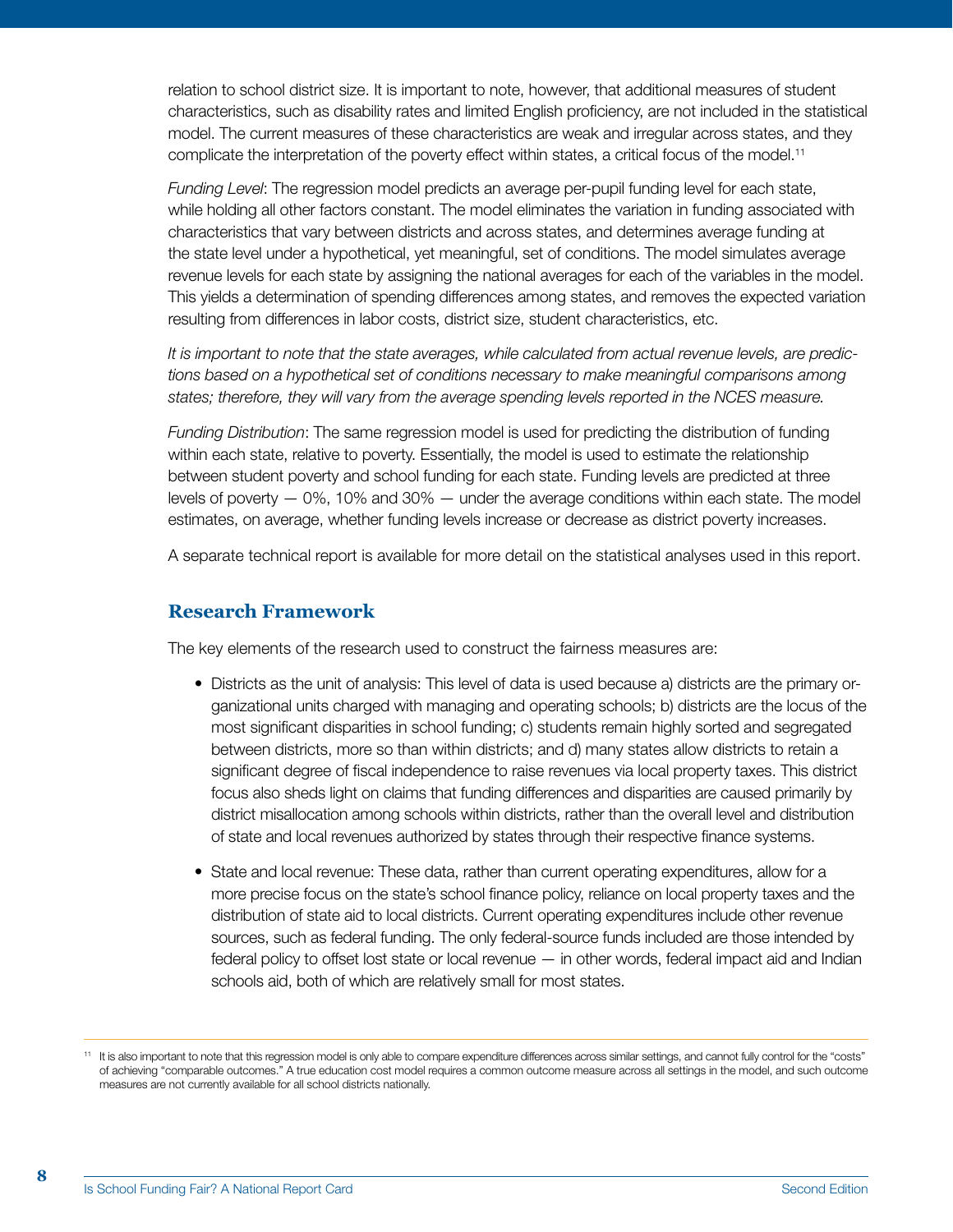- Funding distribution relative to poverty: These data allow for an in-depth examination of the relationship between funding generated by the state finance systems and student poverty. Using census data on children in poverty ages 5 to 17 residing in local districts allows for an analysis of the extent to which higher-poverty districts have systematically more or less state and local revenue per pupil than lower-poverty districts. No assumptions are made about how much additional funding should be provided to students in poverty. Rather, the fairness measures calculate the relationship between funding and poverty to ascertain whether the state finance system results in a more fair ("progressive"), less fair ("regressive"), or flat pattern of funding distribution among districts within the state.
- Cost variation: These data not only account for regional variation in competitive wages using the NCES Comparable Wage Index, but also compensate for differences in economies of scale and population density.
- Longitudinal data: The regression models used to predict funding level and funding distribution use three years of the most recently available data. This approach limits the effect of occasional capital projects, one-time revenue bumps and other kinds of funding aberrations, thereby "smoothing out" the final results. When comparisons are made between previous years' data, those analyses rely on overlapping data samples. So, for example, the 2007 indicators are based on a pooled sample from 2005, 2006 and 2007, while the 2009 indicators are based on a pooled sample from 2007, 2008 and 2009. This necessarily lends some stability to the model and minimizes year-to-year changes. While this stability is intentional, it also means that drastic one-year cuts, such as might have been observed at the start of the national recession, will not be as prominent as if a single year's data had been used.<sup>12</sup>



#### Figure 1. Pooled Data Samples

<sup>&</sup>lt;sup>12</sup> Given the lag in the availability of the data used in the fairness measures, this Second Edition of the National Report Card does not fully capture developments in the states since 2009, particularly the widespread cuts in school aid among the states in response to the economic downturn. Future editions, however, will reflect these changes.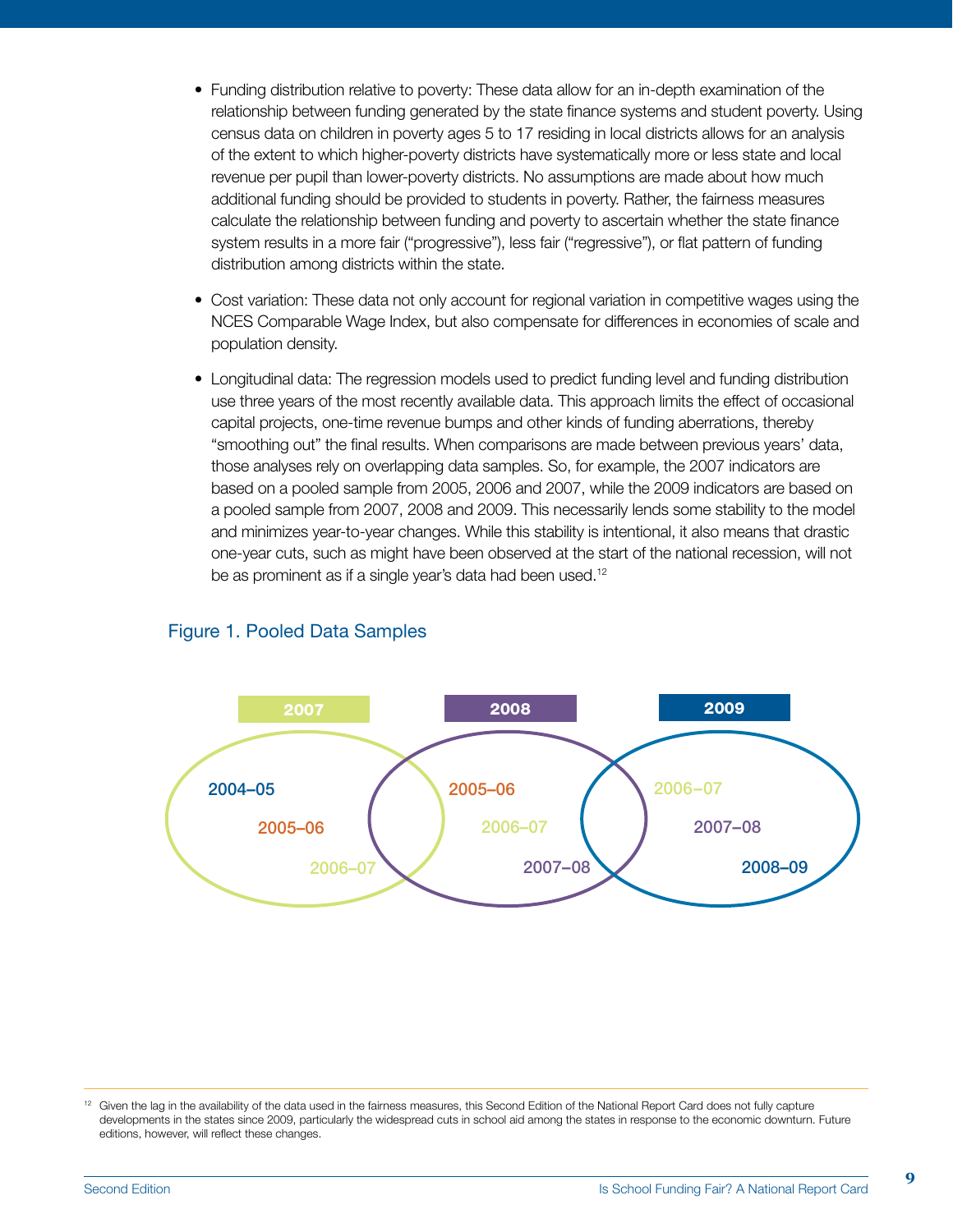## II. The Four Fairness Measures

#### **Evaluating the States**

Each state is evaluated on all four fairness measures. The evaluations are comparative in nature, analyzing how an individual state compares with other states in the nation and region. States are not evaluated using specific thresholds of education cost and school funding that might be considered "adequate" or "equitable" if applied nationally or regionally. This type of evaluation would require positing hard definitions of education cost and student need based on the complex conditions in each state. Such an exercise is beyond the scope of this report.<sup>13</sup>

States are evaluated by two methods — a grading curve and rank. Funding Distribution and Effort, the two measures over which states have direct control, are given letter grades that are based on a typical grading "curve" and range from "A" to "F." A standardized score (z-score) is calculated as the state's difference from the mean on the indicator of interest, expressed in standard deviations. The standardized scores are then collapsed into grades.<sup>14</sup>

On the Funding Level and Coverage measures, the states are ranked, not graded, because these measures are influenced not only by state policy, but by other historic and contextual factors. States are ranked from highest to lowest based on their Funding Level. The Coverage measure is ranked using two factors: the proportion of students educated in the public system, with greater percentages ranked higher; and the private/public income ratio, with small ratios receiving a higher ranking. Standardized scores for these two elements are averaged to create a final score upon which states are ranked.

It is important to note that, because the evaluations are comparative, when a state receives a high grade or rank on an indicator, it does not mean that its funding system is perfect or without room for improvement. Rather, it simply means that the state is doing better than other states in the nation. Even those states positioned at the top can do more to improve funding fairness.

#### **Fairness Measure #1: Funding Level**

The first fairness measure is the overall level of per-pupil funding for each state, as compared with the 50 states. As noted, several major factors influence the level of state and local revenue — or funding — generated by the state finance systems. These are: 1) student poverty, 2) regional wage variation, 3) economies of scale, 4) population density, and 5) the interplay between population density and economies of scale. The factors are illustrated in Figure 1. This model includes key elements that, when put together, yield an understanding of how the above factors influence state and local education revenues nationally. The model, in turn, estimates the impact of these factors on the revenues produced by individual state finance systems.

<sup>13</sup> As previously noted, the United States has no established outcome measures for the states. In addition, no national uniform program or input standards have been adopted that would allow for measuring the "cost" of providing equal educational opportunities across all states. Thus, it is not feasible at present to compare current funding levels with a research-based measure of the cost of educating all students in U.S. public schools to achieve accepted national outcomes.

<sup>&</sup>lt;sup>14</sup> Grades are as follows: A =  $2/3$  standard deviation above the mean  $(z > 1.67)$ ; B = between 1/3 and  $2/3$  standard deviations above the mean (1.33 < z < 1.67); C = between 1/3 standard deviation below and 1/3 standard deviation above the mean (-1.33 < z < 1.33); D = between 1/3 and 2/3 standard deviations below the mean (-1.33 > z > -1.67);  $F = 2/3$  standard deviation below the mean (z < -1.67). In some cases, the tables show states that have the same numerical score but different letter grades because their unrounded scores place them on opposite sides of the grading cutoffs.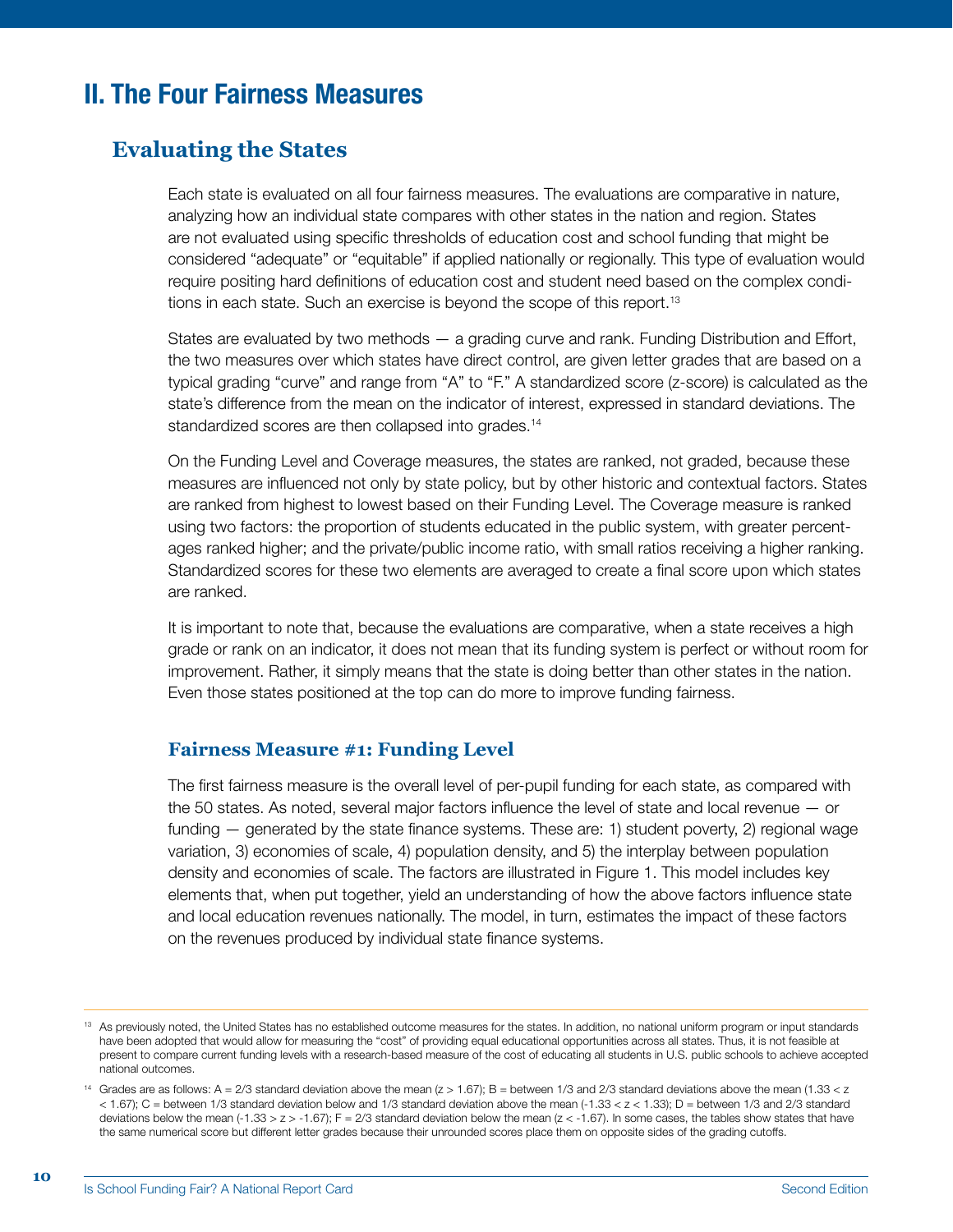

To measure the funding level, state and local education revenues are adjusted to the national average poverty level — about 16%. The revenues also are adjusted for differences in the other factors regional wage variation, economies of scale, and population density.15 This adjusted per-pupil funding level puts all states onto a more equal footing by controlling for a variety of factors outside state control. Table 2 shows the mean actual state and local revenues per pupil for each state, the same per-pupil revenues predicted using the adjustments described above, and the difference between the two amounts. Each state also is ranked for the fairness of the per-pupil funding level, using the predicted per-pupil amount to rank states with higher spending levels as more fair than states with low per-pupil revenues.

Table 2 shows the predicted funding levels and rankings for each of the three years analyzed. It is important to remember that each year's predicted values are based on a pooled three-year sample with the intention of maintaining a degree of stability for cross-year comparisons. The model works to "smooth-out" the data and limits the impact one one-time funding aberrations. With this in mind, a general consistency of rankings from one year to the next is expected.

The national average funding level, as adjusted, is \$10,774 per pupil (in 2008–09), with 23 states above and 28 below the average. This is \$642 above levels reported in 2006–07, showing a slight increase in average funding levels. Wyoming remains the state with the highest funding level at \$19,520, providing two-and-two-thirds times the funding provided by Tennessee, which also maintains its standing as the lowest-funded state (\$7,306). The general pattern from 2007 to 2008 was an overall increase in funding levels for most states, while the 2009 data begins to show some per-pupil reductions for nearly half of the states. However, only eight states are spending below the baseline funding levels from 2007. Even after adjusting for regional wage variation and population density, low-funding states predominate in the South and West regions, while the highest-funding states are in the Northeast and Midwest.<sup>16</sup>

<sup>&</sup>lt;sup>15</sup> Other modeling options were considered, particularly allowing the effect of the various "cost" factors to be estimated for each state individually. These resulted in adding a level of complexity to the model without significantly changing the results. We attempted to control for the grade range configuration of districts (i.e., unified, elementary and secondary), but this also did not substantively change the results.

<sup>&</sup>lt;sup>16</sup> Washington, D.C.'s high funding level may be partially explained by the large proportion of special-education students in the district, a factor we were unable to control for in the regression model.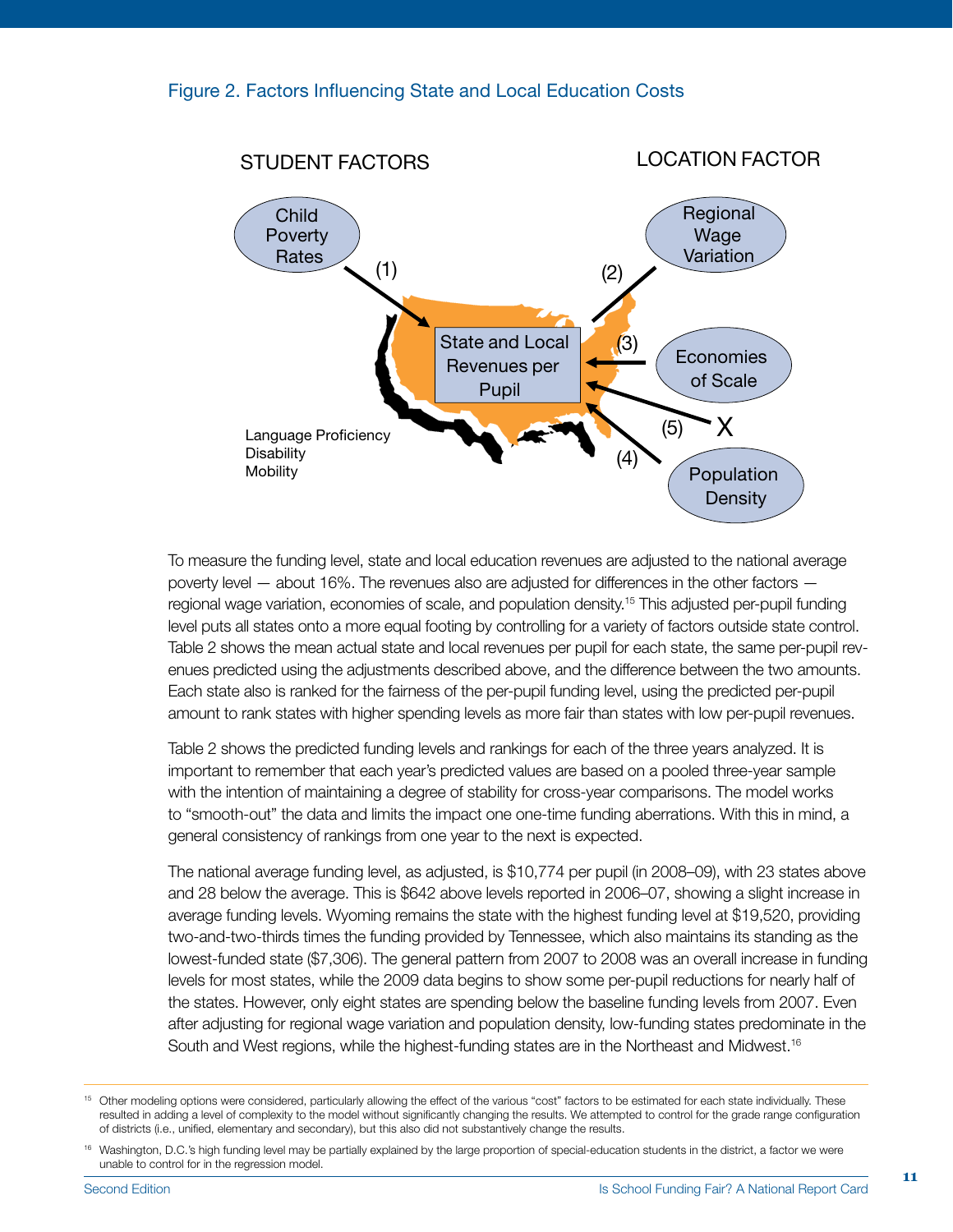#### Table 2. Fairness Measure #1: Funding Level

|                             | 2007                                 |                |                                                 | 2008           |                    | 2009                                            |                |                    |                     |  |
|-----------------------------|--------------------------------------|----------------|-------------------------------------------------|----------------|--------------------|-------------------------------------------------|----------------|--------------------|---------------------|--|
| <b>State</b>                | <b>Predicted</b><br>State &<br>Local | Rank           | <b>Predicted</b><br>State &<br>Local<br>Revenue | Rank           | One-Year<br>Change | <b>Predicted</b><br>State &<br>Local<br>Revenue | Rank           | One-Year<br>Change | Change<br>from 2007 |  |
| Wyoming                     | Revenue<br>\$16,947                  | 1              | \$18,736                                        | 1              | \$1,789            | \$19,520                                        | 1              | \$784              | \$2,573             |  |
| <b>Alaska</b>               | \$14,764                             | 6              | \$18,036                                        | $\overline{2}$ | \$3,272            | \$17,967                                        | $\overline{2}$ | $-$70$             | \$3,203             |  |
| <b>New York</b>             | \$15,320                             | 5              | \$16,263                                        | 6              | \$943              | \$17,375                                        | 3              | \$1,112            | \$2,055             |  |
| <b>New Jersey</b>           | \$16,101                             | $\overline{2}$ | \$16,565                                        | 4              | \$464              | \$16,817                                        | 4              | \$252              | \$716               |  |
| <b>Connecticut</b>          | \$14,126                             | 8              | \$14,923                                        | 7              | \$797              | \$15,693                                        | 5              | \$770              | \$1,567             |  |
| <b>Vermont</b>              | \$15,557                             | 4              | \$16,302                                        | 5              | \$745              | \$15,020                                        | 6              | $-$1,282$          | $-$ \$536           |  |
| <b>District of Columbia</b> | \$15,594                             | 3              | \$17,194                                        | 3              | \$1,601            | \$14,596                                        | 7              | $-$2,598$          | $-$ \$998           |  |
| <b>Massachusetts</b>        | \$13,338                             | 9              | \$13,873                                        | 8              | \$535              | \$14,091                                        | 8              | \$218              | \$753               |  |
| Maryland                    | \$11,592                             | 13             | \$13,228                                        | 9              | \$1,636            | \$13,505                                        | 9              | \$277              | \$1,913             |  |
| <b>Rhode Island</b>         | \$12,260                             | 11             | \$13,069                                        | 11             | \$810              | \$13,047                                        | 10             | $-$ \$22           | \$788               |  |
| <b>Delaware</b>             | \$12,745                             | 10             | \$13,176                                        | 10             | \$431              | \$13,031                                        | 11             | $-$ \$144          | \$286               |  |
| Pennsylvania                | \$11,623                             | 12             | \$12,456                                        | 12             | \$833              | \$12,976                                        | 12             | \$520              | \$1,353             |  |
| <b>Hawaii</b>               | \$14,351                             | 7              | \$11,879                                        | 14             | $-$2,472$          | \$12,445                                        | 13             | \$566              | $-$1,906$           |  |
| <b>New Hampshire</b>        | \$10,346                             | 18             | \$11,023                                        | 17             | \$677              | \$12,206                                        | 14             | \$1,183            | \$1,860             |  |
| <b>Maine</b>                | \$11,522                             | 14             | \$11,898                                        | 13             | \$376              | \$12,125                                        | 15             | \$228              | \$604               |  |
| <b>Minnesota</b>            | \$11,151                             | 15             | \$11,649                                        | 15             | \$498              | \$11,533                                        | 16             | $-$116$            | \$382               |  |
| Indiana                     | \$9,274                              | 27             | \$10,083                                        | 24             | \$809              | \$11,065                                        | 17             | \$982              | \$1,791             |  |
| <b>Kansas</b>               | \$9,861                              | 20             | \$10,649                                        | 19             | \$788              | \$11,060                                        | 18             | \$411              | \$1,198             |  |
| <b>Wisconsin</b>            | \$10,573                             | 16             | \$11,030                                        | 16             | \$457              | \$10,807                                        | 19             | $-$ \$224          | \$234               |  |
| U.S.                        | \$10,132                             |                | \$10,653                                        |                | \$521              | \$10,774                                        |                | \$121              | \$642               |  |
| lowa                        | \$9,954                              | 19             | \$10,456                                        | 20             | \$502              | \$10,764                                        | 20             | \$307              | \$809               |  |
| Ohio                        | \$10,435                             | 17             | \$10,813                                        | 18             | \$378              | \$10,625                                        | 21             | $-$189$            | \$190               |  |
| <b>Virginia</b>             | \$9,815                              | 21             | \$10,194                                        | 21             | \$379              | \$10,621                                        | 22             | \$427              | \$806               |  |
| <b>Nebraska</b>             | \$9,563                              | 25             | \$9,941                                         | 25             | \$379              | \$10,404                                        | 23             | \$463              | \$842               |  |
| Louisiana                   | \$9,085                              | 30             | \$9,848                                         | 28             | \$763              | \$10,289                                        | 24             | \$441              | \$1,204             |  |
| <b>New Mexico</b>           | \$8,898                              | 34             | \$9,923                                         | 26             | \$1,025            | \$10,113                                        | 25             | \$190              | \$1,214             |  |
| <b>West Virginia</b>        | \$9,368                              | 26             | \$9,645                                         | 32             | \$277              | \$9,995                                         | 26             | \$351              | \$627               |  |
| <b>Illinois</b>             | \$9,120                              | 29             | \$9,681                                         | 31             | \$561              | \$9,841                                         | 27             | \$161              | \$721               |  |
| <b>North Carolina</b>       | \$8,320                              | 44             | \$8,736                                         | 43             | \$416              | \$9,754                                         | 28             | \$1,018            | \$1,434             |  |
| Washington                  | \$8,906                              | 32             | \$9,429                                         | 33             | \$523              | \$9,686                                         | 29             | \$257              | \$780               |  |
| <b>South Carolina</b>       | \$9,162                              | 28             | \$9,867                                         | 27             | \$705              | \$9,657                                         | 30             | $-$ \$210          | \$495               |  |
| <b>Michigan</b>             | \$9,678                              | 23             | \$9,777                                         | 30             | \$99               | \$9,611                                         | 31             | $-$166$            | $-$ \$67            |  |
| <b>North Dakota</b>         | \$8,457                              | 40             | \$9,144                                         | 37             | \$687              | \$9,542                                         | 32             | \$398              | \$1,085             |  |
| Georgia                     | \$9,671                              | 24             | \$10,086                                        | 23             | \$415              | \$9,458                                         | 33             | $-$ \$628          | $-$ \$213           |  |
| Montana                     | \$8,547                              | 38             | \$9,203                                         | 36             | \$656              | \$9,300                                         | 34             | \$97               | \$753               |  |
| Colorado                    | \$8,727                              | 35             | \$9,078                                         | 39             | \$351              | \$9,198                                         | 35             | \$120              | \$471               |  |
| <b>Missouri</b>             | \$8,390                              | 43             | \$8,898                                         | 41             | \$508              | \$9,163                                         | 36             | \$264              | \$772               |  |
| Oregon                      | \$8,565                              | 37             | \$9,304                                         | 35             | \$739              | \$9,129                                         | 37             | $-$175$            | \$564               |  |
| <b>Nevada</b>               | \$8,475                              | 39             | \$9,109                                         | 38             | \$634              | \$9,094                                         | 38             | $-$15$             | \$619               |  |
| Alabama                     | \$8,901                              | 33             | \$9,804                                         | 29             | \$903              | \$9,071                                         | 39             | $- $733$           | \$171               |  |
| <b>Florida</b>              | \$9,691                              | 22             | \$10,189                                        | 22             | \$498              | \$8,975                                         | 40             | $-$1,214$          | $-$716$             |  |
| <b>Kentucky</b>             | \$8,685                              | 36             | \$8,984                                         | 40             | \$300              | \$8,930                                         | 41             | $-$ \$54           | \$245               |  |
| California                  | \$9,030                              | 31             | \$9,327                                         | 34             | \$296              | \$8,897                                         | 42             | $-$ \$430          | $-$134$             |  |
| <b>Texas</b>                | \$8,427                              | 42             | \$8,682                                         | 44             | \$255              | \$8,862                                         | 43             | \$180              | \$435               |  |
| <b>Arkansas</b>             | \$8,292                              | 45             | \$8,670                                         | 45             | \$378              | \$8,808                                         | 44             | \$138              | \$516               |  |
| <b>South Dakota</b>         | \$8,445                              | 41             | \$8,778                                         | 42             | \$333              | \$8,575                                         | 45             | $-$203$            | \$130               |  |
| <b>Mississippi</b>          | \$7,444                              | 47             | \$7,977                                         | 47             | \$533              | \$7,930                                         | 46             | $-$ \$47           | \$486               |  |
| Arizona                     | \$7,969                              | 46             | \$8,315                                         | 46             | \$346              | \$7,899                                         | 47             | $-$ \$416          | $-$70$              |  |
| Idaho                       | \$6,990                              | 49             | \$7,430                                         | 49             | \$440              | \$7,509                                         | 48             | \$79               | \$519               |  |
| <b>Oklahoma</b>             | \$6,903                              | 50             | \$7,278                                         | 51             | \$376              | \$7,449                                         | 49             | \$171              | \$546               |  |
| Utah                        | \$7,098                              | 48             | \$7,468                                         | 48             | \$370              | \$7,379                                         | 50             | $-$ \$89           | \$281               |  |
| <b>Tennessee</b>            | \$6,839                              | 51             | \$7,380                                         | 50             | \$541              | \$7,306                                         | 51             | $-$ \$74           | \$467               |  |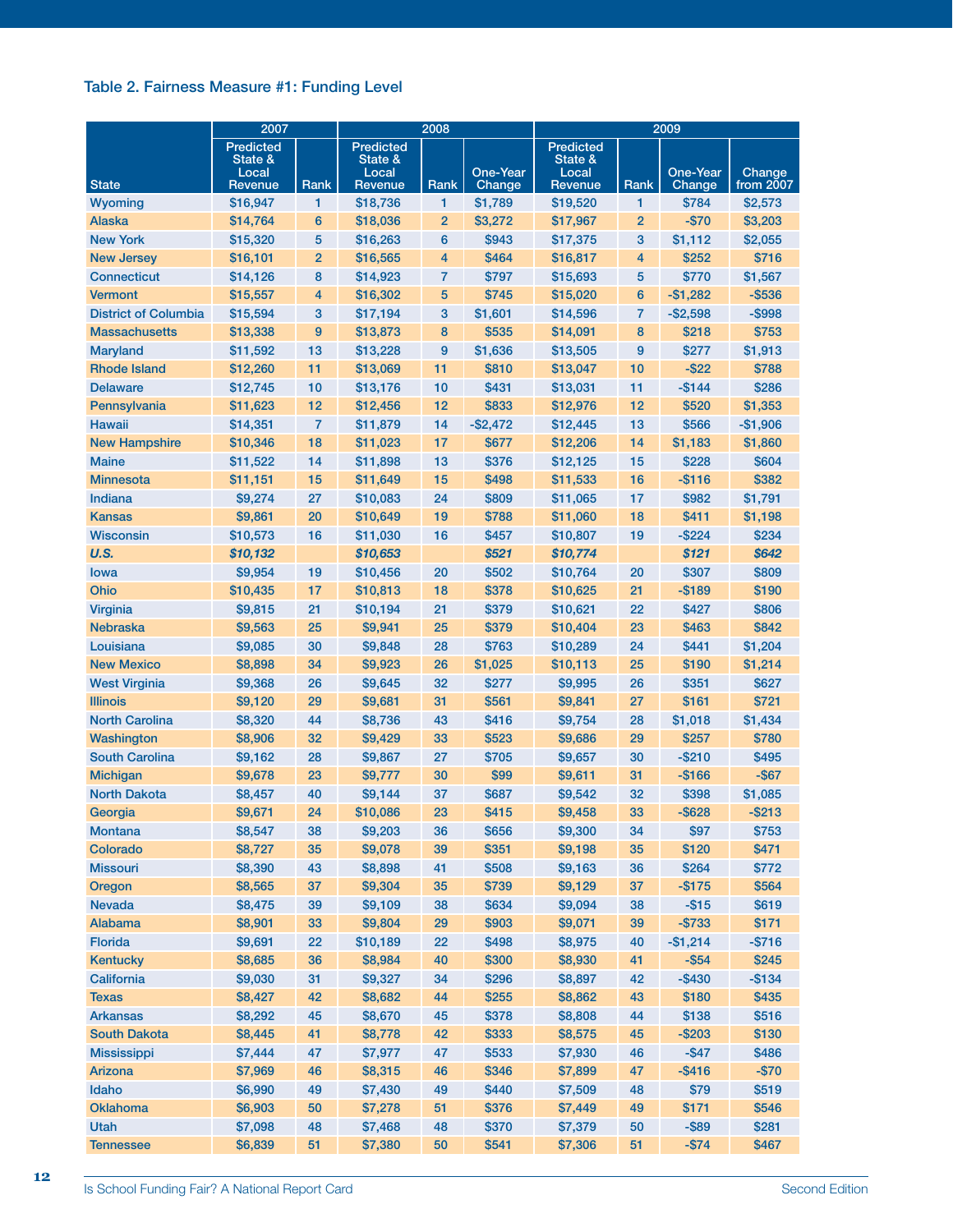#### **Fairness Measure #2: Funding Distribution**

The second fairness measure examines the distribution of funding to districts within states, relative to student poverty. As noted, this measure addresses a key question: To what extent are existing state funding systems or formulas sensitive to changes in the rate of student poverty?

Table 3 shows the results for each state for the 2007–2009 models. Hawaii and the District of Columbia are not included because each has only one school district.17 For 2009, the per-pupil funding amounts for districts within the state are presented across the poverty slope, simulated at 0%, 10%, 20% and 30%. The variation of the within-state funding distribution is then shown as a percentage between the highest poverty simulation and the lowest. A state with a high ratio between high- and low-poverty districts is a progressively funded state — in other words, poor districts get more funding than wealthy districts. A state with a low ratio is a regressively funded state —in other words, poor districts receive less funding than wealthy districts. The poverty ratio is presented along with the state's grades for the 2007 and 2008 models.

State funding distribution patterns relative to student poverty also are shown in Figure 3. The blue bars show states where a district with 30% student poverty is expected to receive more than 5% more state and local revenue per pupil than a district with 0% poverty. These states distribute funding in a "progressive" pattern, and rank high on funding fairness. The green-shaded bars are states where a district with 30% poverty is expected to receive more than 5% less than a district with 0% poverty. These states distribute funding in a "regressive" pattern, and rank low on fairness. Orange bars indicate states where there is no predicted increase or decrease in spending in relation to poverty, though this may be because all districts are funding at similar levels, or because there is variation in spending, but that variation is not related to poverty. The yellow, light blue and light green bars represent states where there is a nonsystematic, or statistically insignificant, relationship. Though the high-poverty districts are predicted to get more (light blue) or less (light green) than districts with 0% poverty, there is too much variation among individual school districts to suggest a definitive pattern.

On Funding Distribution, some of the key findings are:

- Only 17 states have progressive funding systems, providing greater funding to high-poverty districts than to low-poverty districts. This is a small increase over the 14 progressive states in 2008. The most progressive funding systems are in Utah, New Jersey and Ohio.
- 16 states have regressive funding systems, providing high-poverty districts with less state and local revenue than low-poverty districts, though the pattern is nonsystematic in 11 of those states. Illinois, North Carolina, Alabama and Texas show clearly regressive funding patterns. New Hampshire and Delaware were previously identified as regressive states and have since improved. Though New Hampshire remains regressive, the relationship is no longer statistically significant. Delaware previously received a "D" and was identified as "flat," but now receives a "C" with a moderately progressive funding system.
- 15 states have "flat" systems, with no appreciable difference in funding to low- and highpoverty districts.
- Progressive, regressive and flat funding states are located in every region.

<sup>&</sup>lt;sup>17</sup> Alaska is excluded from the within-state distribution analysis because the unique geography and sparse population of the state, being so highly correlated with poverty levels, result in inconsistent estimates of within-state resource distribution in our models. As such, it is extremely difficult to compare Alaska with the other states in the nation.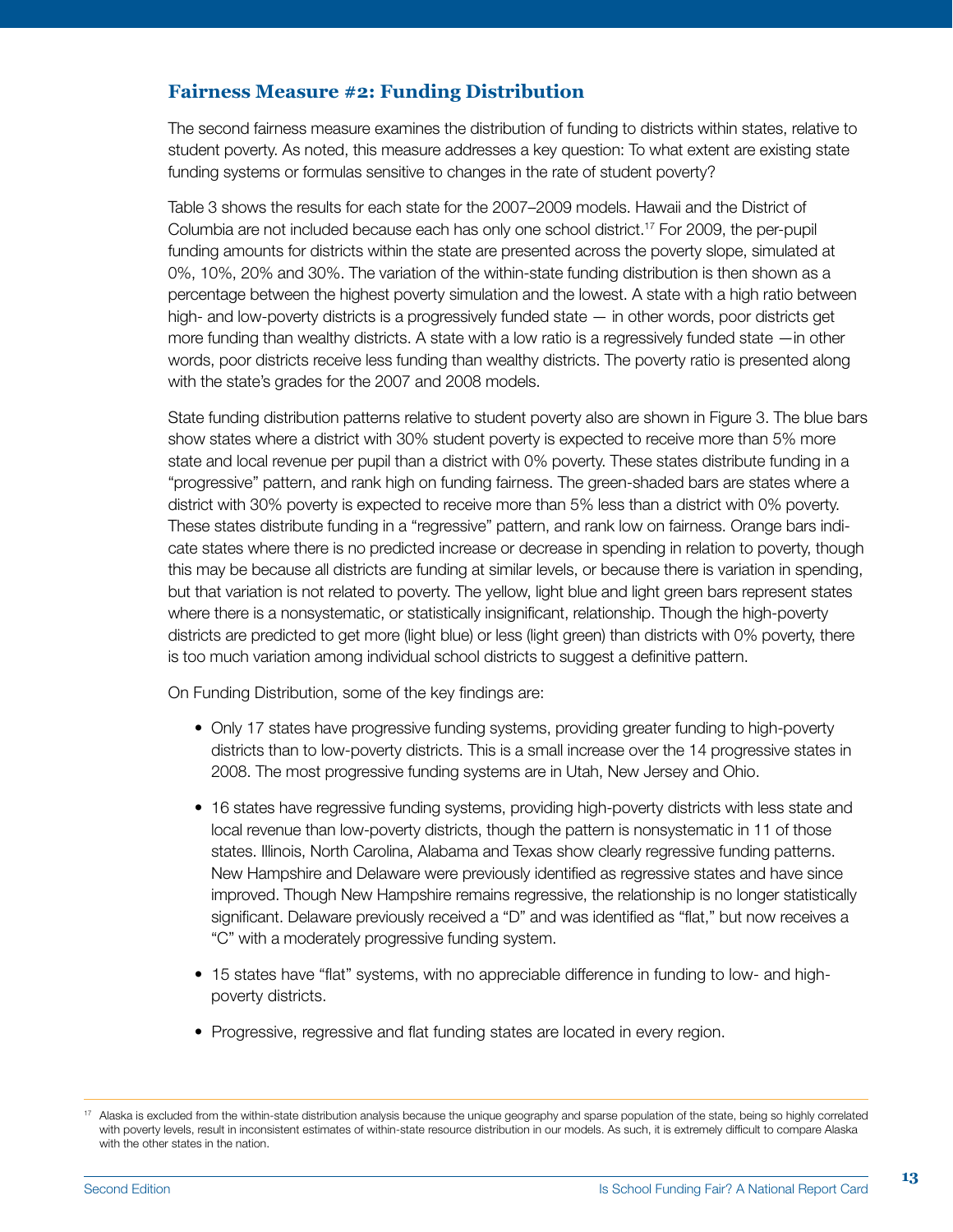#### Table 3. Fairness Measure #2: Funding Distribution

|                           | 2007         |             | 2008         |             | 2009                 |                     |                          |                          |                      |             |
|---------------------------|--------------|-------------|--------------|-------------|----------------------|---------------------|--------------------------|--------------------------|----------------------|-------------|
| <b>State</b>              | High/<br>Low | Grade       | High/<br>Low | Grade       | At 0%<br>Poverty     | At 10%<br>Poverty   | At 20%<br><b>Poverty</b> | At 30%<br><b>Poverty</b> | High/<br>Low         | Grade       |
| Utah                      | 151%         | A           | 152%         | A           | \$5,772              | \$6,732             | \$7,851                  | \$9,157                  | 159%*                | A           |
| <b>New Jersey</b>         | 140%         | A           | 139%         | A           | \$13,961             | \$15,687            | \$17,626                 | \$19,805                 | $142\%$ <sup>*</sup> | A           |
| Ohio                      | 131%         | A           | 136%         | A           | \$8,993              | \$9,983             | \$11,082                 | \$12,301                 | $137\%$ <sup>*</sup> | A           |
| <b>Minnesota</b>          | 138%         | A           | 135%         | A           | \$10,026             | \$10,945            | \$11,948                 | \$13,043                 | $130\%$ <sup>*</sup> | в           |
| <b>Massachusetts</b>      | 119%         | B           | 123%         | в           | \$12,598             | \$13,513            | \$14,496                 | \$15,550                 | 123%*                | в           |
| <b>South Dakota</b>       | 126%         | B           | 124%         | в           | \$7,794              | \$8,274             | \$8,784                  | \$9,326                  | $120\%$ <sup>*</sup> | в           |
| <b>Indiana</b>            | 117%         | C           | 120%         | в           | \$10,137             | \$10,709            | \$11,313                 | \$11,951                 | 118%*                | $\mathbf C$ |
| <b>Connecticut</b>        | 114%         | $\mathbf C$ | 115%         | $\mathbf C$ | \$14,468             | \$15,223            | \$16,019                 | \$16,855                 | 117%*                | $\mathbf C$ |
| Montana                   | 117%         | B           | 119%         | в           | \$8,577              | \$9,023             | \$9,492                  | \$9,986                  | $116\%$ <sup>*</sup> | $\mathbf C$ |
| <b>Delaware</b>           | 89%          | D           | 114%         | $\mathbf C$ | \$12,125             | \$12,685            | \$13,271                 | \$13,884                 | 115%                 | $\mathbf C$ |
| Wyoming                   | 108%         | $\mathbf C$ | 112%         | $\mathbf C$ | \$18,167             | \$19,003            | \$19,877                 | \$20,792                 | 114%                 | C           |
| <b>Tennessee</b>          | 112%         | $\mathbf C$ | 113%         | $\mathbf C$ | \$6,872              | \$7,141             | \$7,420                  | \$7,710                  | $112\%$ <sup>*</sup> | C           |
| California                | 103%         | $\mathbf C$ | 108%         | $\mathbf C$ | \$8,410              | \$8,712             | \$9,024                  | \$9,348                  | $111\%$ <sup>*</sup> | C           |
| <b>Kentucky</b>           | 103%         | $\mathbf C$ | 106%         | $\mathbf C$ | \$8,561              | \$8,790             | \$9,026                  | \$9,268                  | $108\%$ <sup>*</sup> | $\mathbf C$ |
| <b>Nebraska</b>           | 99%          | C           | 104%         | С           | \$9,990              | \$10,248            | \$10,511                 | \$10,782                 | 108%*                | $\mathbf C$ |
| Georgia                   | 103%         | C           | 105%         | $\mathbf C$ | \$9,083              | \$9,316             | \$9,555                  | \$9,800                  | $108\%$ <sup>*</sup> | $\mathbf C$ |
| <b>New Mexico</b>         | 114%         | $\mathbf C$ | 107%         | С           | \$9,776              | \$9,985             | \$10,200                 | \$10,419                 | 107%*                | C           |
| <b>Arkansas</b>           | 104%         | C           | 102%         | $\mathbf C$ | \$8,608              | \$8,732             | \$8,859                  | \$8,987                  | $104\%$ *            | C           |
| <b>Oklahoma</b>           | 107%         | C           | 105%         | С           | \$7,294              | \$7,391             | \$7,489                  | \$7,588                  | $104\%$ *            | C           |
| Oregon                    | 109%         | $\mathbf C$ | 105%         | С           | \$8,987              | \$9,076             | \$9,165                  | \$9,255                  | $103\%$ <sup>*</sup> | с           |
| U.S.                      | 101%         | C           | 101%         | C           | \$10,684             | \$10,728            | \$10,814                 | \$10,948                 | 102%                 | C           |
| <b>West Virginia</b>      | 100%         | $\mathbf C$ | 103%         | $\mathbf C$ | \$9,905              | \$9,962             | \$10,018                 | \$10,076                 | 102%*                | $\mathbf C$ |
| Kansas                    | 92%          | D           | 98%          | $\mathbf C$ | \$10,962             | \$11,023            | \$11,085                 | \$11,147                 | 102%*                | C           |
| Vermont                   | 97%          | C           | 98%          | с           | \$14,896             | \$14,974            | \$15,052                 | \$15,130                 | 102%                 | $\mathbf C$ |
| <b>Rhode Island</b>       | 102%         | C           | 102%         | С           | \$12,974             | \$13,020            | \$13,066                 | \$13,111                 | $101\%$ *            | с           |
| <b>South Carolina</b>     | 102%         | $\mathbf C$ | 102%         | $\mathbf C$ | \$9,679              | \$9,665             | \$9,652                  | \$9,638                  | $100\%$ <sup>*</sup> | $\mathbf C$ |
| Louisiana                 | 91%          | D           | 97%          | $\mathbf C$ | \$10,336             | \$10,307            | \$10,277                 | \$10,248                 | 99%*                 | $\mathbf C$ |
| lowa                      | 105%         | $\mathbf C$ | 101%         | $\mathbf C$ | \$10,824             | \$10,786            | \$10,748                 | \$10,711                 | 99%*                 | $\mathbf C$ |
| <b>Maryland</b>           | 89%          | D           | 94%          | D           | \$13,584             | \$13,535            | \$13,485                 | \$13,435                 | 99%*                 | C           |
| <b>Arizona</b>            | 104%         | $\mathbf C$ | 100%         | $\mathbf C$ | \$8,005              | \$7,939             | \$7,872                  | \$7,807                  | 98%*                 | $\mathbf C$ |
| <b>Wisconsin</b>          | 96%          | $\mathbf C$ | 96%          | С           | \$10,984             | \$10,873            | \$10,762                 | \$10,653                 | 97%*                 | C           |
| <b>Mississippi</b>        | 96%          | $\mathbf C$ | 95%          | D           | \$8,086              | \$7,988             | \$7,891                  | \$7,795                  | 96%*                 | $\mathbf C$ |
| Washington                | 96%          | C           | 97%          | С           | \$9,884              | \$9,759             | \$9,636                  | \$9,515                  | 96%*                 | с           |
| <b>Colorado</b>           | 92%          | D           | 94%          | D           | \$9,490              | \$9,306             | \$9,126                  | \$8,949                  | 94%                  | D           |
| <b>Texas</b>              | 93%          | C           | 94%          | D           | \$9,182              | \$8,980             | \$8,782                  | \$8,589                  | 94%*                 | D           |
| <b>Michigan</b>           | 93%          | D           | 92%          | D           | \$9,979              | \$9,747             | \$9,520                  | \$9,299                  | 93%*                 | D           |
| Idaho                     | 88%          | D           | 91%          | D           | \$7,869              | \$7,642             | \$7,420                  | \$7,206                  | 92%                  | D           |
| <b>Florida</b>            | 91%          | D           | 88%          | D           | \$9,427              | \$9,141             | \$8,864                  | \$8,595                  | 91%                  | D           |
| Virginia                  | 84%          | D           | 86%          | D           | \$11,253             | \$10,853            | \$10,467                 | \$10,094                 | 90%                  | D           |
| Pennsylvania              | 84%          | D           | 86%          | D           | \$13,788             | \$13,274            | \$12,778                 | \$12,302                 | 89%                  | D           |
| <b>Maine</b>              | 85%          | D           | 86%          | D           | \$12,914             | \$12,414            | \$11,934                 | \$11,472                 | 89%                  | D           |
| <b>Alabama</b>            | 89%          | D           | 87%          | D           | \$9,702              | \$9,302             | \$8,918                  | \$8,551                  | 88%*                 | D           |
| <b>New York</b>           | 82%          |             | 84%          |             |                      | \$17,859            |                          |                          | 87%                  | D           |
| <b>Missouri</b>           | 88%          | D<br>D      | 86%          | D<br>D      | \$18,702<br>\$9,886  | \$9,426             | \$17,055<br>\$8,988      | \$16,286<br>\$8,571      | 87%                  | D           |
| <b>North Dakota</b>       | 82%          | D           | 79%          |             | \$10,774             | \$9,985             |                          |                          |                      |             |
|                           |              |             |              | F           |                      |                     | \$9,254                  | \$8,577                  | 80%<br><b>78%*</b>   | F           |
| <b>North Carolina</b>     | 84%          | D           | 88%          | D           | \$11,111             | \$10,240            | \$9,438                  | \$8,699                  |                      | F           |
| <b>New Hampshire</b>      | 64%<br>78%   | F<br>F      | 65%<br>79%   | F           | \$13,958             | \$12,833            | \$11,799                 | \$10,849                 | 78%<br>77%*          | F           |
| <b>Illinois</b><br>Nevada | 74%          | F           | 80%          | F<br>F      | \$11,312<br>\$10,561 | \$10,367<br>\$9,617 | \$9,501<br>\$8,757       | \$8,707<br>\$7,974       | 76%                  | F<br>F      |
|                           |              |             |              |             |                      |                     |                          |                          |                      |             |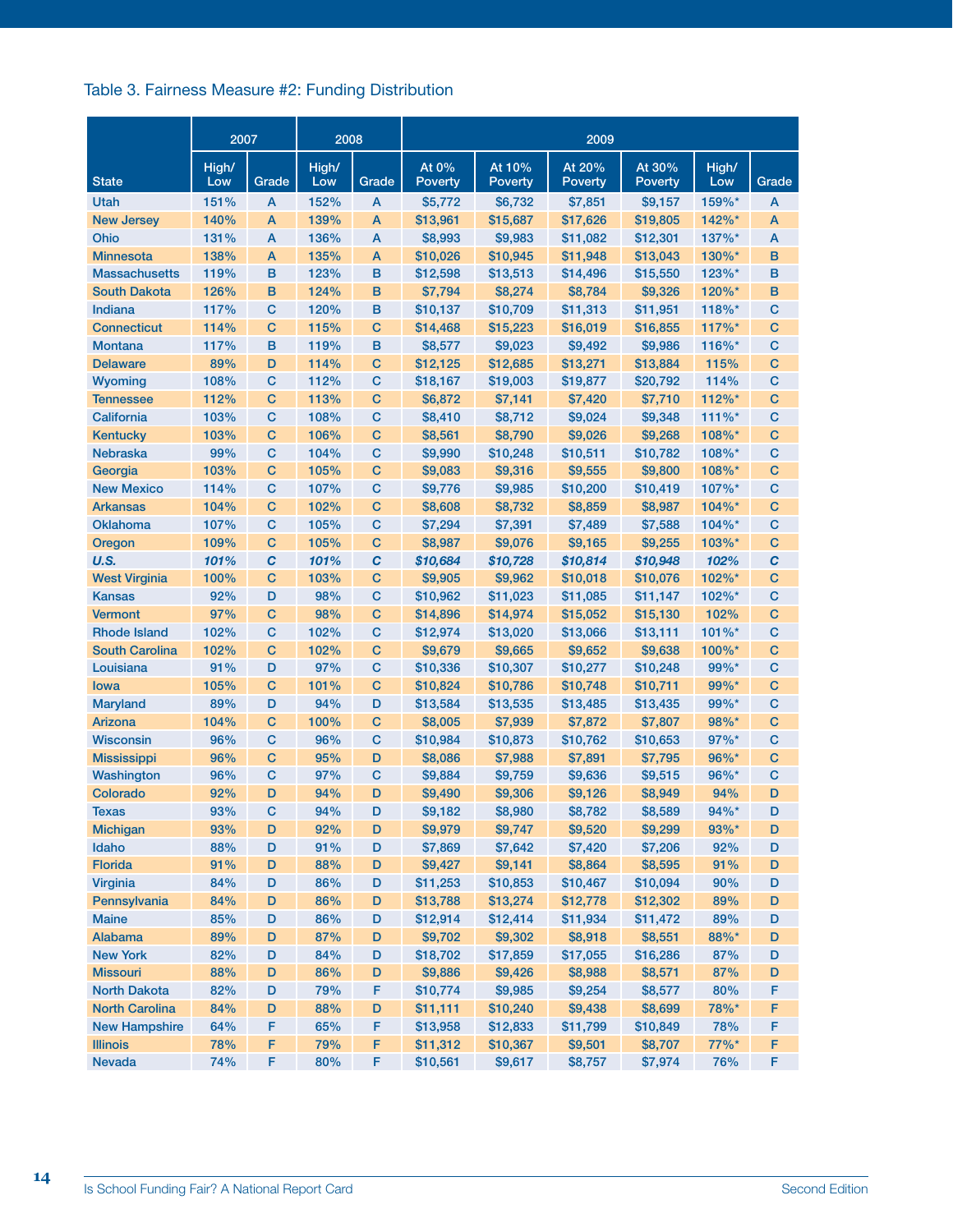#### Figure 3. State Funding Distribution

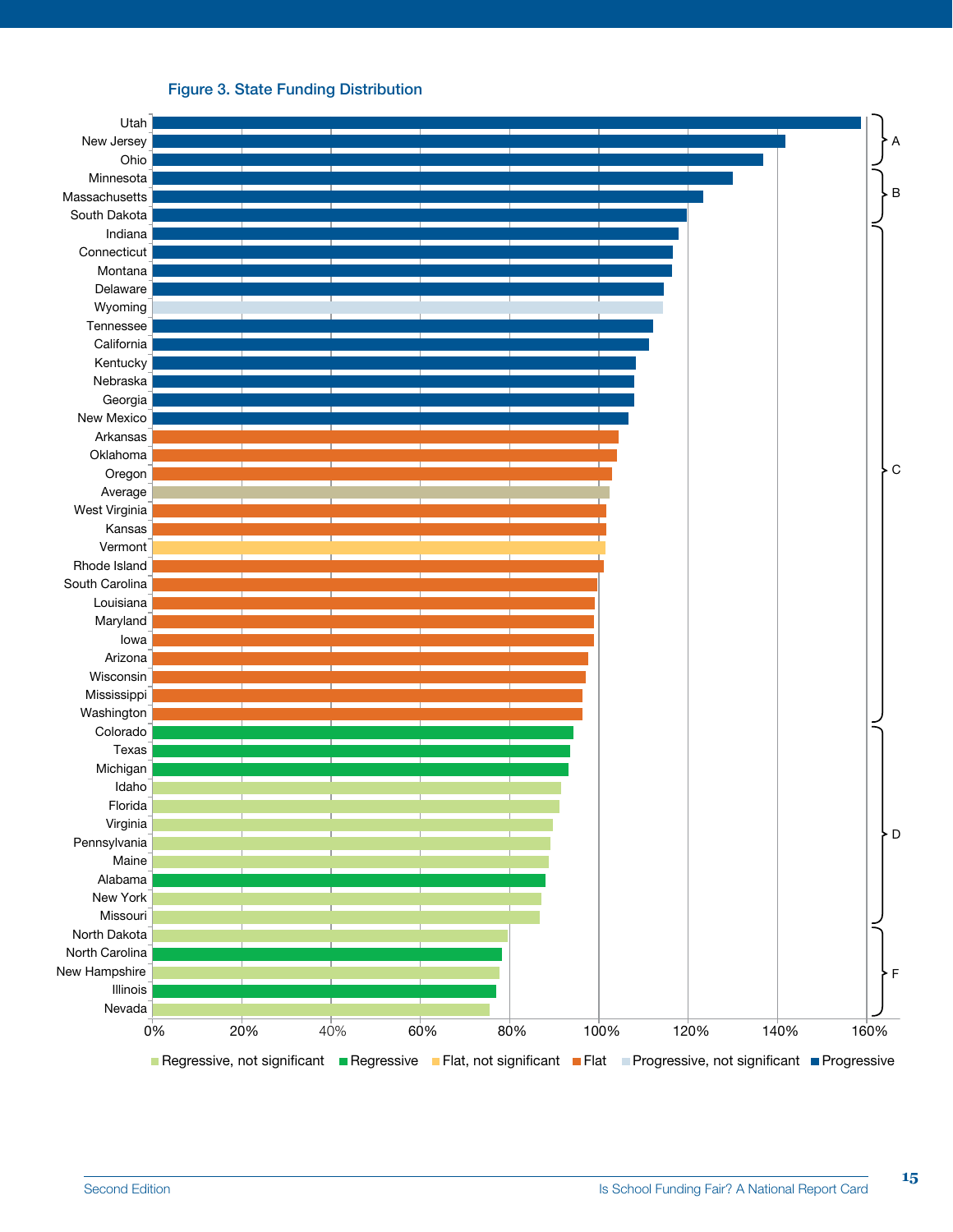



**High Poverty** 

#### **The State Fairness Profiles**

The Funding Distribution measure also can be illustrated by a "state fairness profile." The fairness profiles of three hypothetical states are displayed in Figure 4. State A is a "flat" state, distributing very low revenue at the same level to districts regardless of poverty. State B and State C share a common intercept: predicted state and local revenue for a district with 0% poverty, which represents the implicit base funding per pupil for these states. But State B has an overall downward or "regressive" funding distribution slope, while State C has an upward or "progressive" distribution slope, resulting in markedly differing funding levels for high-poverty districts in each state.



**16**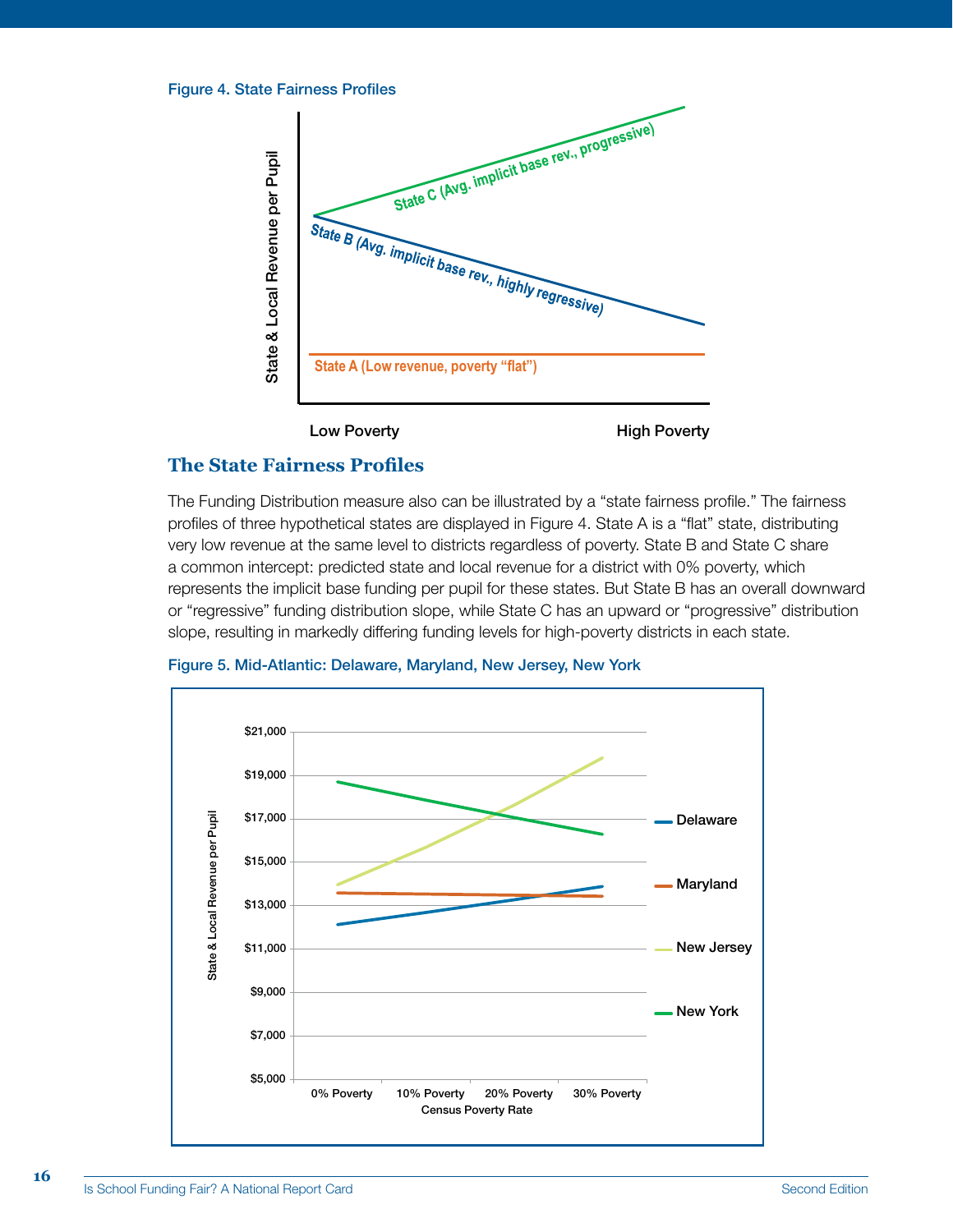



Figure 7. Gulf Coast: Alabama, Louisiana, Mississippi, Texas

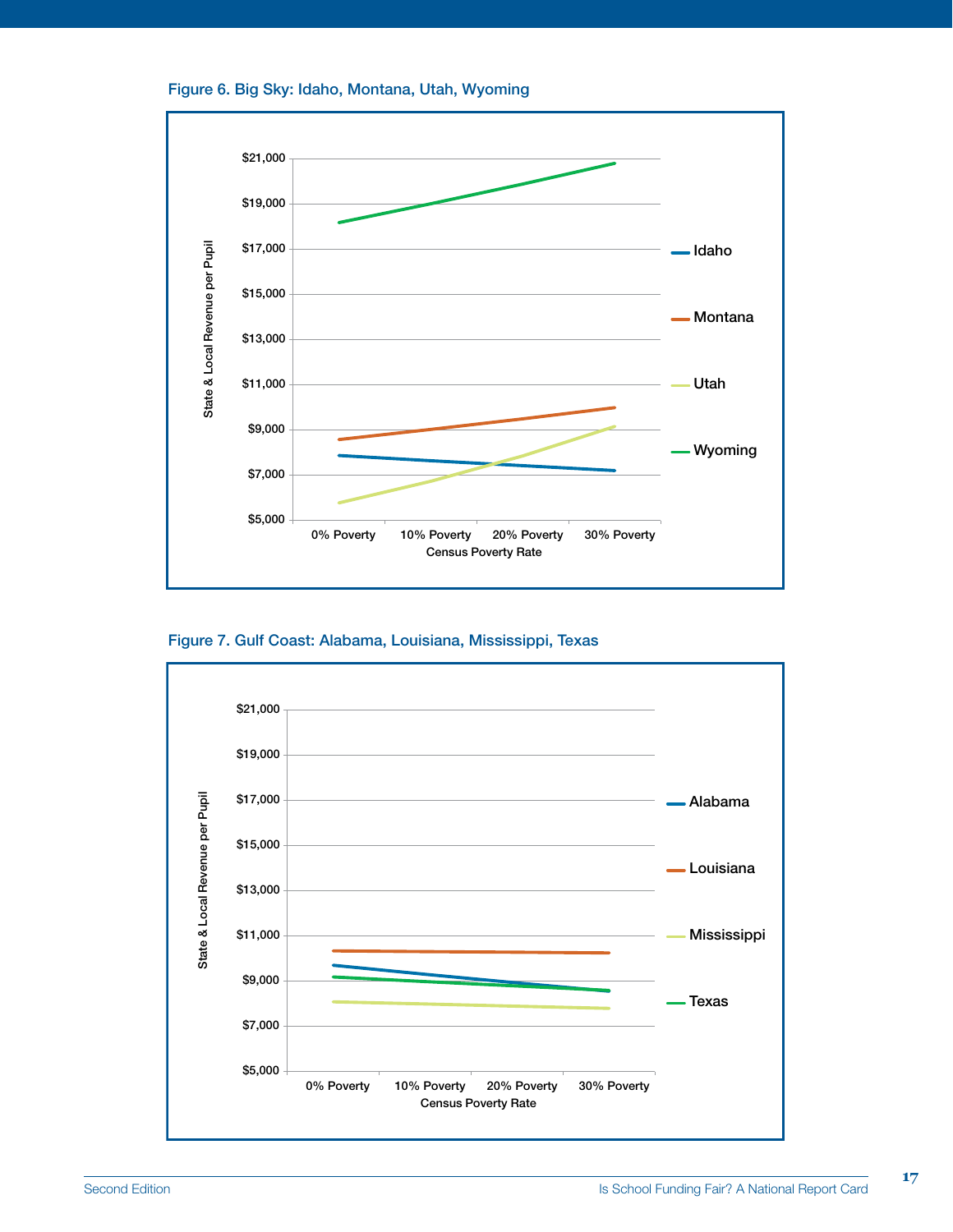Figure 8. Southeast: Arkansas, Kentucky, Missouri, Oklahoma, Tennessee, West Virginia



Figure 9. New England: Connecticut, Maine, Massachusetts, New Hampshire, Rhode Island, Vermont



**18**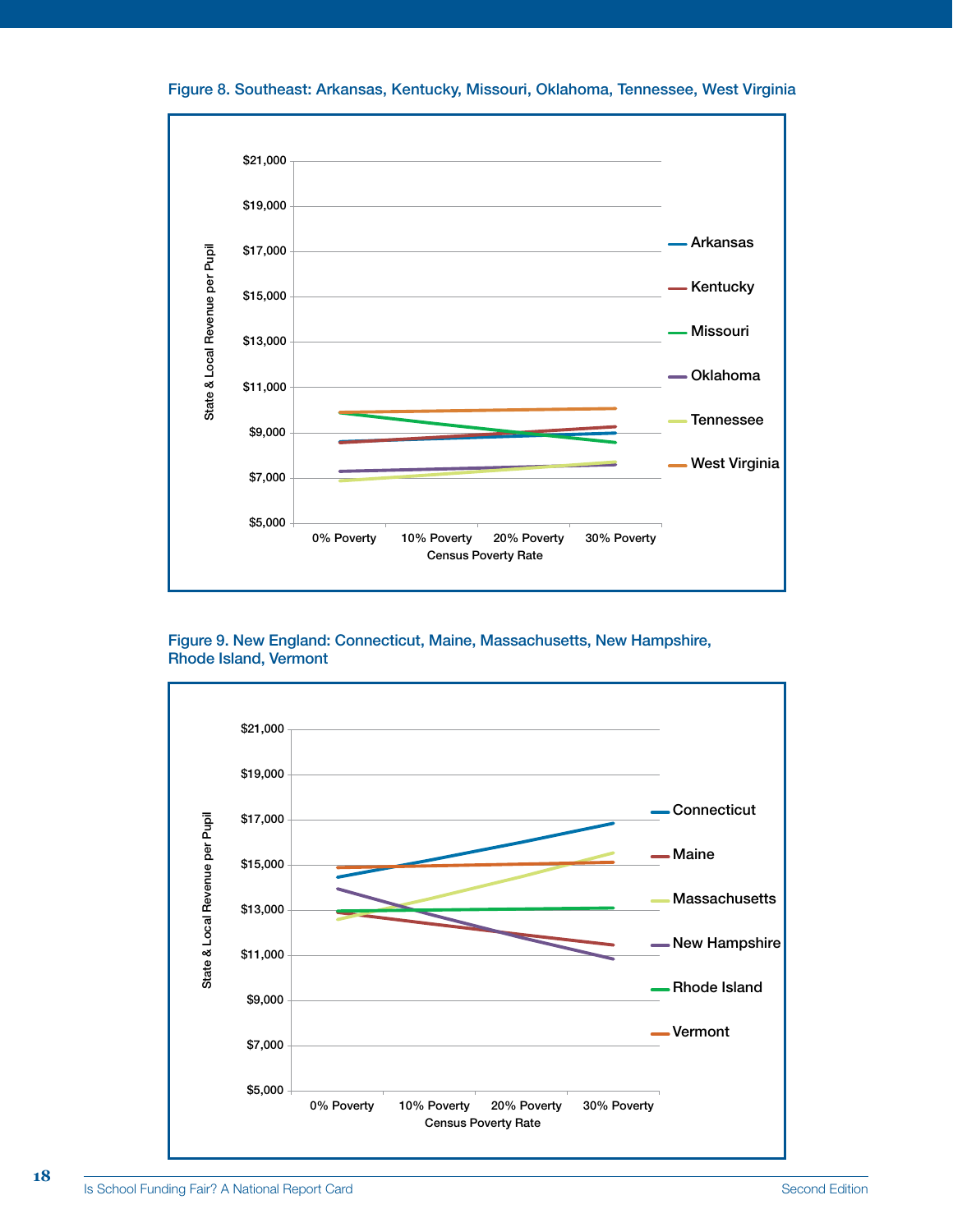#### Figure 10. North Central: Illinois, Iowa, Minnesota, Wisconsin



Figure 11. Pacific: California, Oregon, Washington

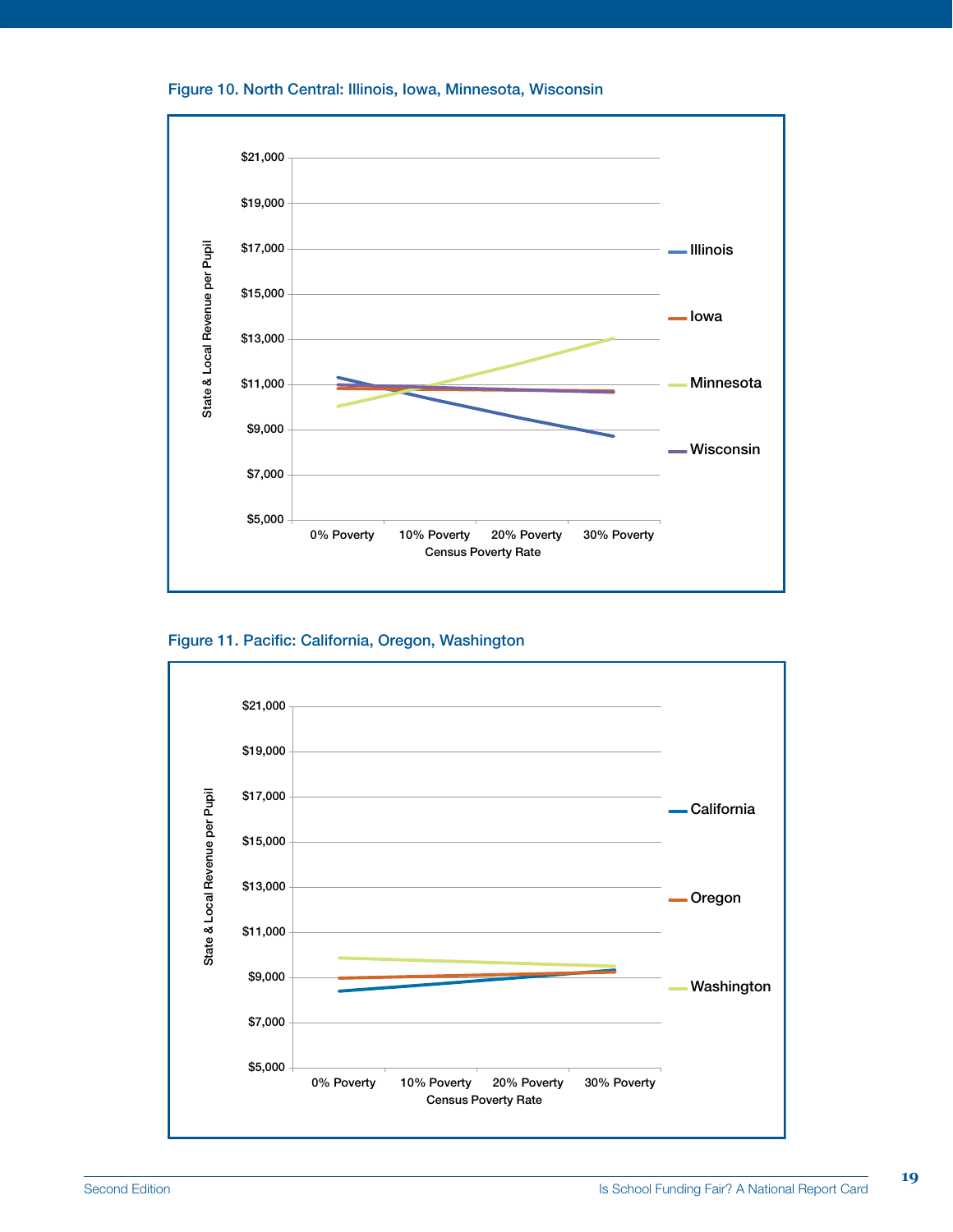



Figure 13. Midwest: Indiana, Michigan, Ohio, Pennsylvania



**20**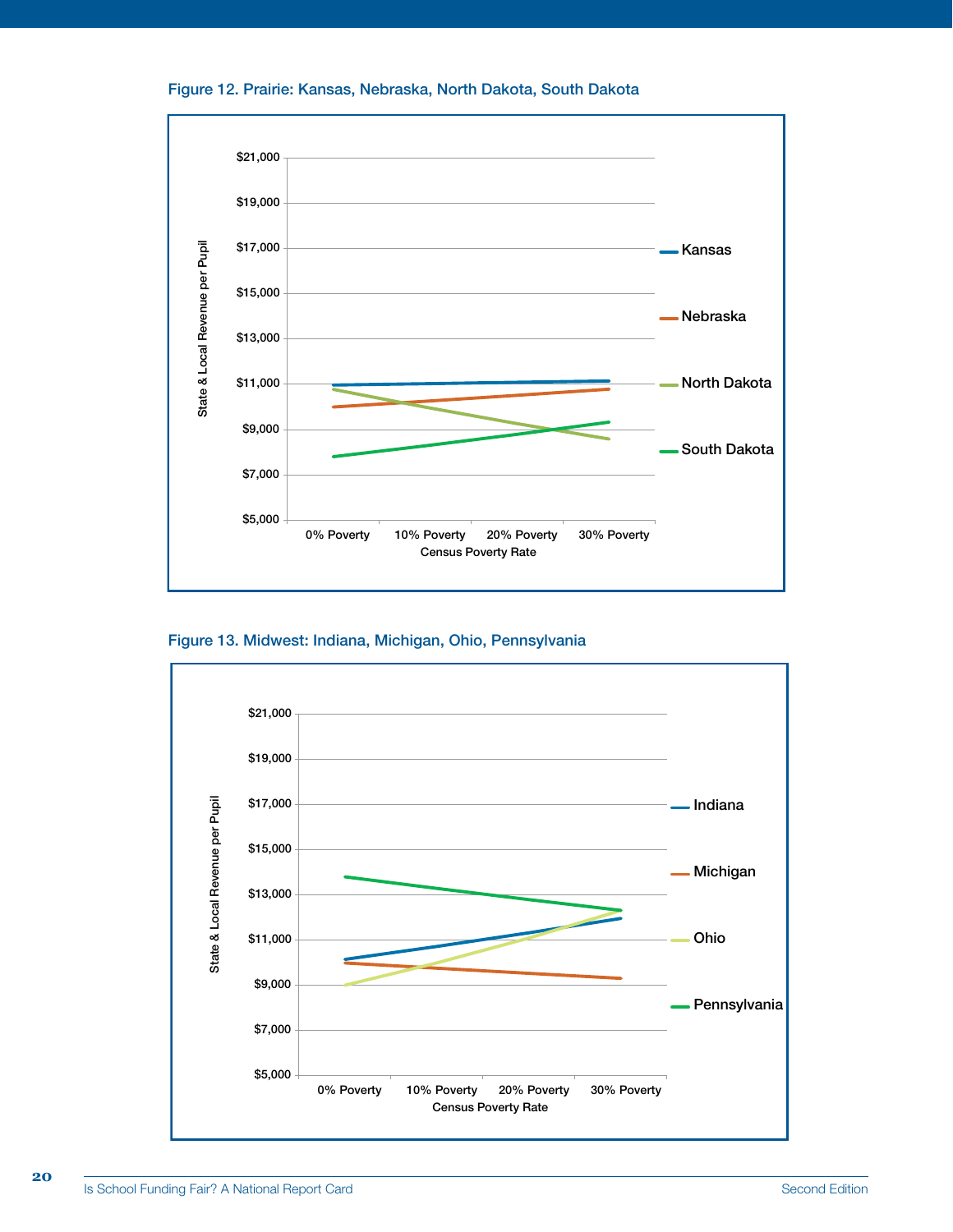



Figure 15. Southwest: Arizona, Colorado, Nevada, New Mexico



**21**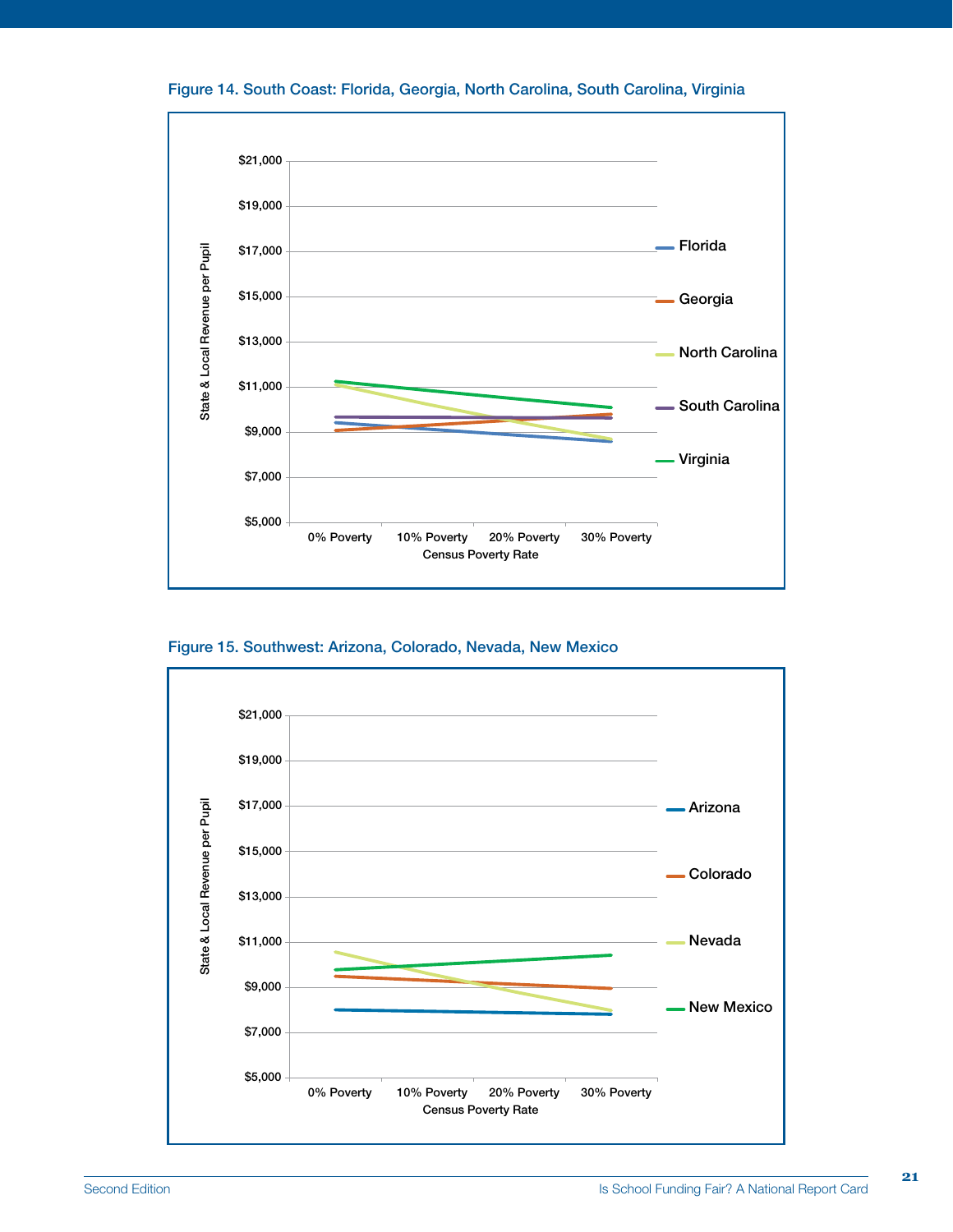#### Table 4. Fairness Measure #3: State Effort

|                       |                        | 2007<br>2008 |                        |             |                        |                                                           | 2009                   |             |                        |                        |
|-----------------------|------------------------|--------------|------------------------|-------------|------------------------|-----------------------------------------------------------|------------------------|-------------|------------------------|------------------------|
| <b>State</b>          | <b>Effort</b><br>Index | Grade        | <b>Effort</b><br>Index | Grade       | One-<br>Year<br>Change | Per capita<br>real GDP by<br>state<br>(in 2000<br>dollars | <b>Effort</b><br>Index | Grade       | One-<br>Year<br>Change | Change<br>from<br>2007 |
| <b>Vermont</b>        | 0.063                  | A            | 0.064                  | A           | 0.001                  | \$36,789                                                  | 0.057                  | A           | $-0.007$               | $-0.006$               |
| <b>New Jersey</b>     | 0.050                  | A            | 0.050                  | A           | $-0.000$               | \$49,840                                                  | 0.050                  | A           | 0.001                  | 0.001                  |
| <b>New York</b>       | 0.043                  | A            | 0.044                  | A           | 0.001                  | \$49,976                                                  | 0.049                  | A           | 0.005                  | 0.006                  |
| <b>New Hampshire</b>  | 0.042                  | A            | 0.043                  | А           | 0.001                  | \$40,566                                                  | 0.045                  | A           | 0.002                  | 0.003                  |
| Indiana               | 0.038                  | С            | 0.041                  | в           | 0.002                  | \$36,168                                                  | 0.045                  | A           | 0.004                  | 0.006                  |
| <b>West Virginia</b>  | 0.044                  | A            | 0.043                  | А           | $-0.001$               | \$30,124                                                  | 0.044                  | A           | 0.001                  | 0.000                  |
| <b>Maryland</b>       | 0.042                  | в            | 0.045                  | A           | 0.004                  | \$44,917                                                  | 0.044                  | A           | $-0.001$               | 0.002                  |
| <b>South Carolina</b> | 0.042                  | A            | 0.045                  | А           | 0.003                  | \$30,845                                                  | 0.044                  | A           | $-0.001$               | 0.001                  |
| <b>Michigan</b>       | 0.043                  | A            | 0.042                  | в           | $-0.001$               | \$32,839                                                  | 0.043                  | A           | 0.000                  | 0.000                  |
| <b>New Mexico</b>     | 0.038                  | С            | 0.039                  | с           | 0.001                  | \$34,360                                                  | 0.043                  | A           | 0.004                  | 0.005                  |
| Ohio                  | 0.042                  | в            | 0.042                  | в           | 0.000                  | \$36,421                                                  | 0.042                  | A           | 0.001                  | 0.001                  |
| <b>Kansas</b>         | 0.040                  | в            | 0.041                  | в           | 0.001                  | \$39,913                                                  | 0.042                  | A           | 0.001                  | 0.002                  |
| Pennsylvania          | 0.041                  | в            | 0.041                  | в           | 0.000                  | \$39,033                                                  | 0.042                  | в           | 0.001                  | 0.001                  |
| <b>Wyoming</b>        | 0.043                  | A            | 0.043                  | Α           | $-0.001$               | \$65,199                                                  | 0.042                  | в           | $-0.001$               | $-0.001$               |
| <b>Rhode Island</b>   | 0.041                  | в            | 0.042                  | Α           | 0.001                  | \$40,752                                                  | 0.041                  | в           | $-0.001$               | 0.000                  |
| Georgia               | 0.041                  | B            | 0.043                  | Α           | 0.002                  | \$36,252                                                  | 0.041                  | в           | $-0.002$               | 0.000                  |
| Connecticut           | 0.039                  | C            | 0.040                  | в           | 0.001                  | \$56,389                                                  | 0.041                  | в           | 0.001                  | 0.002                  |
| <b>Arkansas</b>       | 0.041                  | B            | 0.041                  | в           | 0.000                  | \$31,769                                                  | 0.041                  | B           | $-0.000$               | 0.000                  |
| <b>Wisconsin</b>      | 0.041                  | в            | 0.041                  | в           | 0.000                  | \$38,140                                                  | 0.041                  | в           | $-0.001$               | 0.000                  |
| <b>Alaska</b>         | 0.034                  | D            | 0.039                  | C           | 0.006                  | \$63,846                                                  | 0.040                  | C           | 0.000                  | 0.006                  |
| <b>Mississippi</b>    | 0.040                  | в            | 0.041                  | в           | 0.001                  | \$29,225                                                  | 0.039                  | C           | $-0.002$               | $-0.001$               |
| <b>Montana</b>        | 0.037                  | C            | 0.038                  | С           | 0.001                  | \$32,859                                                  | 0.039                  | C           | 0.001                  | 0.002                  |
| <b>Kentucky</b>       | 0.036                  | С            | 0.038                  | с           | 0.002                  | \$32,149                                                  | 0.039                  | $\mathbf C$ | 0.001                  | 0.002                  |
| Iowa                  | 0.037                  | С            | 0.037                  | с           | 0.001                  | \$41,247                                                  | 0.039                  | $\mathbf C$ | 0.001                  | 0.002                  |
| <b>Alabama</b>        | 0.039                  | С            | 0.041                  | в           | 0.002                  | \$32,390                                                  | 0.038                  | $\mathbf C$ | $-0.003$               | $-0.001$               |
| Texas                 | 0.035                  | D            | 0.034                  | D           | $-0.001$               | \$43,032                                                  | 0.038                  | $\mathbf C$ | 0.004                  | 0.003                  |
| <b>Massachusetts</b>  | 0.037                  | С            | 0.037                  | с           | $-0.001$               | \$50,023                                                  | 0.037                  | $\mathbf C$ | 0.001                  | 0.000                  |
| <b>Illinois</b>       | 0.034                  | D            | 0.036                  | с           | 0.001                  | \$43,378                                                  | 0.037                  | $\mathbf C$ | 0.001                  | 0.002                  |
| Idaho                 | 0.034                  | D            | 0.037                  | с           | 0.002                  | \$32,082                                                  | 0.036                  | $\mathbf C$ | $-0.000$               | 0.002                  |
| <b>Nebraska</b>       | 0.035                  | D            | 0.035                  | D           | 0.000                  | \$42,605                                                  | 0.036                  | $\mathbf C$ | 0.001                  | 0.001                  |
| <b>Minnesota</b>      | 0.035                  | D            | 0.035                  | D           | 0.000                  | \$44,600                                                  | 0.036                  | $\mathbf C$ | 0.001                  | 0.001                  |
| <b>Missouri</b>       | 0.034                  | D            | 0.035                  | D           | 0.000                  | \$35,594                                                  | 0.035                  | D           | 0.001                  | 0.001                  |
| Virginia              | 0.034                  | D            | 0.035                  | D           | 0.001                  | \$46,609                                                  | 0.035                  | D           | 0.000                  | 0.001                  |
| <b>North Carolina</b> | 0.030                  | F            | 0.031                  | F           | 0.000                  | \$38,437                                                  | 0.035                  | D           | 0.004                  | 0.005                  |
| Hawaii                | 0.044                  | A            | 0.035                  | D           | $-0.009$               | \$45,308                                                  | 0.035                  | D           | 0.000                  | $-0.009$               |
| <b>Maine</b>          | 0.048                  | A            | 0.048                  | A           | $-0.000$               | \$34,535                                                  | 0.035                  | D           | $-0.013$               | $-0.013$               |
| Utah                  | 0.031                  | F            | 0.035                  | D           | 0.003                  | \$36,759                                                  | 0.033                  | F           | $-0.002$               | 0.001                  |
| <b>Florida</b>        | 0.036                  | $\mathbf C$  | 0.037                  | $\mathbf C$ | 0.001                  | \$35,653                                                  | 0.033                  | F           | $-0.004$               | $-0.003$               |
| <b>Nevada</b>         | 0.029                  | F            | 0.031                  | F           | 0.002                  | \$42,319                                                  | 0.032                  | F           | 0.001                  | 0.003                  |
| Louisiana             | 0.028                  | F            | 0.028                  | F           | 0.001                  | \$42,755                                                  | 0.032                  | F           | 0.003                  | 0.004                  |
| <b>Oklahoma</b>       | 0.033                  | F            | 0.032                  | F           | $-0.000$               | \$39,881                                                  | 0.031                  | F           | $-0.001$               | $-0.001$               |
| Washington            | 0.031                  | F            | 0.031                  | F           | 0.001                  | \$45,881                                                  | 0.031                  | F           | $-0.000$               | 0.000                  |
| California            | 0.034                  | D            | 0.033                  | F           | $-0.000$               | \$46,992                                                  | 0.031                  | F           | $-0.002$               | $-0.003$               |
| Colorado              | 0.030                  | F            | 0.030                  | F           | $-0.000$               | \$46,199                                                  | 0.031                  | F           | 0.001                  | 0.001                  |
| Oregon                | 0.030                  | F            | 0.032                  | F           | 0.002                  | \$41,435                                                  | 0.031                  | F           | $-0.001$               | 0.001                  |
| <b>Arizona</b>        | 0.031                  | F            | 0.033                  | F           | 0.002                  | \$35,000                                                  | 0.030                  | F           | $-0.003$               | $-0.001$               |
| <b>Tennessee</b>      | 0.028                  | F            | 0.029                  | F           | 0.001                  | \$34,828                                                  | 0.030                  | F           | 0.001                  | 0.002                  |
| <b>North Dakota</b>   | 0.029                  | F            | 0.029                  | F           | $-0.000$               | \$44,970                                                  | 0.029                  | F           | 0.000                  | 0.000                  |
| <b>South Dakota</b>   | 0.027                  | F            | 0.027                  | F           | 0.000                  | \$44,261                                                  | 0.026                  | F           | $-0.001$               | $-0.001$               |
| <b>Delaware</b>       | 0.024                  | F            | 0.024                  | F           | $-0.000$               | \$61,248                                                  | 0.025                  | F           | 0.001                  | 0.001                  |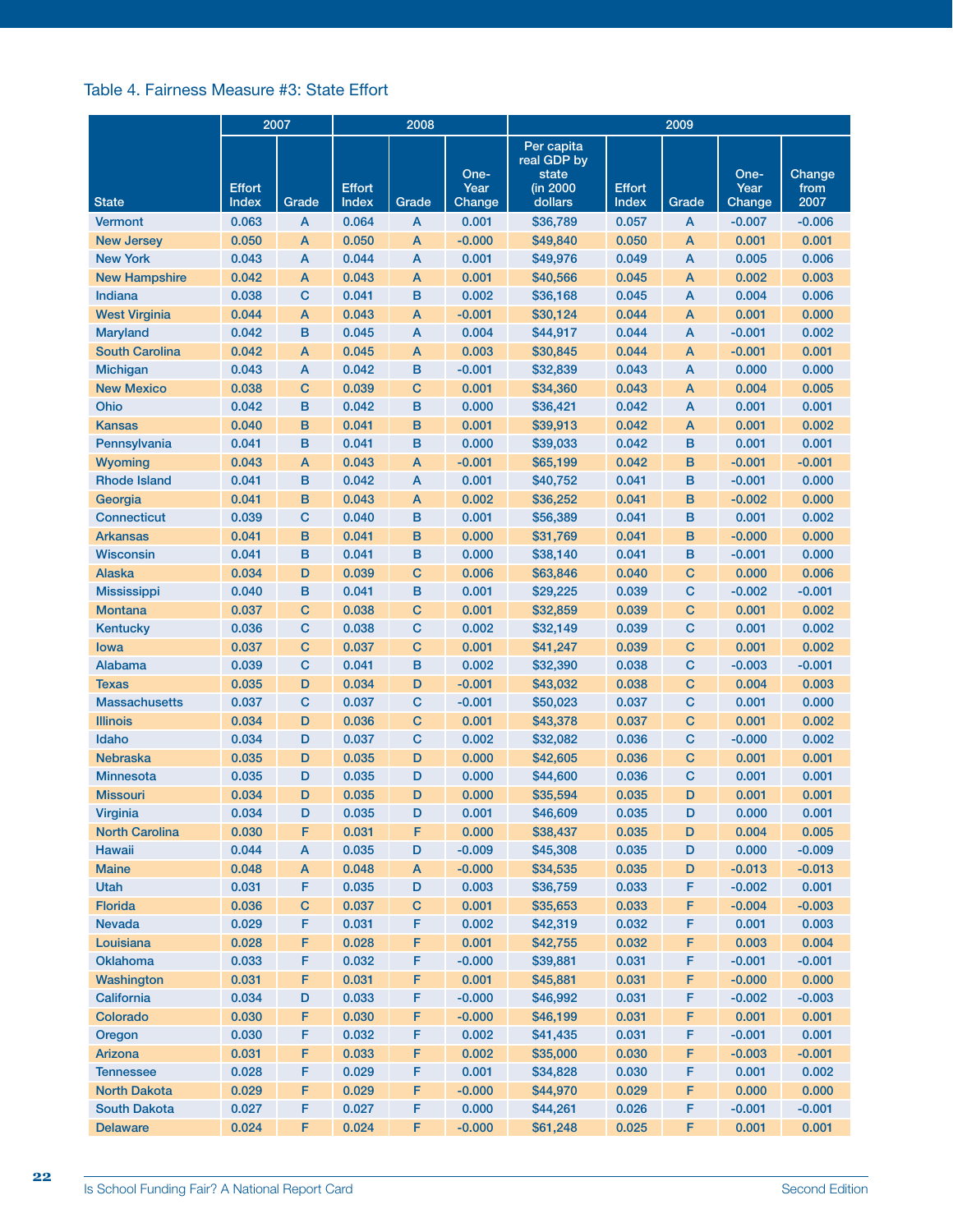The funding distribution pattern — progressive, regressive or flat — within each state also is shown in the state fairness profile, as displayed in Figure 3. The fairness profile for each state is presented below, grouped by regions.<sup>18</sup> These regional groupings allow for a more accurate comparison of states that have similar characteristics, such as poverty rates and variations in cost.

To find a fairness profile for a specific state, locate the region in which the state is grouped. The state's profile is clearly marked, alongside those of other states in the region.

#### **Fairness Measure #3: Effort**

The third measure of fairness is the state's effort to fund its public schools, based on the percentage of the state's Gross Domestic Product (GDP) allocated to education, as shown in Table 4. The state GDP represents the value added in production by the labor and capital located within the state. The state GDP is derived as the sum of the gross domestic product by a state originating in all industries in a state. In concept, an industry's GDP by state, referred to as its "value added," is equivalent to its gross output (sales or receipts and other operating income, commodity taxes and inventory change) minus its intermediate inputs (consumption of goods and services imported or purchased from other U.S. industries). Thus, the GDP used in this fairness measure is the state counterpart of the nation's GDP, the measure of U.S. output.

More importantly, this fairness measure examines the degree of state fiscal capacity to raise funds to support public education. This measure addresses a critical question: What level of effort is a state making to fairly fund its public schools? State effort, as shown in Table 4, is calculated by dividing the sum of state and local revenue per pupil by the state GDP. The measure is essentially a measure of the percent of state-level economic productivity allocated to or spent on public education.

There is wide variation among states on funding effort. Delaware, South Dakota, Louisiana and Tennessee are the states with the lowest effort (.024 to .028). Vermont, New Jersey and New York represent the states that allocate the greatest share of economic activity to education (.049 to .057). The effort index does not appear to be related to the overall wealth of the state. For example, Delaware has the third largest per capita GDP in the nation (\$61,248) and ranks as the state with the lowest effort made toward education (.025). But Connecticut and Wyoming, also states with a very large per capita GDP, have average effort indices. Tennessee and Arizona have relatively low per capita GDP, and also very low effort.

The overall level of resources available for schools in any given state is partly a function of the state's effort to fund schools and partly a function of the wealth of the state. For example, Mississippi exerts average effort, but because it is very poor, its overall funding levels are low. By contrast, Tennessee is ranked last in the nation on funding level, but this is partially because it does not take advantage of its fiscal capacity to fund its school system, as evidenced by the "F" it receives on the Effort Index.

In general, the overall trend was for states to increase their funding effort between 2007 and 2009. Thirty-four states showed a net gain in the effort index, though the changes were mostly small in magnitude. Two high-effort states — Hawaii and Maine — showed a particularly large disinvestment in public education by reducing their funding effort by over 20%. Both states saw increased GDP, but decreased the proportion that was spent on education. In Hawaii, this resulted in a substantial decrease in funding levels, while in Maine funding levels per pupil were maintained.

<sup>&</sup>lt;sup>18</sup> The regional groupings are borrowed from Nate Silver's electoral analysis. These categories group states based not only on geography, but also in terms of other social and economic characteristics. (http://www.fivethirtyeight.com)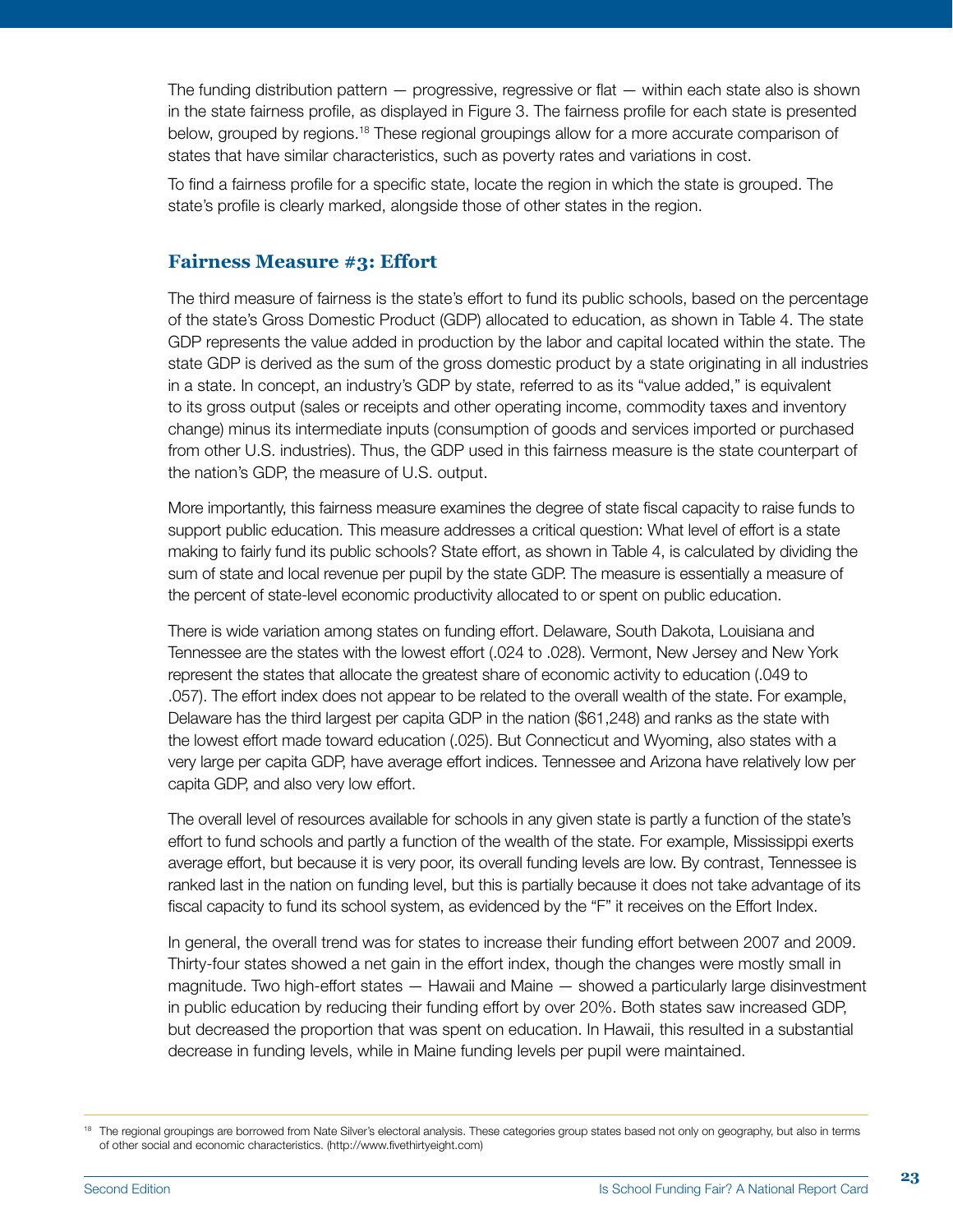#### Table 5. Fairness Measure #4: Coverage

|                             |                                                       | 2007                                         |                | 2009                                                              |                                                         |                                                          |                                              |                |  |  |
|-----------------------------|-------------------------------------------------------|----------------------------------------------|----------------|-------------------------------------------------------------------|---------------------------------------------------------|----------------------------------------------------------|----------------------------------------------|----------------|--|--|
| <b>State</b>                | % 6- to<br>16-Year-Olds<br>in Public<br><b>School</b> | Private/<br><b>Public</b><br>Income<br>Ratio | Rank           | $\frac{9}{6}$ 6- to<br>16-Year-Olds<br>in Public<br><b>School</b> | <b>Median</b><br>Household<br>Income<br>(Public School) | <b>Median</b><br>Household<br>Income<br>(Private School) | Private/<br><b>Public</b><br>Income<br>Ratio | Rank           |  |  |
| Wyoming                     | 94%                                                   | 1.26                                         | 1              | 93%                                                               | \$78,152                                                | \$92,206                                                 | 1.18                                         | 1              |  |  |
| Utah                        | 93%                                                   | 1.31                                         | $\overline{2}$ | 93%                                                               | \$79,227                                                | \$106,068                                                | 1.34                                         | $\overline{2}$ |  |  |
| <b>Alaska</b>               | 90%                                                   | 1.30                                         | 5              | 90%                                                               | \$84,361                                                | \$103,564                                                | 1.23                                         | 3              |  |  |
| Idaho                       | 91%                                                   | 1.32                                         | 4              | 90%                                                               | \$65,689                                                | \$84,502                                                 | 1.29                                         | $\overline{4}$ |  |  |
| <b>Maine</b>                | 90%                                                   | 1.12                                         | 3              | 89%                                                               | \$65,485                                                | \$83,688                                                 | 1.28                                         | 5              |  |  |
| <b>Montana</b>              | 89%                                                   | 1.35                                         | 7              | 89%                                                               | \$66,676                                                | \$83,134                                                 | 1.25                                         | $6\phantom{1}$ |  |  |
| Arizona                     | 91%                                                   | 1.52                                         | 6              | 91%                                                               | \$69,431                                                | \$108,548                                                | 1.56                                         | $\overline{7}$ |  |  |
| <b>New Hampshire</b>        | 88%                                                   | 1.25                                         | 10             | 88%                                                               | \$91,940                                                | \$116,861                                                | 1.27                                         | 8              |  |  |
| <b>West Virginia</b>        | 91%                                                   | 1.59                                         | 8              | 91%                                                               | \$56,439                                                | \$91,150                                                 | 1.62                                         | 9              |  |  |
| lowa                        | 88%                                                   | 1.34                                         | 11             | 88%                                                               | \$72,282                                                | \$96,284                                                 | 1.33                                         | 10             |  |  |
| Colorado                    | 89%                                                   | 1.41                                         | 12             | 89%                                                               | \$81,889                                                | \$117,606                                                | 1.44                                         | 11             |  |  |
| <b>Vermont</b>              | 90%                                                   | 1.42                                         | 9              | 89%                                                               | \$74,167                                                | \$110,873                                                | 1.49                                         | 12             |  |  |
| <b>North Dakota</b>         | 88%                                                   | 1.49                                         | 14             | 88%                                                               | \$71,992                                                | \$104,735                                                | 1.45                                         | 13             |  |  |
| <b>South Dakota</b>         | 88%                                                   | 1.33                                         | 13             | 88%                                                               | \$66,975                                                | \$96,053                                                 | 1.43                                         | 14             |  |  |
| <b>Michigan</b>             | 88%                                                   | 1.52                                         | 16             | 88%                                                               | \$70,634                                                | \$107,287                                                | 1.52                                         | 15             |  |  |
| Oregon                      | 88%                                                   | 1.50                                         | 17             | 88%                                                               | \$69,490                                                | \$105,341                                                | 1.52                                         | 16             |  |  |
| <b>Nevada</b>               | 92%                                                   | 1.95                                         | 15             | 92%                                                               | \$72,886                                                | \$146,783                                                | 2.01                                         | 17             |  |  |
| <b>Kansas</b>               | 88%                                                   | 1.55                                         | 19             | 88%                                                               | \$71,517                                                | \$109,262                                                | 1.53                                         | 18             |  |  |
| <b>New Mexico</b>           | 90%                                                   | 1.72                                         | 18             | 89%                                                               | \$55,686                                                | \$96,371                                                 | 1.73                                         | 19             |  |  |
| <b>Oklahoma</b>             | 90%                                                   | 1.85                                         | 23             | 90%                                                               |                                                         |                                                          | 1.82                                         | 20             |  |  |
|                             |                                                       |                                              |                |                                                                   | \$59,605                                                | \$108,656                                                |                                              |                |  |  |
| <b>New Jersey</b>           | 85%                                                   | 1.31                                         | 21             | 85%                                                               | \$103,525                                               | \$140,003                                                | 1.35                                         | 21             |  |  |
| <b>Texas</b>                | 91%                                                   | 2.00                                         | 26             | 91%                                                               | \$66,405                                                | \$132,227                                                | 1.99                                         | 22             |  |  |
| <b>Massachusetts</b>        | 87%                                                   | 1.49                                         | 22             | 87%                                                               | \$97,824                                                | \$146,406                                                | 1.50                                         | 23             |  |  |
| Washington                  | 88%                                                   | 1.69                                         | 27             | 88%                                                               | \$77,329                                                | \$130,633                                                | 1.69                                         | 24             |  |  |
| <b>Virginia</b>             | 88%                                                   | 1.66                                         | 28             | 88%                                                               | \$86,985                                                | \$141,207                                                | 1.62                                         | 25             |  |  |
| <b>Minnesota</b>            | 87%                                                   | 1.46                                         | 20             | 86%                                                               | \$85,970                                                | \$126,831                                                | 1.48                                         | 26             |  |  |
| <b>Arkansas</b>             | 90%                                                   | 1.94                                         | 30             | 90%                                                               | \$55,114                                                | \$101,377                                                | 1.84                                         | 27             |  |  |
| <b>Connecticut</b>          | 88%                                                   | 1.64                                         | 25             | 88%                                                               | \$109,953                                               | \$185,511                                                | 1.69                                         | 28             |  |  |
| <b>Indiana</b>              | 86%                                                   | 1.50                                         | 29             | 86%                                                               | \$67,084                                                | \$101,113                                                | 1.51                                         | 29             |  |  |
| <b>Wisconsin</b>            | 84%                                                   | 1.37                                         | 35             | 84%                                                               | \$74,481                                                | \$98,050                                                 | 1.32                                         | 30             |  |  |
| <b>Nebraska</b>             | 86%                                                   | 1.39                                         | 24             | 85%                                                               | \$68,635                                                | \$101,122                                                | 1.47                                         | 31             |  |  |
| <b>South Carolina</b>       | 87%                                                   | 1.71                                         | 34             | 87%                                                               | \$60,754                                                | \$103,590                                                | 1.71                                         | 32             |  |  |
| California                  | 89%                                                   | 1.88                                         | 32             | 89%                                                               | \$77,925                                                | \$147,536                                                | 1.89                                         | 33             |  |  |
| <b>Illinois</b>             | 86%                                                   | 1.55                                         | 33             | 86%                                                               | \$79,898                                                | \$126,334                                                | 1.58                                         | 34             |  |  |
| <b>North Carolina</b>       | 89%                                                   | 1.85                                         | 31             | 89%                                                               | \$65,057                                                | \$122,463                                                | 1.88                                         | 35             |  |  |
| <b>Rhode Island</b>         | 86%                                                   | 1.62                                         | 37             | 85%                                                               | \$77,539                                                | \$121,775                                                | 1.57                                         | 36             |  |  |
| Ohio                        | 84%                                                   | 1.50                                         | 36             | 85%                                                               | \$68,719                                                | \$103,964                                                | 1.51                                         | 37             |  |  |
| Alabama                     | 86%                                                   | 1.77                                         | 38             | 87%                                                               | \$60,004                                                | \$106,844                                                | 1.78                                         | 38             |  |  |
| Georgia                     | 88%                                                   | 1.96                                         | 39             | 88%                                                               | \$67,372                                                | \$133,712                                                | 1.98                                         | 39             |  |  |
| <b>Kentucky</b>             | 86%                                                   | 1.78                                         | 41             | 86%                                                               | \$57,905                                                | \$106,238                                                | 1.83                                         | 40             |  |  |
| Pennsylvania                | 83%                                                   | 1.45                                         | 43             | 83%                                                               | \$74,577                                                | \$109,136                                                | 1.46                                         | 41             |  |  |
| <b>Missouri</b>             | 83%                                                   | 1.58                                         | 44             | 83%                                                               | \$66,114                                                | \$103,532                                                | 1.57                                         | 42             |  |  |
| <b>Mississippi</b>          | 88%                                                   | 1.93                                         | 40             | 87%                                                               | \$50,104                                                | \$100,966                                                | 2.02                                         | 43             |  |  |
| <b>New York</b>             | 84%                                                   | 1.55                                         | 42             | 83%                                                               | \$81,140                                                | \$129,974                                                | 1.60                                         | 44             |  |  |
| Florida                     | 86%                                                   | 1.94                                         | 46             | 86%                                                               | \$67,406                                                | \$130,689                                                | 1.94                                         | 45             |  |  |
| <b>Tennessee</b>            | 87%                                                   | 2.03                                         | 45             | 87%                                                               | \$60,239                                                | \$122,705                                                | 2.04                                         | 46             |  |  |
| <b>Maryland</b>             | 81%                                                   | 1.62                                         | 47             | 82%                                                               | \$93,997                                                | \$152,331                                                | 1.62                                         | 47             |  |  |
| <b>Hawaii</b>               | 80%                                                   | 1.53                                         | 48             | 79%                                                               | \$81,893                                                | \$128,526                                                | 1.57                                         | 48             |  |  |
| <b>Delaware</b>             | 79%                                                   | 1.85                                         | 50             | 80%                                                               | \$71,792                                                | \$133,779                                                | 1.86                                         | 49             |  |  |
| Louisiana                   | 81%                                                   | 1.99                                         | 49             | 81%                                                               | \$55,270                                                | \$110,546                                                | 2.00                                         | 50             |  |  |
| <b>District of Columbia</b> | 78%                                                   | 3.57                                         | 51             | 78%                                                               | \$55,993                                                | \$195,651                                                | 3.49                                         | 51             |  |  |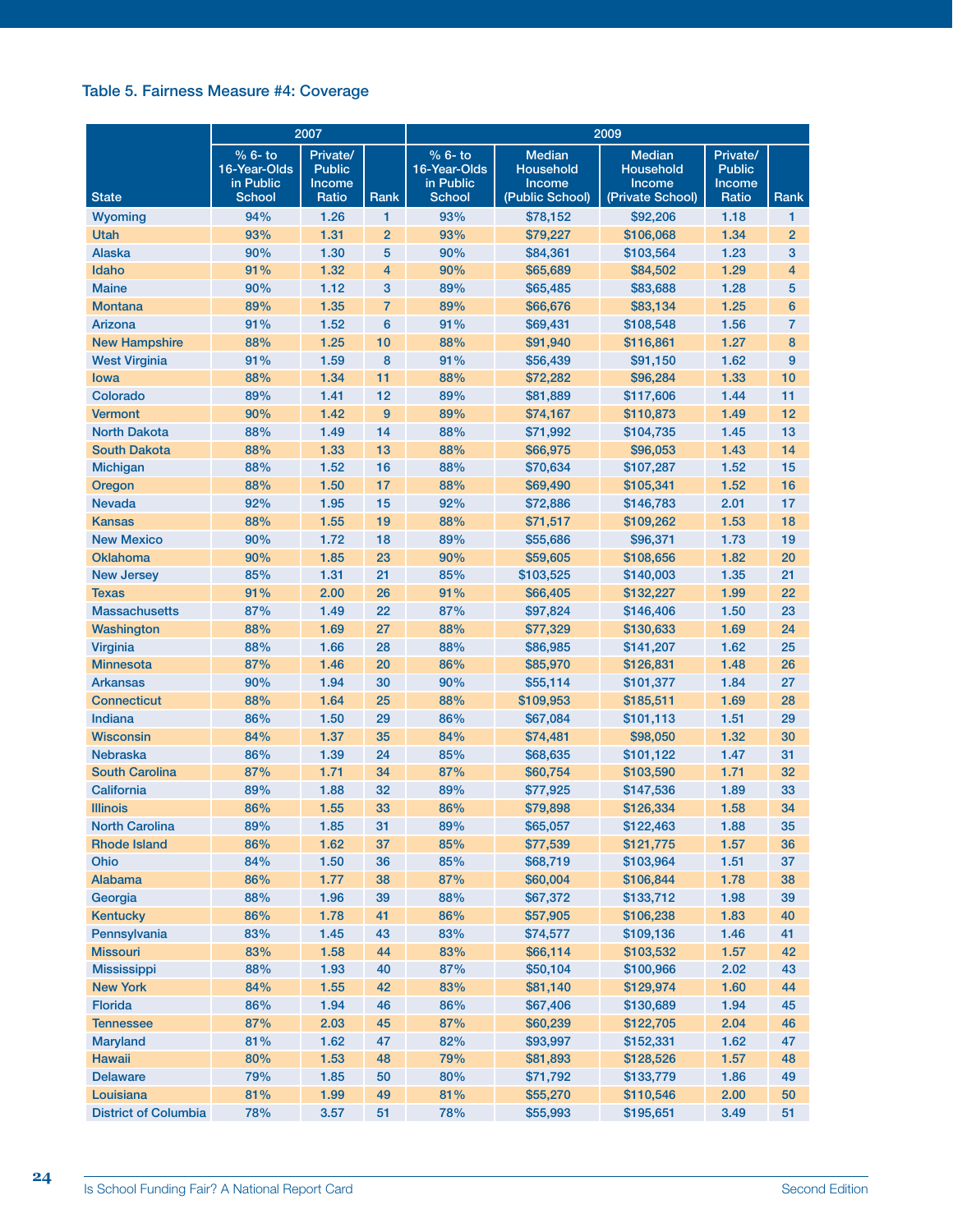#### **Fairness Measure #4: Coverage**

The share of school-age children attending the state's public schools, and the median household income of those children, is a critical but often overlooked factor affecting school funding fairness. As previously noted, the extent to which school-age children attend public school is only partially within the control of state policymakers. However, the extent of public-school coverage in a given state, and the overall income level of those students, impacts the effort necessary to fairly fund its public schools. A higher percentage of students in public schools require a greater state funding effort. Further, a high concentration of children from low-income households in public schools requires not only more state funding effort, but also fair funding distribution. Perhaps most importantly, a high share of privateschool students from higher-income households affects the public and political will necessary to generate fair funding through the state's finance system.19

The Coverage measure for all states is shown in Table 5, including data on the difference in household income between public and private school students. The states are ranked by a combined score of the percentage of students who attend public schools and the household income ratio between public- and private-school students.

Coverage rates vary significantly among the states, from a low of 78% in Washington, D.C., to 93% in Wyoming and Utah. In addition, the median household income of public- and private-school students varies widely. Washington, D.C., also has the highest income ratio (3.49), with a median household income of \$195,651 for private-school students to \$55,993 for public-school students.

The Coverage data further illuminate the state fairness profiles. Public schools in Louisiana and Delaware, for example, enroll about 80% of their school-age children, with those students disproportionately from lower-income households. As a result, the fairness profile in these states — funding level and distribution to districts relative to poverty — does not capture the one-fifth of school-age children who are enrolled in private schools and are disproportionately from higherincome households.

The Coverage rankings maintain a great degree of stability over the three years of data. This is not surprising given the slow pace of change in the proportion of students attending public schools. However, it should be noted that the Coverage indicators are based on pooled Census data from 2005–2009, so noticeable shifts in behavior will be slower to emerge.

<sup>&</sup>lt;sup>19</sup> The Coverage measure is a significant equity concern in many of the state fairness profiles. In states that have a high proportion of private-school students, the fairness profiles do not include a significant portion of the school population. To the extent that these private-school students are disproportionately from higher-income households, a degree of bias is introduced into the fairness profiles.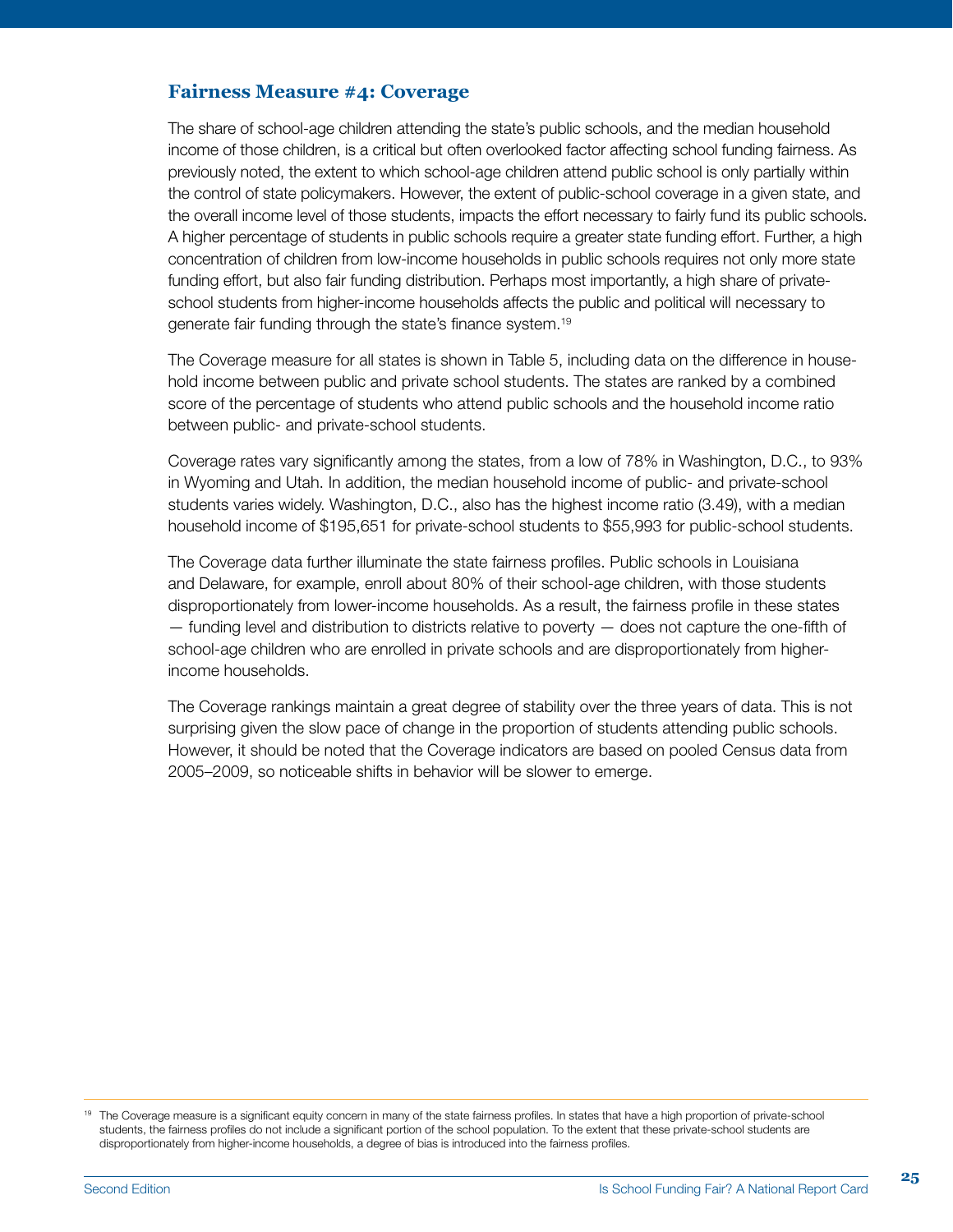## III. The National Report Card: Second Edition

The National Report Card grades and ranks the states on how fairly they fund their public schools. The first two columns show the state grades on Funding Distribution and Effort. The grades address two key questions: What effort does a state make to fairly fund its public schools, and does the state distribute funding to address concentrated student poverty? The last two columns show the state rankings on Funding Level and Coverage. These rankings address two additional questions: How much funding does a state provide for a typical school district, and to what extent does the state's public education system serve its school-age population?

In examining the Report Card results, consideration should be given to all four measures, rather than to any one. The combination of the measures offers deeper insight into state finance systems. For example, Utah shows a progressive funding distribution pattern, receiving an "A," but its funding and effort levels are extremely low. Nevada and North Dakota each received an "F" on funding effort and have regressive distribution patterns, as shown in their fairness profile. Alabama and Illinois make an average effort towards funding their schools, yet fund their higher-poverty schools at lower levels than their lower-poverty schools. New York is high spending, high effort, but regressive.

The complexities, and sometimes inconsistencies, of the finance systems require careful consideration of the state's performance as a whole.

Although the Report Card results should be approached with caution, certain findings stand out:

- Six states are positioned relatively well on all four measures, receiving a grade of "C" or higher on Effort and Funding Distribution and a rank in the top half in Funding Level and Coverage. These states are Iowa, Kansas, Massachusetts, New Jersey, New Mexico and Vermont. Massachusetts and New Jersey perform consistently well with high funding levels and progressively distributed funding. Vermont performs very well on Effort and Funding Level, but could improve by directing more funding to higher-need districts. As a result of a successful school finance case, Kansas began to implement remedies to address inadequate and unfairly distributed school funding and moved from a regressive distribution to a "flat" one while also increasing funding levels. Unfortunately, the remedies were abandoned in the midst of the economic downturn, so continued improvements are not expected. While above average in all areas, states like Iowa and New Mexico have plenty of room for improvement.
- Most of the states have at least one area in which they could improve. To focus on the areas over which states exert the most control, Colorado, Florida, Maine, Missouri, Nevada, North Carolina, North Dakota and Virginia received a grade of "D" or "F" on both State Effort and Funding Distribution. So not only do these states dedicate a low proportion of their fiscal capacity toward their education systems, they also have allocated that money in a way that does not systematically ensure that districts with higher poverty levels get more funding.
- Three states Florida, Missouri and North Carolina received low ratings in each of the four indicators. These are low-effort, regressive states receiving a grade of "D" or "F" on both indicators, and ranking in the bottom half in terms of the overall level of funding provided and Coverage.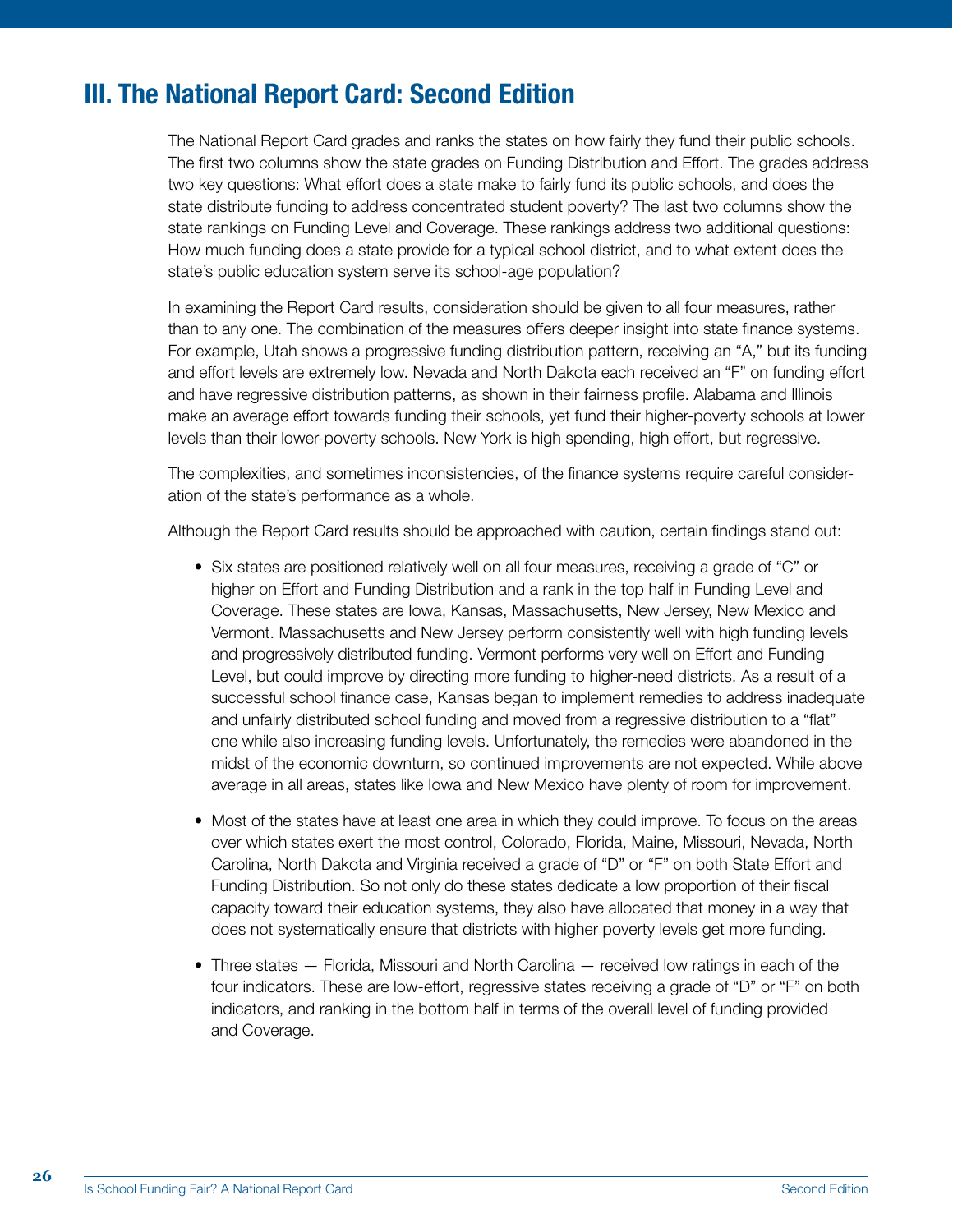#### Table 6. The National Report Card State Funding

| <b>State</b>                | <b>Funding</b><br><b>Distribution Grade</b> |               |                           | <b>Effort Grade</b> | <b>Funding</b><br><b>Level Rank</b> |               | <b>Coverage Rank</b> |   |  |
|-----------------------------|---------------------------------------------|---------------|---------------------------|---------------------|-------------------------------------|---------------|----------------------|---|--|
| <b>Alabama</b>              | D                                           |               | $\mathbf C$               |                     | 39                                  |               | 38                   |   |  |
| <b>Alaska</b>               |                                             | $\rightarrow$ | $\mathbf C$               | ↑                   | $\overline{2}$                      | ↑             | 3                    | ↓ |  |
| <b>Arizona</b>              | --<br>$\mathbf C$                           |               | F                         | ÷                   | 47                                  |               | $\overline{7}$       |   |  |
|                             |                                             | $\rightarrow$ |                           |                     |                                     | ቀ             |                      |   |  |
| <b>Arkansas</b>             | $\mathbf C$<br>$\overline{C}$               | $\rightarrow$ | B<br>F                    | $\rightarrow$       | 44                                  |               | 27                   |   |  |
| California                  |                                             | $\rightarrow$ |                           | ↓                   | 42                                  |               | 33                   |   |  |
| Colorado                    | D                                           | $\rightarrow$ | F                         | $\rightarrow$       | 35                                  | $\rightarrow$ | 11                   |   |  |
| <b>Connecticut</b>          | $\mathbf C$                                 |               | B                         | ↑                   | 5                                   |               | 28                   |   |  |
| <b>Delaware</b>             | $\mathbf C$                                 | ↑             | F                         | $\rightarrow$       | 11                                  |               | 49                   |   |  |
| <b>District of Columbia</b> | $-$                                         |               | --                        |                     | $\overline{7}$                      |               | 51                   |   |  |
| <b>Florida</b>              | D                                           | $\rightarrow$ | F                         |                     | 40                                  |               | 45                   | ↓ |  |
| Georgia                     | $\mathbf C$                                 | →             | $\mathbf B$               |                     | 33                                  |               | 39                   |   |  |
| <b>Hawaii</b>               |                                             |               | D                         |                     | 13                                  |               | 48                   | → |  |
| <b>Idaho</b>                | D                                           | $\rightarrow$ | $\mathbf C$               |                     | 48                                  |               | 4                    | ÷ |  |
| <b>Illinois</b>             | F                                           | $\rightarrow$ | $\mathbf C$               | ሳ                   | 27                                  |               | 34                   | ↑ |  |
| <b>Indiana</b>              | C                                           | →             | A                         | ↑                   | 17                                  |               | 29                   |   |  |
| lowa                        | C                                           | $\rightarrow$ | $\mathbf C$               | $\rightarrow$       | 20                                  |               | 10                   |   |  |
| <b>Kansas</b>               | $\overline{C}$                              | ↑             | A                         | ↑                   | 18                                  |               | 18                   |   |  |
| Kentucky                    | $\mathbf C$                                 | $\rightarrow$ | $\mathbf C$               | $\rightarrow$       | 41                                  |               | 40                   |   |  |
| Louisiana                   | $\mathbf C$                                 | ↑             | F                         | →                   | 24                                  |               | 50                   |   |  |
| <b>Maine</b>                | D                                           | $\rightarrow$ | D                         |                     | 15                                  |               | 5                    |   |  |
| <b>Maryland</b>             | C                                           | ↑             | A                         | ↑                   | 9                                   |               | 47                   |   |  |
| <b>Massachusetts</b>        | B                                           | $\rightarrow$ | $\mathbf C$               | $\rightarrow$       | 8                                   |               | 23                   |   |  |
| Michigan                    | D                                           | →             | $\overline{A}$            |                     | 31                                  |               | 15                   |   |  |
| <b>Minnesota</b>            | $\mathbf B$                                 | $\downarrow$  | $\mathbf C$               | ↑                   | 16                                  |               | 26                   |   |  |
| <b>Mississippi</b>          | $\mathbf C$                                 | ÷             | C                         |                     | 46                                  |               | 43                   |   |  |
| <b>Missouri</b>             | D                                           | $\rightarrow$ | D                         | $\rightarrow$       | 36                                  |               | 42                   |   |  |
| <b>Montana</b>              | $\mathbf C$                                 | ↓             | $\mathbf C$               |                     | 34                                  |               | 6                    |   |  |
| <b>Nebraska</b>             | $\mathbf C$                                 | $\rightarrow$ | $\mathbf C$               | ↑                   | 23                                  |               | 31                   |   |  |
| <b>Nevada</b>               | F                                           | $\rightarrow$ | F                         | →                   | 38                                  |               | 17                   |   |  |
| <b>New Hampshire</b>        | F                                           | $\rightarrow$ | $\overline{A}$            | $\rightarrow$       | 14                                  |               | 8                    |   |  |
| <b>New Jersey</b>           | A                                           | →             | A                         | ÷                   | 4                                   |               | 21                   |   |  |
| <b>New Mexico</b>           | C                                           | $\rightarrow$ | A                         | ↑                   | 25                                  |               | 19                   |   |  |
| <b>New York</b>             | D                                           | د             | $\overline{A}$            |                     | 3                                   |               | 44                   |   |  |
| <b>North Carolina</b>       | F                                           | T             | D                         | $\blacklozenge$     | 28                                  |               | 35                   |   |  |
| <b>North Dakota</b>         | F                                           |               | F                         |                     | 32                                  | ↑             | 13                   |   |  |
| Ohio                        | $\boldsymbol{\mathsf{A}}$                   | $\rightarrow$ | $\boldsymbol{\mathsf{A}}$ | ↑                   | 21                                  | ↓             | 37                   |   |  |
| <b>Oklahoma</b>             | $\mathbf C$                                 | →             | F                         | $\rightarrow$       | 49                                  | ↑             | 20                   |   |  |
| Oregon                      | $\mathbf C$                                 | $\rightarrow$ | F                         | $\rightarrow$       | 37                                  | $\rightarrow$ | 16                   |   |  |
| Pennsylvania                | D                                           | $\rightarrow$ | $\mathbf B$               | $\rightarrow$       | 12                                  | $\rightarrow$ | 41                   |   |  |
| <b>Rhode Island</b>         | $\mathbf C$                                 | $\rightarrow$ | $\, {\bf B}$              | $\rightarrow$       | 10                                  | ↑             | 36                   |   |  |
| <b>South Carolina</b>       | $\mathbf C$                                 | $\rightarrow$ | $\overline{A}$            | $\rightarrow$       | 30                                  |               | 32                   |   |  |
| <b>South Dakota</b>         | $\mathbf B$                                 | $\rightarrow$ | F                         | $\rightarrow$       | 45                                  | ↓             | 14                   |   |  |
| <b>Tennessee</b>            | $\mathbf C$                                 | $\rightarrow$ | F                         | $\rightarrow$       | 51                                  |               | 46                   |   |  |
| <b>Texas</b>                | D                                           | $\downarrow$  | $\mathbf C$               | ↑                   | 43                                  | ↓             | 22                   |   |  |
| <b>Utah</b>                 | $\overline{A}$                              | $\rightarrow$ | F                         | $\rightarrow$       | 50                                  |               | $\overline{2}$       |   |  |
| <b>Vermont</b>              | $\mathbf C$                                 | $\rightarrow$ | $\boldsymbol{\mathsf{A}}$ | $\rightarrow$       | $\bf 6$                             |               | 12                   |   |  |
|                             |                                             |               | D                         | $\rightarrow$       | 22                                  |               |                      |   |  |
| Virginia                    | D                                           | $\rightarrow$ | F                         |                     | 29                                  |               | 25                   |   |  |
| Washington                  | $\mathbf C$                                 | $\rightarrow$ |                           | $\rightarrow$       |                                     | ↑             | 24                   |   |  |
| <b>West Virginia</b>        | $\mathbf C$                                 | $\rightarrow$ | $\overline{A}$            | $\rightarrow$       | 26                                  |               | $\overline{9}$       |   |  |
| <b>Wisconsin</b>            | $\mathbf C$                                 | $\rightarrow$ | в                         | $\rightarrow$<br>↓  | 19                                  | ↓             | 30                   |   |  |
| Wyoming                     | $\mathbf C$                                 | $\rightarrow$ | $\, {\bf B}$              |                     | 1                                   |               | 1                    |   |  |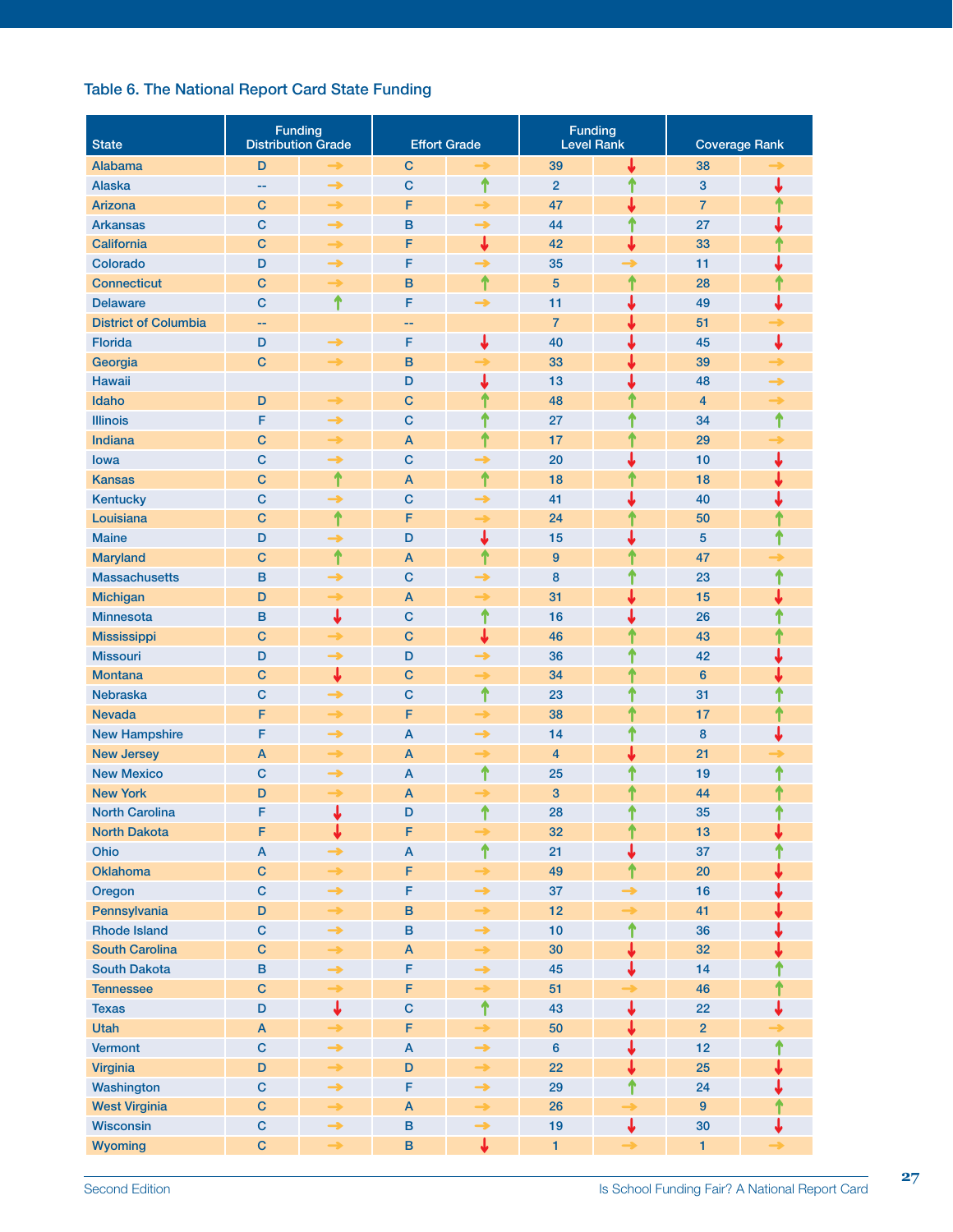## IV. Improving Public Education

The purpose of the National Report Card is to deepen the understanding of the public, education stakeholders and policymakers about the condition of the nation's systems for financing public education. The Report Card also is intended to spark a more informed and vigorous discussion and debate — at the local, state and federal levels — concerning the steps needed to improve, strengthen and sustain fair funding as a key element of the national drive to ensure equal education opportunity for all students.

Several education reform initiatives have dominated the public discourse in recent years. Closing achievement gaps, increasing college and career readiness, and improving teacher quality are all laudable goals, but are goals that cannot be achieved and sustained without the fundamental base of a fair school funding system.

To facilitate the discussion of the relationship between fair school funding and an improved education system, we provide a brief discussion of the importance of fair school funding to building equitable and successful systems of public schools in the states.

## **Fair School Funding and Student Achievement**

The primary goal driving current education policy is improving student achievement. More specifically, legislators, policymakers, business leaders and others have made reducing the achievement gap between low-income/minority students and higher-income/non-minority students a top priority. This call to "close the achievement gap," however, is often accompanied by misleading assertions about school funding, such as "Increased funding will have little or no impact on achievement levels" or "Our schools need to do more with less."20

More recently, some commentators have been using data on education spending spanning decades to support the claim that while overall spending has increased, achievement levels have remained stagnant. In other words, the U.S. spends "a lot" on education, but "has little to show for it." This assertion makes for a good sound bite, but is very misleading. The claim that there has been no improvement in NAEP scores over time, however, is certainly contested.<sup>21</sup> Further, this claim ignores the reality that, as the National Report Card makes clear, the U.S. has no national education system or national system of school funding, but rather 50 state systems, many of which fail to provide sufficient funding, fairly distributed to account for student and school need. It also ignores the shifts in the demographic makeup of the public school enrollments in the states, particularly the growing concentration of student poverty, and policy changes that account for a significant share of increases in spending since the 1970s, such as federal law requiring schools to serve students with disabilities.

The bottom line: To improve student achievement, the states need to go well beyond the limits of politically popular "school reforms" to developing strong systems of public education, built upon sufficient funding, distributed progressively. Only then will the states be in a position to implement and sustain those initiatives necessary to boost student achievement, from a rigorous, well-rounded K–12 curriculum to high-quality early education.

<sup>&</sup>lt;sup>20</sup> Baker, B.D., & Welner, K. (2011). School Finance and Courts: Does Reform Matter, and How Can We Tell? Teachers College Record, No. 113 (11), p. 2374–2414.

<sup>21</sup> Martin, K. (2011, April 20). "Fact-Challenged Policy." The Seattle Journal. Retrieved November 6, 2011 from http://www.theseattlejournal.com/2011/04/20/fact-challenged-policy/.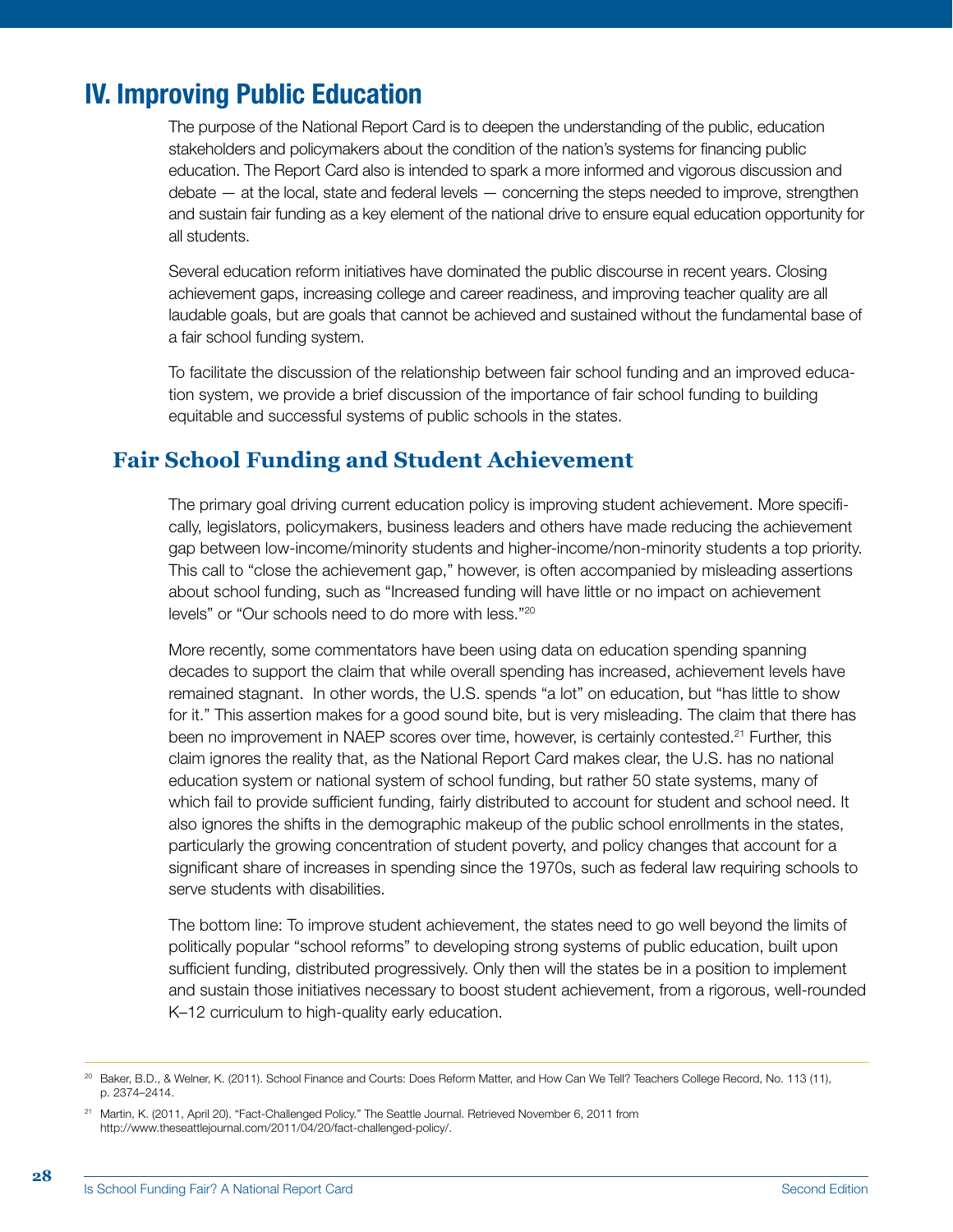## **Fair School Funding and Teacher Quality**

Advancing "teacher quality" has emerged as a central element of current education reform efforts in the states. Of course, high-quality instruction delivered by effective teachers is critical to improving student achievement. However, often neglected is the central role that fair school funding can play in the recruitment, support and retention of high-quality teachers. Under-funded high-poverty schools and districts simply cannot compete with well-funded low-poverty districts when large salary disparities exist, or even when salaries are merely comparable.

In other words, it is exceedingly difficult to attract, support and retain a high-quality teacher workforce in high-need districts when those districts are funded merely equal to, or substantially below, more affluent districts in the same teacher labor market. Further, beyond leveling the playing field for teachers among districts, fair funding is essential to ensure competitive wages, benefits and working conditions relative to other professional occupations. Fair school funding, therefore, is critical to building the nextgeneration, high-quality teacher workforce needed to improve student achievement in the nation's public schools, particularly those with high student need.

### **Fair School Funding and Federal Policy**

Perhaps the most enduring and disturbing feature of public education in many states is the deep disparity in the opportunity to learn for students in low-wealth, high-poverty communities as compared to their more advantaged peers in more-affluent public schools and districts.

As underscored by the National Report Card, the root cause of these disparities is the searing inequity in so many of the state school finance systems. Most of these systems are broken, failing to deliver the funding needed to ensure that all students — especially low-income (at-risk) students, students in high-poverty schools and English-language learners — have access to, and can achieve, rigorous academic standards and be college- and workforce-ready upon graduation.

Even worse, most states allocate more state and local resources to low-poverty (higher-wealth) districts and schools than schools serving high concentrations of student poverty and need. Except for New Jersey, Massachusetts, Vermont and a few others, public school funding in the states is inadequate, unfair and regressive, resulting in a lack of effective teachers, course offerings, student supports and other resources essential for a meaningful opportunity to learn for students in the nation's high-poverty districts and schools.

Unfortunately, federal education funding, although small, continues to flow into the states blind to how fairly states fund their schools. In states with unfair funding, federal Title I and other funds subsidize and perpetuate inequity, and even allow states to reduce fiscal effort during economic downturns.

In light of this condition, the current federal reform agenda — "turning around" low-performing schools, expanding charter schools, changing tenure and layoff policies, etc. — are likely not to have much long-term or systemic impact on improving opportunities and outcomes for the nation's most disadvantaged students. High-quality charter schools and effective turnarounds also require sufficient funding; speculative positive effects of reducing teacher job security will likely be offset without counterbalancing increases in salaries; and improving teacher evaluation systems costs money.

Changes in federal policy could play an important role in pressing states to remediate the underlying funding and resource deficits embedded in their finance systems. Congress could start by passing legislation that would require states, as a condition of receipt of federal funds, to meet a minimum "maintenance of effort" level. In addition, Congress could develop new federal regulations to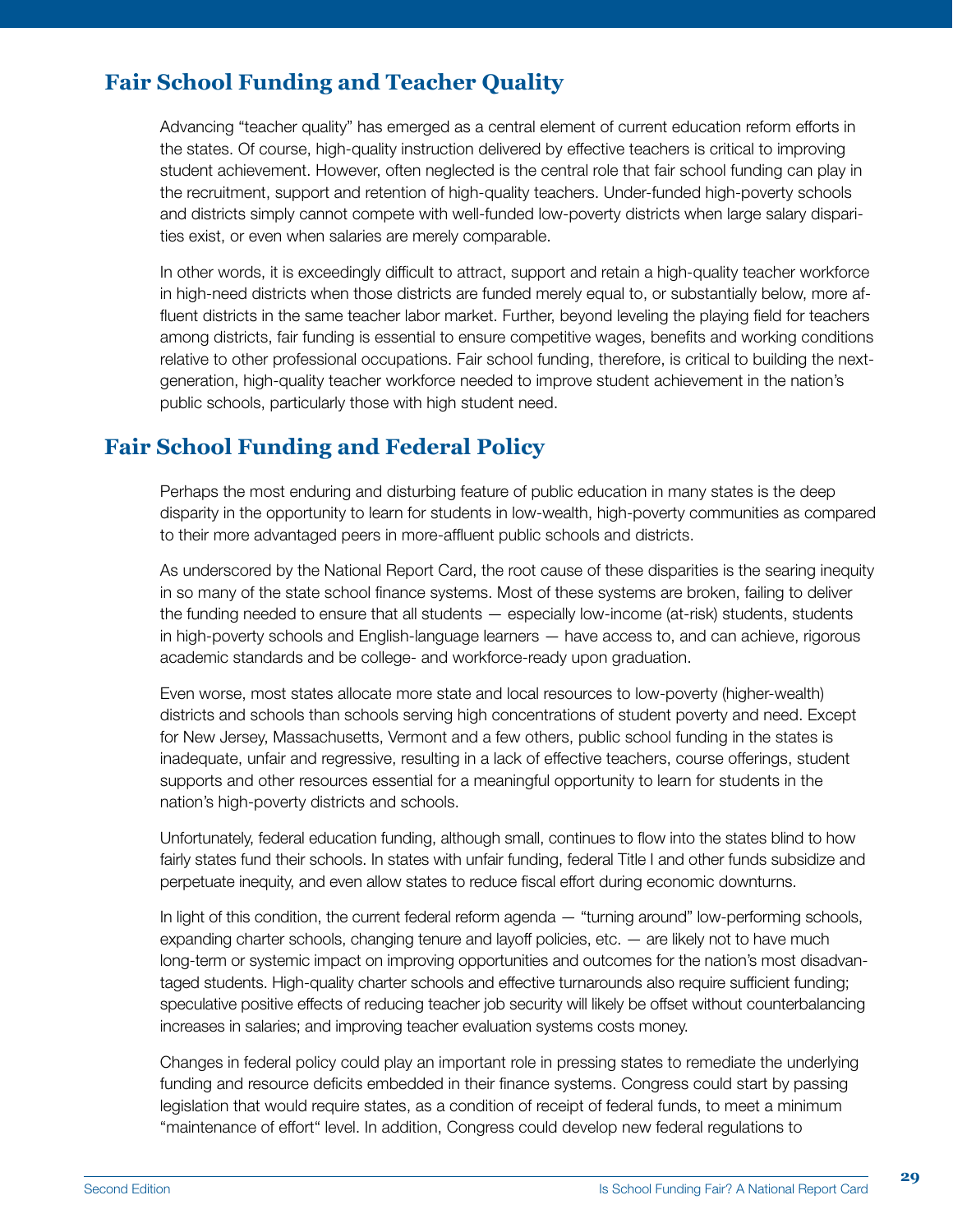encourage states to redesign their school finance systems so that they fund the cost of delivering rigorous common standards, and allocate funding based on student and school need.

## **Conclusion**

Policymakers, elected officials, educators, parents and advocates are currently engaged in longoverdue dialogue about how to improve our nation's public schools. Unfortunately, when it comes to school funding, the conversation is framed by recurring, but outmoded, adages: "Does money matter?" or "Can we do more with less?" or "Our state already spends too much."

The National Report Card seeks to inform and change the national dialogue about how our states finance public education. The data is presented so that stakeholders, politicians, taxpayers and concerned citizens can think more carefully about the role of school funding in achieving better education outcomes of the nation's children. The Report encourages readers to think not just about "how much" we spend on education, but whether schools have sufficient funding to deliver a highquality education to all students. The Report also encourages readers to think more deeply about states' finance mechanisms and the decisions state legislators and governors make in constructing and funding these systems. Are these funding systems fair, do they target sufficient resources to those children who need them most, and are funds being leveraged to produce the most equitable and successful outcomes?

The data in this report describe the status of state school finance systems at the outset of an economic recession. The Report Card depicts a nation where many states were already in need of significant reform in the way they fund their schools. Substantial cuts have followed, including systematically greater funding cuts in higher-poverty districts in many states. Many states already had a lot of work to do to ensure that their funding systems provide sufficient resources, equitably distributed, so that all students are capable of achieving at high standards.

This report demonstrates the need to understand fair school funding as the essential precondition for the delivery of high-quality education. As the nation engages in the important discussions of how to improve our schools, we encourage stakeholders to recognize that no reform can be successful unless built upon an equitable and fair funding system. As these important debates about educational improvement continue, we hope that the National Report Card will contribute valuable information that helps determine the direction of public education policy at the local, state and federal levels.